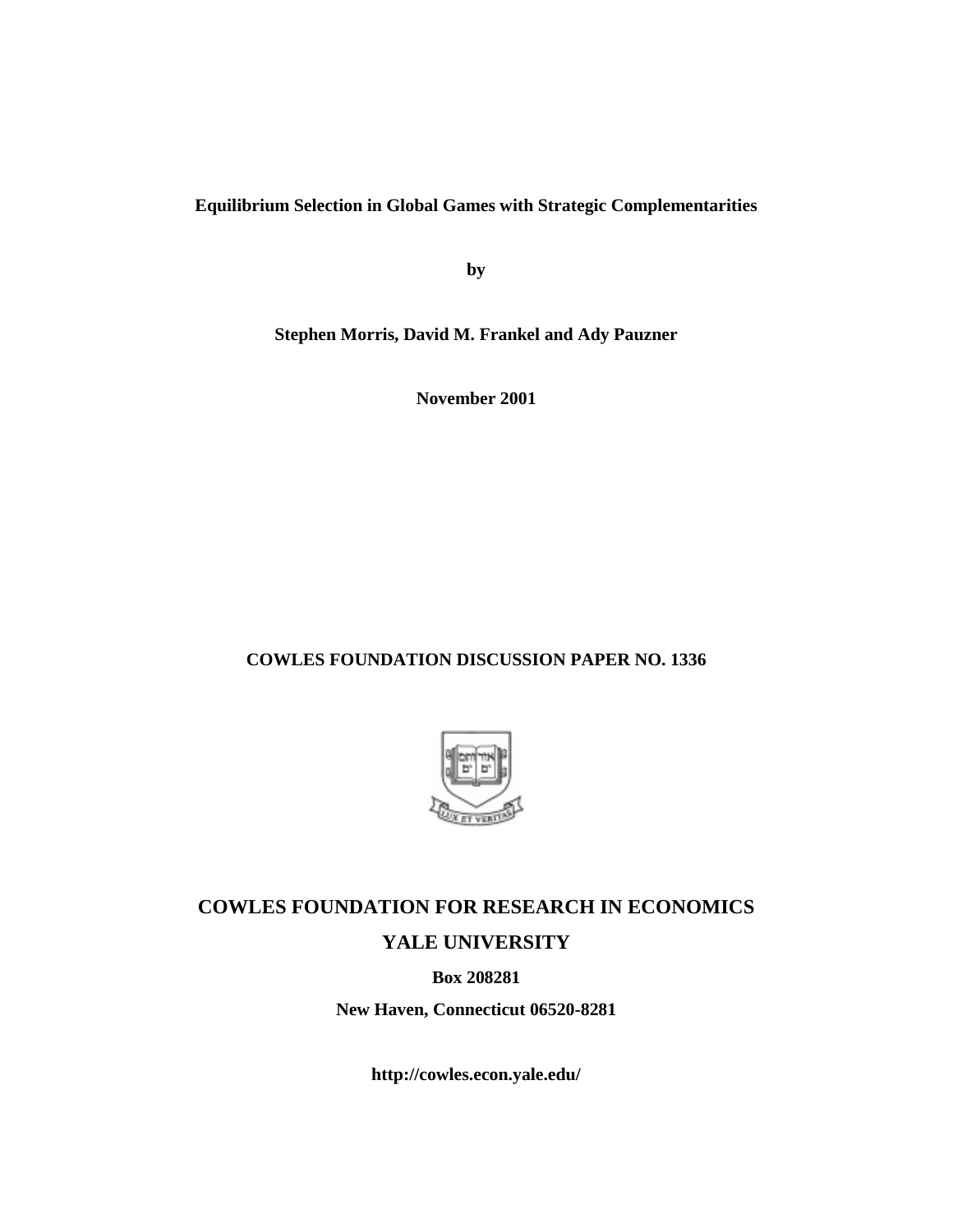# Equilibrium Selection in Global Games with Strategic Complementarities<sup>∗</sup>

David M. Frankel Tel Aviv University Stephen Morris

Ady Pauzner

Tel Aviv University

November 16, 2001

Yale University

#### Abstract

We study games with strategic complementarities, arbitrary numbers of players and actions, and slightly noisy payoff signals. We prove limit uniqueness: as the signal noise vanishes, the game has a unique strategy profile that survives iterative dominance. This generalizes a result of Carlsson and van Damme (1993) for two player, two action games. The surviving profile, however, may depend on fine details of the structure of the noise. We provide sufficient conditions on payoffs for there to be noise-independent selection. Journal of Economic Literature Classification Numbers: C72, D82.

Keywords: Equilibrium selection, global games, strategic complementarities, supermodular games.

Suggested Running Title: Equilibrium Selection in Global Games.

<sup>∗</sup>Email addresses: dfrankel@post.tau.ac.il; stephen.morris@yale.edu; pauzner@post.tau.ac.il. We thank Itzhak Gilboa and seminar participants at UC-Berkeley, the Harvard-MIT Theory Workshop, John Hopkins University, Tel Aviv University, the University of Pennsylvania, the World Congress of the Econometric Society, and the Federal Reserve Bank of Minneapolis for helpful comments.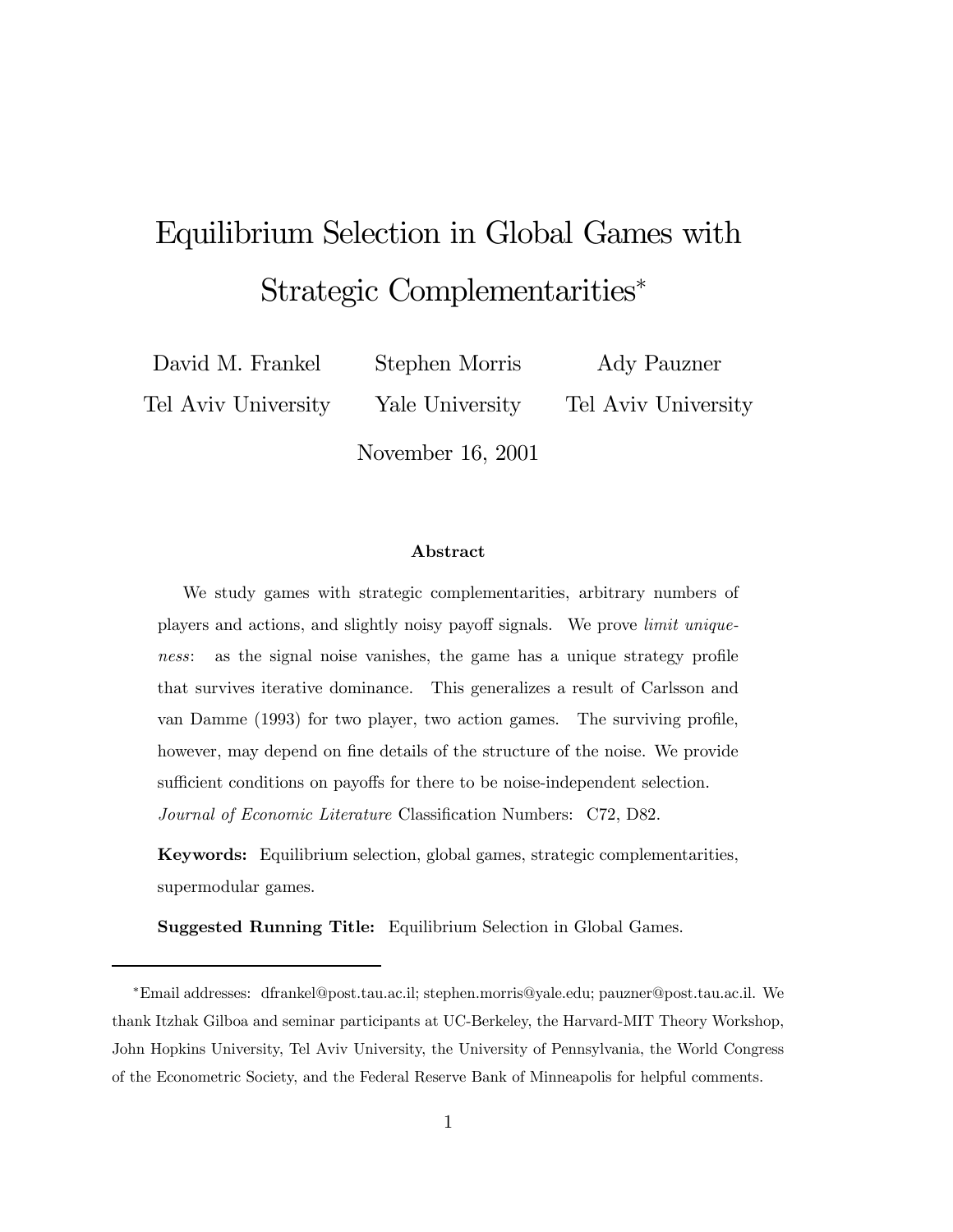## 1 Introduction

In two player, two action games with common knowledge of payoffs, there often exist two strict Nash equilibria. Carlsson and van Damme [4] showed a remarkable result: if each player instead observes a noisy signal of the true payoffs, and if the ex ante feasible payoffs include payoffs that make each action strictly dominant, then as the noise becomes small, iterative strict dominance eliminates all equilibria but one. In particular, if there are two Nash equilibria in the underlying complete information game, then the risk dominant equilibrium (Harsanyi and Selten [13]) must be played in the game with small noise. Carlsson and van Damme called the noisy game with dominance regions a "global game."

Carlsson and van Dammeís result can be reconstructed in two logically separate parts. First, there is a limit uniqueness result: as the noise in the global game becomes arbitrarily small, for almost any payoffs there is a unique action that survives iterative elimination of dominated strategies. The second is a noise independent selection result: as the noise goes to zero, the equilibrium played (for a given realization of the payoffs) is independent of the distribution of the noise.

In this paper, we extend Carlsson and van Damme's model to many player, many action games.<sup>1</sup> Our main assumption is that the actions can be ranked such that there are strategic complementarities: an increase in one player's action raises the incentive for other players to raise their own actions. We show that the limit uniqueness result generalizes. In contrast, the noise-independent selection result does not hold in general. We present a counterexample (a two player, four action symmetric game) in which the equilibrium selected in the limit as the noise goes to zero does depend on the structure of the noise. We proceed to identify sufficient conditions for noise independent selection to hold in games with a finite number of players.

<sup>1</sup>Our results also generalize the extensions of Carlsson and van Damme [5] and Kim [15], who show limit uniqueness in games with finitely many identical players and two actions, under a uniform prior assumption.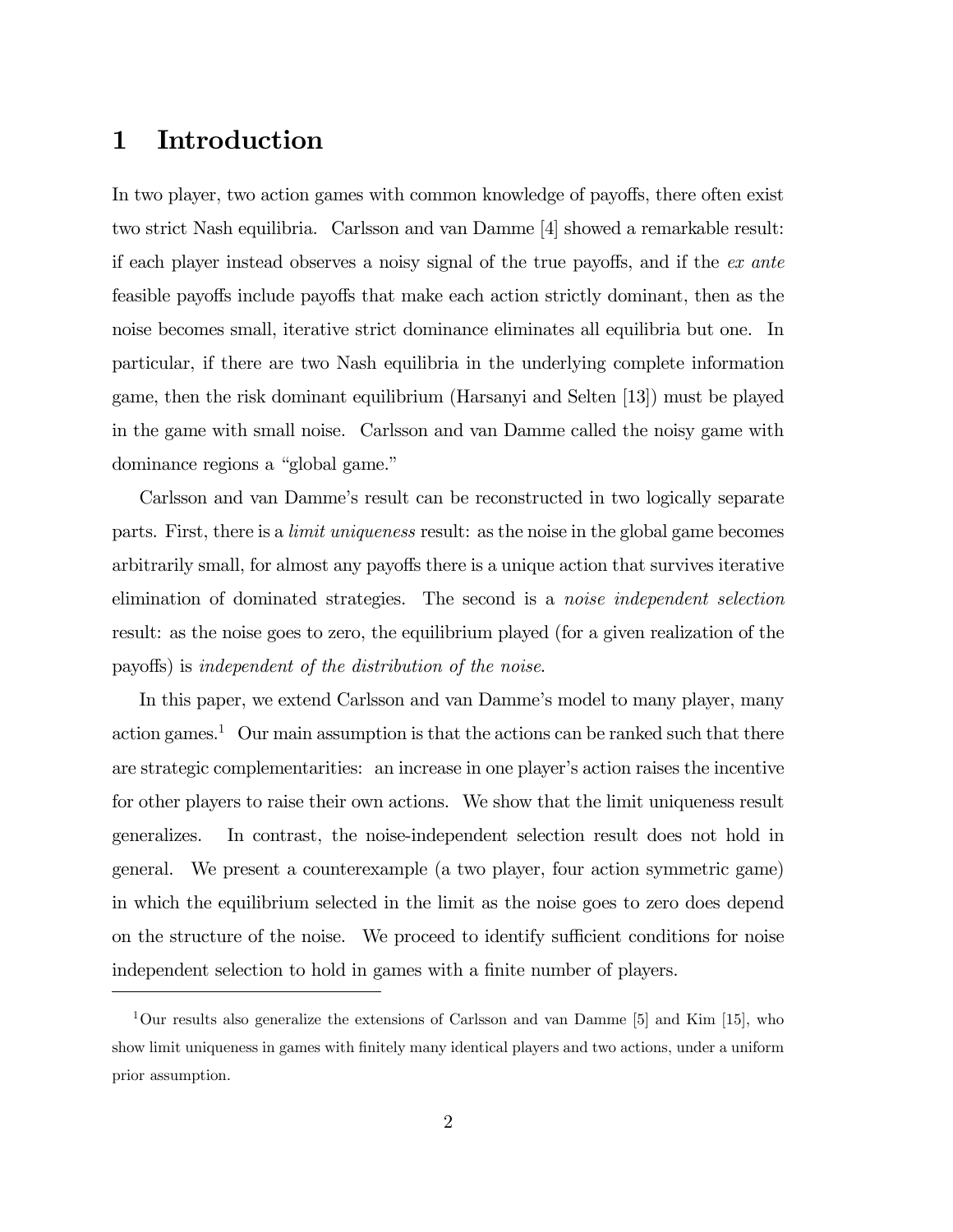We consider the following setting. An unknown state of the world  $\theta \in \mathbb{R}$  is drawn according to some prior. Each player i observes the signal  $\theta + \nu \eta_i$ , where  $\nu > 0$  is a scale factor and  $\eta_i$  is a random variable with density  $f_i$ . Our main assumptions are (1) strategic complementarities: for any state  $\theta$ , each player's best response is weakly increasing in the actions of her opponents; (2) for any given opposing action profile, a player's best response is increasing in the state  $\theta$ ; and (3) dominance regions: at sufficiently low (high) states  $\theta$ , each player's lowest (highest) action is strictly dominant. Call this global game  $G(\nu)$ . Under these and some technical continuity assumptions, we show that limit uniqueness holds: as the noise scale factor  $\nu$  goes to zero, there is an essentially unique<sup>2</sup> strategy profile surviving iterated deletion of dominated strategies in  $G(\nu)$ . In this unique surviving strategy profile, each player's action is a nondecreasing function of her signal. Moreover, for almost all states  $\theta$ , players play a Nash equilibrium of the complete information game with payoff parameter  $\theta$ .

We also show that there may not be noise-independent selection: the particular Nash equilibrium played at a state  $\theta$  may depend on the noise densities  $f_i$ . This implies that different equilibria of a given complete-information game  $g$  may be selected, depending on the global game in which  $g$  is embedded. We proceed to identify conditions on the payoffs of complete-information games  $q$  that guarantee noise-independent selection. In particular, if q is a *local potential game* in which each player's payoffs are *quasiconcave* in her own action, then there is noise-independent selection at  $g$ : a unique Nash equilibrium of  $g$  must be played in the limit as the signal errors shrink, regardless of the global game in which g is embedded.

Local potential games include both the potential games of Monderer and Shapley [20] and games with low p-dominant equilibria of Morris, Rob and Shin [21] and Kajii and Morris [14]. In particular, local potential games include (1) all two player, two action games; (2) all many player, two action games with symmetric payoffs; and (3)

<sup>2</sup> I.e., for almost all signals.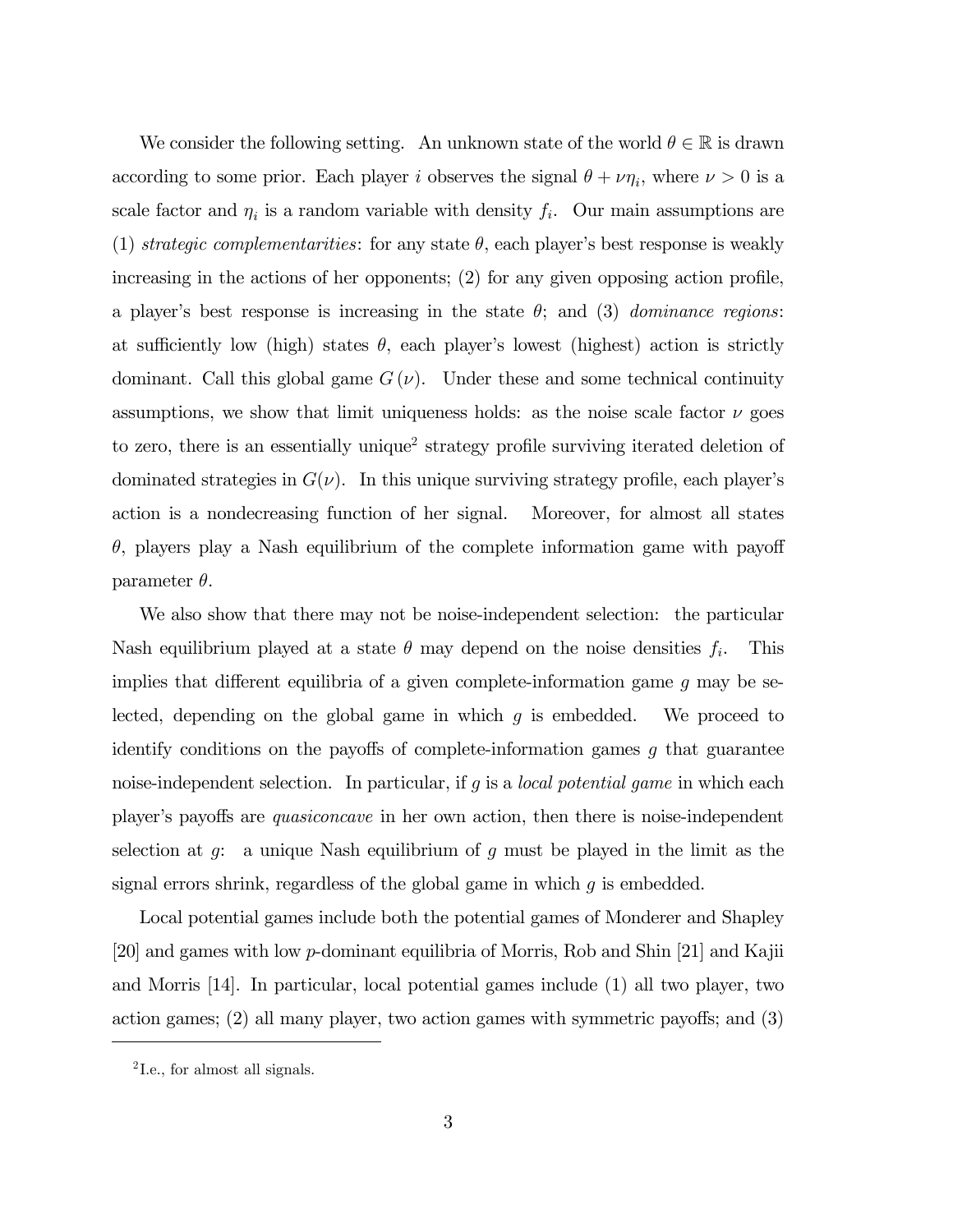all two player, three action games with symmetric payoffs. In each of these cases, we characterize the selected equilibrium.<sup>3</sup>

Strategic complementarities are present in many settings, including macroeconomic coordination failures, technology adoption, oligopoly, R&D competition, coordination in teams, arms races, and pretrial bargaining.<sup>4</sup> In a number of recent applied papers, the global games approach has been used to select a unique equilibrium. Examples include models of currency crises (Morris and Shin [22]), bank runs (Goldstein and Pauzner  $[10]$ ) and debt pricing (Morris and Shin  $[23]$ ).<sup>5</sup> However, the applications have generally been limited to situations with homogenous agents and two actions. Our results make it possible to apply the global games approach to a wider class of games. In particular, our model allows for arbitrary mixtures of large and small (infinitesimal) players, who can choose their actions from arbitrary compact sets. $6$  (For ease of exposition, we assume a finite number of players first and later generalize the model to include continua of players.)

This paper also contributes to a large literature on games with strategy complementarities, also known as supermodular games. These games were first studied as a class by Topkis [27] and are further analyzed by Vives [29] and Milgrom and Roberts [18]. The connection between our findings and existing results on supermodular games is discussed in the conclusion.

<sup>5</sup>Morris and Shin [24] survey such applications and describe sufficient conditions for limit uniqueness in games with a continuum of identical players and two actions, under slightly weaker technical assumptions than those assumed in this paper. Their results incorporate other applications of global games such as Morris and Shin [22, 23].

 ${}^{3}$ In cases (1) and (2), there is own-action quasiconcavity since there are only two actions. In case (3), noise-independent selection holds even without own-action quasiconcavity.

<sup>4</sup>See Milgrom and Roberts [18] for a survey of applications.

 $6$ Note that any finite set of actions is compact. For recent applications of our more general results, see, e.g., Goldstein [9] (four actions, continuum of players) and Goldsein and Pauzner [11] (two actions, two continua of players).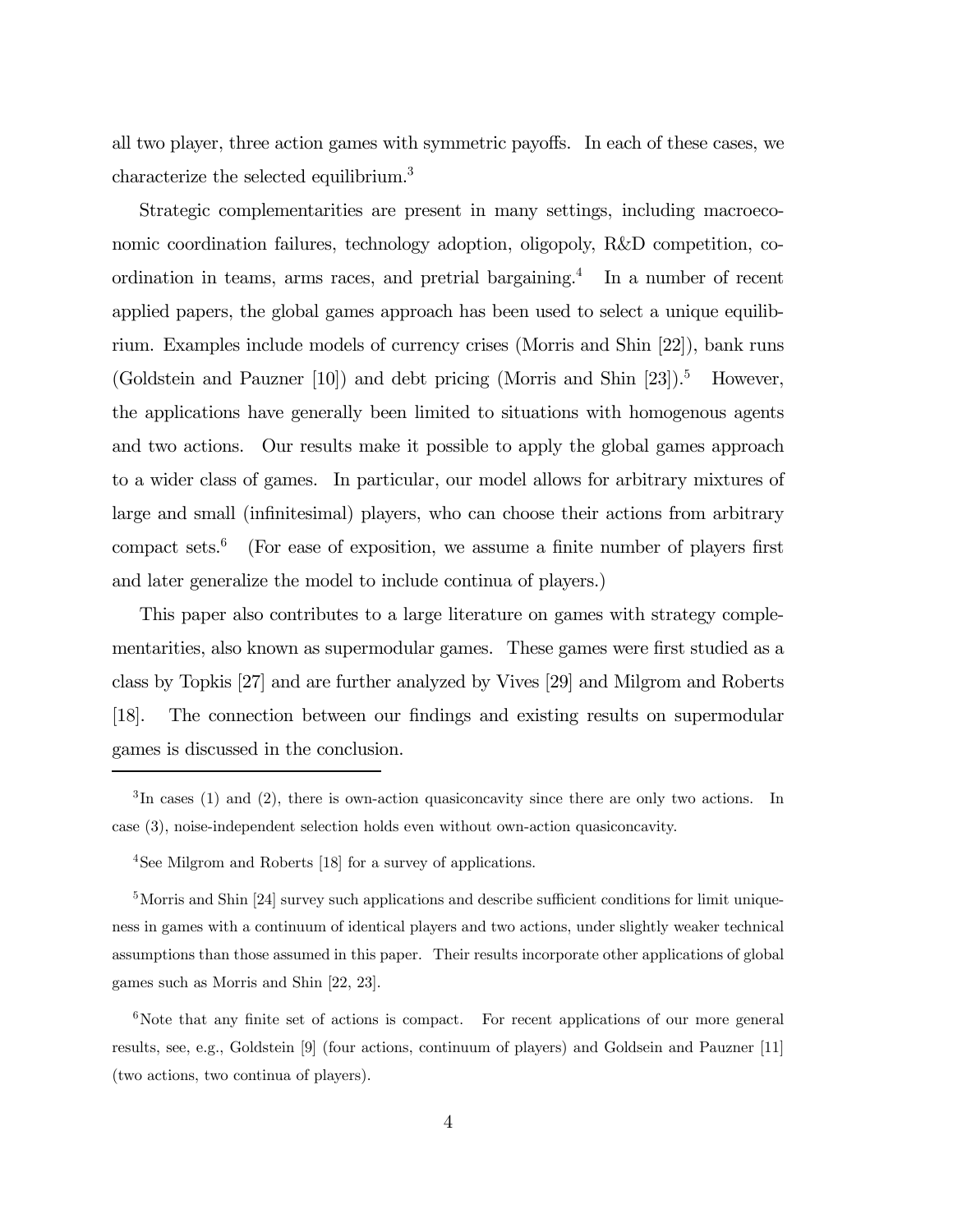The remainder of this paper is organized as follows. The base model, with a finite number of players, is presented in section 2. We prove limit uniqueness in section 3 and partially characterize the unique equilibrium in section 4. In section 5, we show that CvD's noise independence result does not generalize. Section 6 introduces conditions on the payoffs of the game (own action quasiconcavity and the existence of a local potential maximizer) that suffice for noise independent selection and discuss classes of games that satisfy the conditions. In section 7, we show that the limit uniqueness and partial characterization results generalize to models with large and small players. Section 8 concludes. All proofs are relegated to the appendix.

### 2 The Game

The global game  $G(\nu)$  is defined as follows. The set of players is  $\{1, ..., I\}$ .<sup>7</sup> A state  $\theta \in \mathbb{R}$  is drawn from the real line according to a continuous density  $\phi$  with connected support. Each player i observes a signal  $x_i = \theta + \nu \eta_i$ , where  $\nu > 0$  is a scale factor and each  $\eta_i$  is distributed according to an atomless density  $f_i$  with support contained in the interval  $\left[-\frac{1}{2},\frac{1}{2}\right]$ . The signals are conditionally independent:  $\eta_i$  is independent of  $\eta_i$  for all  $i \neq j$ .

The action set of player i,  $A_i$ , can be any compact subset of [0, 1] that contains 0 and 1.<sup>8</sup> If player i chooses action  $a_i \in A_i$ , her payoff is  $u_i(a_i, a_{-i}, \theta)$ ;  $a_{-i} = (a_j)_{j \neq i}$ denotes the action profile of *i*'s opponents.

Let  $\Delta u_i(a_i, a'_i, a_{-i}, \theta)$  be the difference in the utility of player i from playing  $a_i$ versus  $a'_i$  against the action profile  $a_{-i}$  when the payoff parameter is  $\theta$ .<sup>9</sup> Let us write

<sup>9</sup>I.e.,  $\Delta u_i(a_i, a'_i, a_{-i}, \theta) = u_i(a_i, a_{-i}, \theta) - u_i(a'_i, a_{-i}, \theta)$ .

<sup>7</sup>As noted above, the case of a continuum of players is treated in section 7.

<sup>&</sup>lt;sup>8</sup>In particular,  $A_i$  can be a combination of closed intervals and isolated points. Requiring  $A_i$  to include 0 and 1 is not restrictive since a player's highest and lowest actions can always be normalized to 0 and 1, respectively, by rescaling the payoff functions.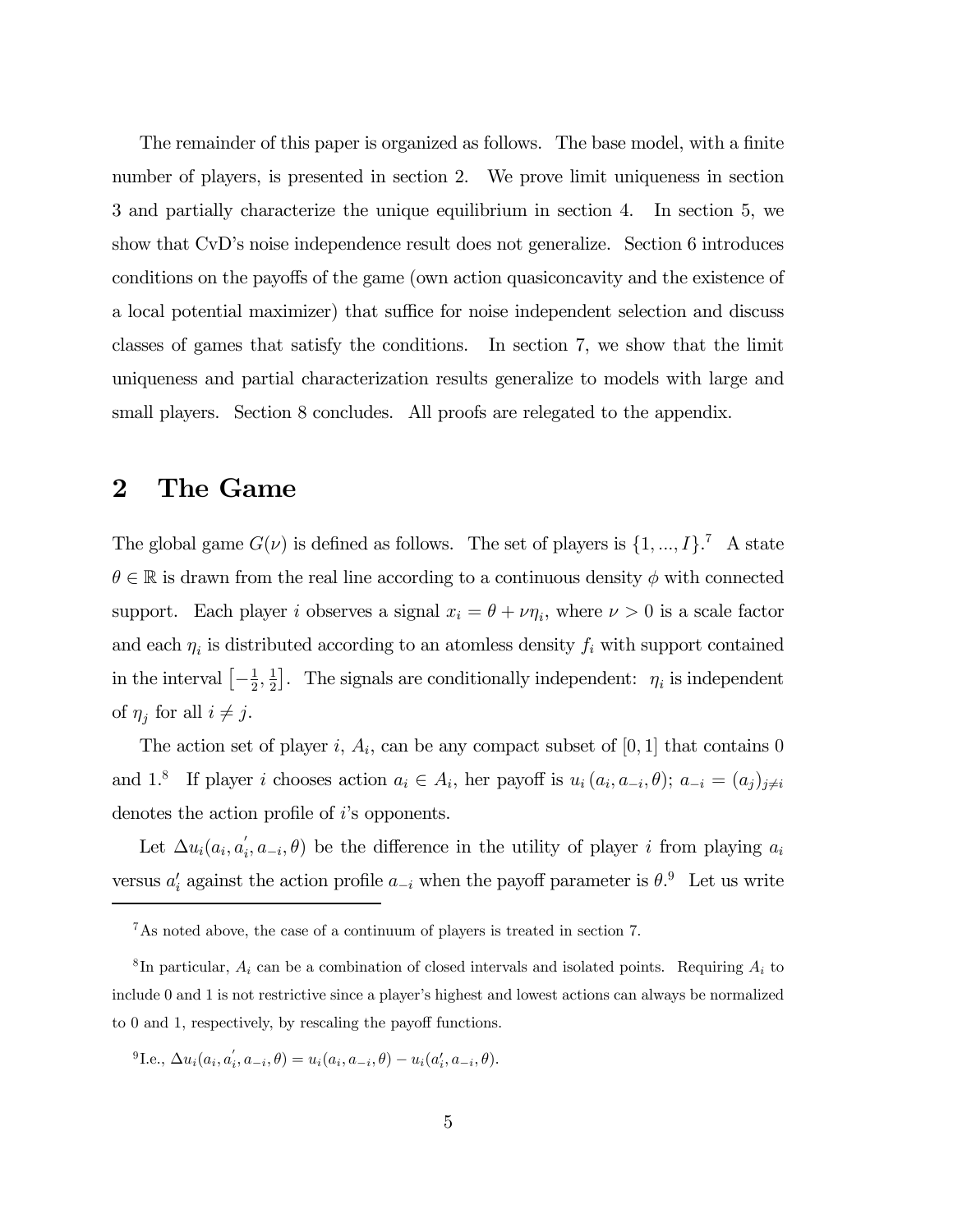$a_{-i} \ge a'_{-i}$  if actions are weakly higher under  $a_{-i}$  than under  $a'_{-i}$ : if  $a_j \ge a'_j$  for each  $j \neq i$ . We make the following assumptions on payoff functions.

- A1 (Strategic Complementarities) A player's incentive to raise her action is weakly increasing in her opponents' actions: if  $a_i \ge a'_i$  and  $a_{-i} \ge a'_{-i}$  then for all  $\theta$ ,  $\Delta u_i (a_i, a'_i, a_{-i}, \theta) \ge \Delta u_i (a_i, a'_i, a'_{-i}, \theta).$
- **A2 (Dominance Regions)** For extreme values of the payoff parameter  $\theta$ , the extreme actions are strictly dominant: there exist thresholds  $\theta < \overline{\theta}$ , where  $[\underline{\theta} - \nu, \overline{\theta} + \nu]$  is contained in the interior of the support of  $\phi$ , such that, for all *i* and for all opposing action profiles  $a_{-i}$ ,  $\Delta u_i$   $(0, a_i, a_{-i}, \theta) > 0$  if  $a_i \neq 0$  and  $\theta \leq \underline{\theta}$ , and  $\Delta u_i (1, a_i, a_{-i}, \theta) > 0$  if  $a_i \neq 1$  and  $\theta \geq \overline{\theta}$ .

If each player's action space is finite, we can replace  $\bf{A2}$  by the weaker assumption:

A2' (Unique Equilibrium Regions) For extreme values of the payoff parameter, the equilibrium is unique: there exist thresholds  $\underline{\theta} < \overline{\theta}$  in the interior of the support of  $\theta$  such that for all  $\theta < \underline{\theta}$ , the complete information game in which the payoff function of each player i is  $u_i(\cdot, \theta)$  has a unique equilibrium  $(\underline{a}_1, ..., \underline{a}_I);$ for all  $\theta > \overline{\theta}$ , the complete information game with payoffs  $u_i(\cdot, \theta)$  has a unique equilibrium  $(\overline{a}_1, ..., \overline{a}_I)$ . By Theorem 6 in Milgrom and Roberts [18],  $\underline{a}_i \leq \overline{a}_i$ for all *i*. We assume that  $\underline{a}_i < \overline{a}_i$  for at least one player *i*.

Note that under assumption  $\mathbf{A1}, \mathbf{A2}'$  is equivalent to requiring that there is a unique action profile surviving iterated deletion of strictly dominated strategies if  $\theta \notin [\underline{\theta}, \overline{\theta}]$  (Milgrom and Roberts [18]).

A3 (State Monotonicity) Higher states make higher actions more appealing. There is a  $K_0 > 0$  such that for all  $a_i \ge a'_i$  and  $\theta, \theta' \in [\underline{\theta}, \theta], \theta \ge \theta', \Delta u_i (a_i, a'_i, a_{-i}, \theta) \Delta u_i (a_i, a'_i, a_{-i}, \theta') \geq K_0 (a_i - a'_i) (\theta - \theta').$ 

A4 (Payoff Continuity) Each  $u_i(a_i, a_{-i}, \theta)$  is continuous in all arguments.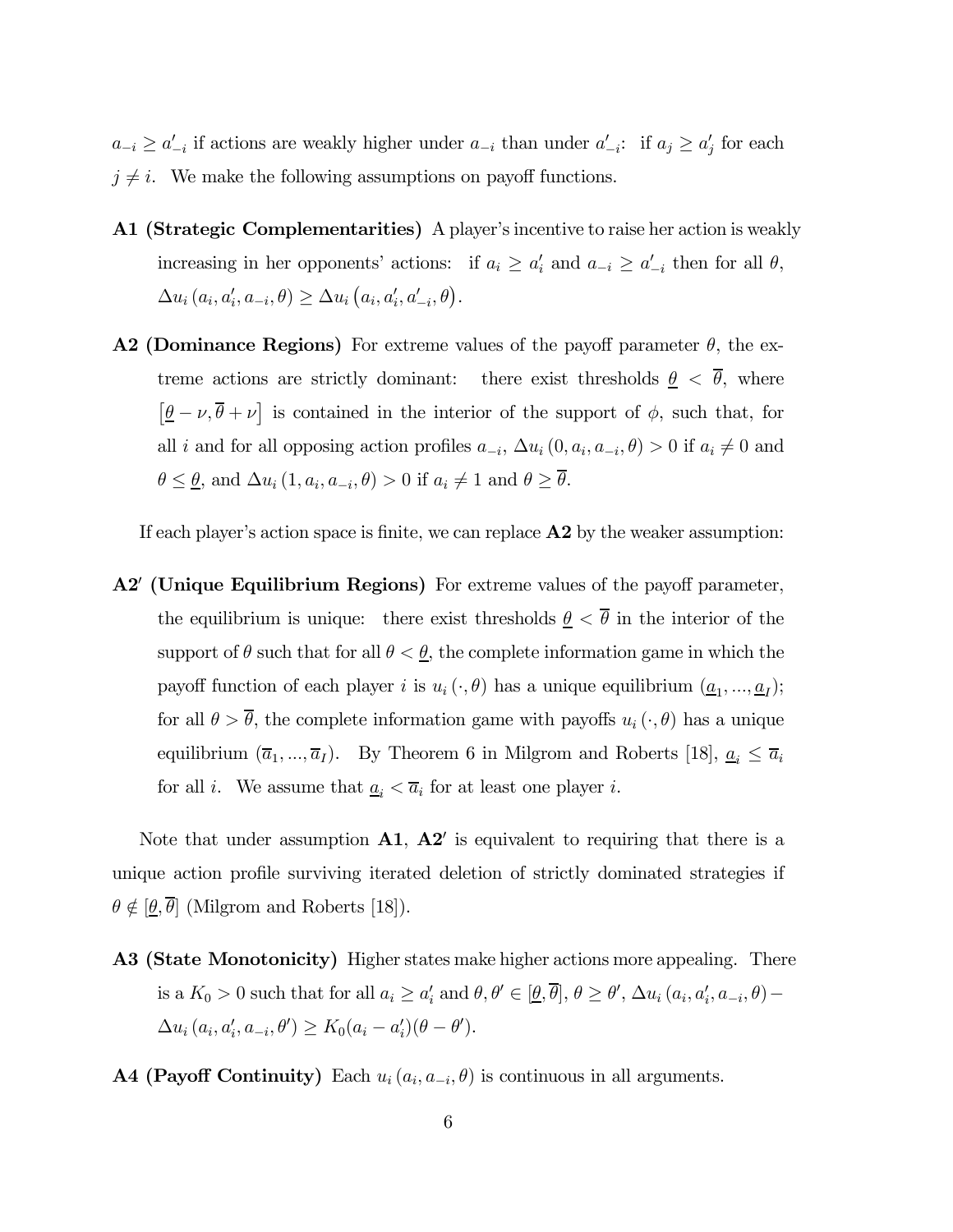If player *i*'s action space is finite, continuity with respect to  $a_i$  is vacuous. The following assumption is also vacuous if action sets are finite.

A5 (Bounded Derivatives) A player's utility is Lipschitz continuous in her own action and her marginal utility of raising her action is Lipschitz continuous in other players' actions. More precisely, (a) for each  $\theta$  and  $a_{-i}$ , there exists a constant  $K_1$  such that for all  $a_i$ ,  $a'_i$ ,

$$
|\Delta u_i (a_i, a'_i, a_{-i}, \theta)| \le K_1 |a_i - a'_i|
$$

(b) for each  $\theta$  there exists a constant  $K_2$  such that for all  $a_i$ ,  $a'_i$ ,  $a_{-i}$ , and  $a'_{-i}$ ,

$$
\left| \Delta u_i \left( a_i, a'_i, a_{-i}, \theta \right) - \Delta u_i \left( a_i, a'_i, a'_{-i}, \theta \right) \right| \le K_2 \left| a_i - a'_i \right| \sum_{j \ne i} \left| a_j - a'_j \right| \tag{1}
$$

A pure strategy for player i is a function  $s_i : \mathbb{R} \to A_i$ . A pure strategy profile is a vector of pure strategies,  $s = (s_i)_{i=1}^I$ . The profile s is *increasing* if  $s_i(x_i)$  is weakly increasing in  $x_i$  for all i; it is *left (right) continuous* if each  $s_i$  is left (right) continuous. Profile s' is higher than profile s  $(s' \ge s)$  if  $s'_i(x_i) \ge s_i(x_i)$  for all i and  $x_i \in \mathbb{R}$ . A mixed strategy is a probability distribution over pure strategies, and a mixed strategy profile is an assignment of mixed strategies to players. (Players are not restricted to pure strategies.)

### 3 Limit Uniqueness

Theorem 1 shows that as the signal errors shrink to zero, iterative elimination of strictly dominated strategies selects an essentially unique Bayesian equilibrium of the game.

**Theorem 1**  $G(\nu)$  has an essentially unique, increasing strategy profile surviving iterative strict dominance in the limit as  $\nu \to 0$ , i.e., there exists an increasing strategy profile s<sup>\*</sup> such that if, for each  $\nu$ , s<sup> $\nu$ </sup> is a strategy profile that survives iterative strict dominance in  $G(v)$ , then  $s_i^{\nu}(x_i) \to s_i^*(x_i)$  for almost all  $x_i \in \mathbb{R}$ .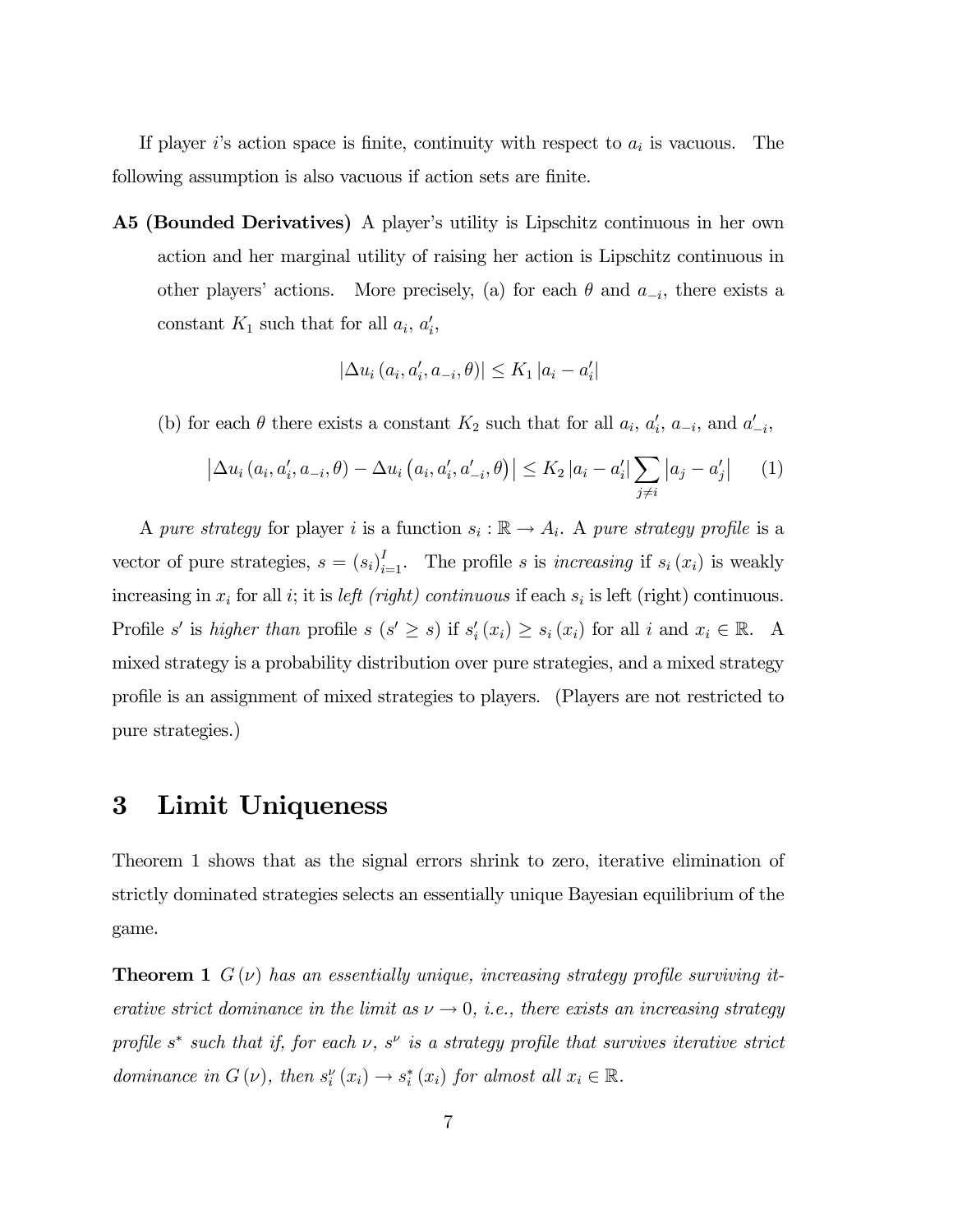#### Intuition for Limit Uniqueness

To see the intuition, consider the case of a symmetric, two player game with a continuum of actions  $(A_i = [0, 1])$ . Assume the two players have the same distribution of signal errors and that their prior over  $\theta$  is uniform over a large interval that includes  $[\underline{\theta} - \nu, \overline{\theta} + \nu]$ . (At the end of this section we explain how the argument works with a nonuniform prior.) Further assume that a player's payoff function is strictly concave in her own action, so that her best response does not jump in response to small changes in her posterior distribution over the state  $\theta$  or her opponent's action. Recall that a pure strategy is a function from a player's signal  $x_i$  to an action  $a_i \in [0,1]$ , and players can choose mixtures over these pure strategies.

By the assumption of dominance regions  $(A2)$ , we know that a player who observes a signal above some threshold must choose  $a_i = 1$ . This means that no player will ever choose (i.e., put positive weight on) a pure strategy that lies below the curve in Figure 1.



Figure 1:

Knowing this, a player will never choose a strategy below the best response to this curve. This relies on strategic complementarities  $(A1)$ : any pure strategy that lies above the curve would have a best response that lies weakly above the best response to the curve. So the best response to the curve is a new lower bound on the pure strategies that can ever be played. We iterate this process ad infinitum, and denote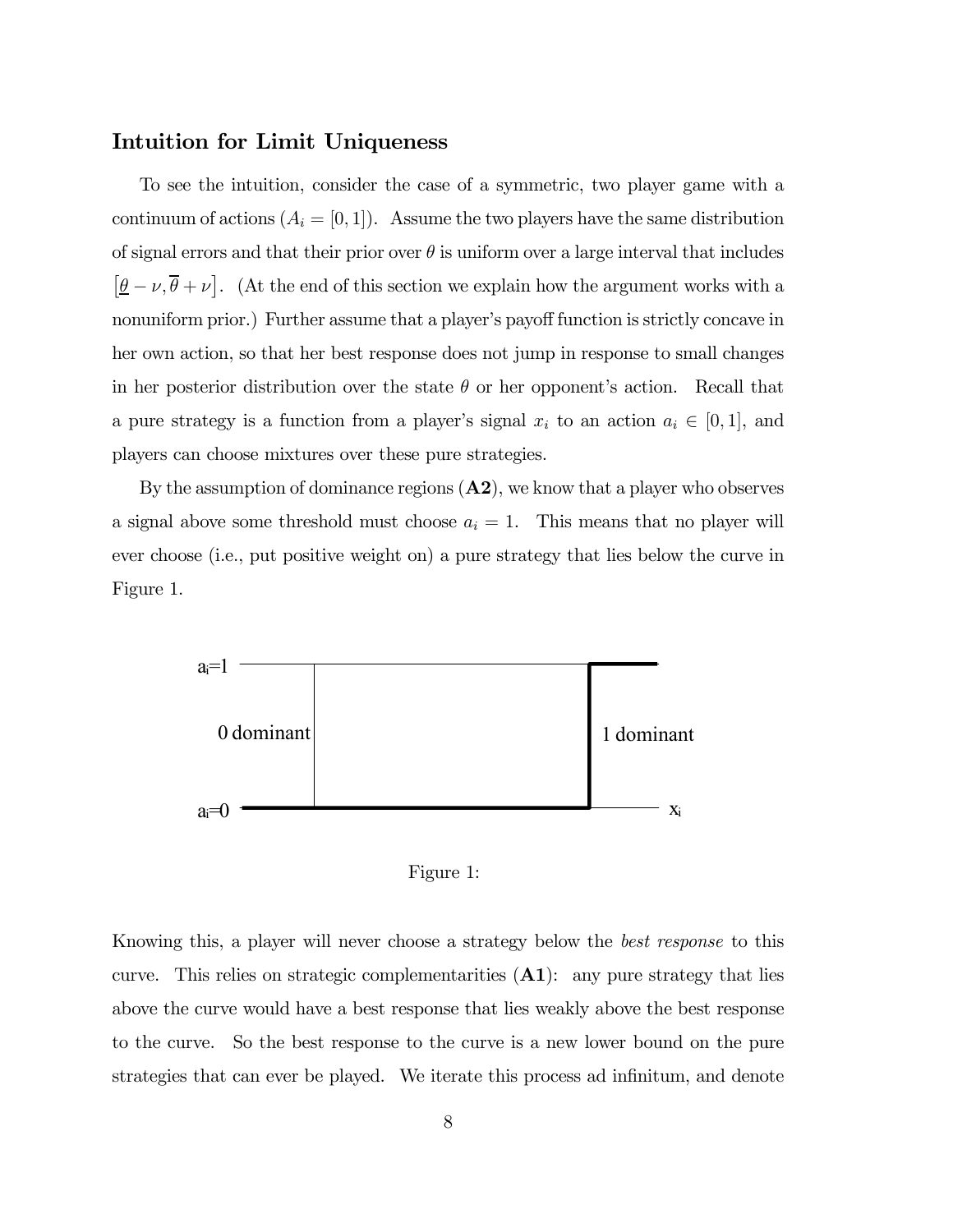

Figure 3:

the limit by  $S$  (Figure 2). Note that  $S$  is a symmetric equilibrium of the game (and thus survives iterative strict dominance) and that any strategy that survives iterative strict dominance lies weakly above  $S$ , and so  $S$  is the smallest strategy surviving iterative strict dominance.

By a symmetric argument, there must exist a largest strategy surviving iterated deletion of strictly dominated strategies, which we denote by  $\overline{S}$ , which must lie above  $S$  (see Figure 3). Now if we show that  $\overline{S}$  must equal  $S$ , we will have established the existence of a unique strategy profile surviving iterative strict dominance. This strategy for proving the dominance solvability of a game was discussed in Milgrom and Roberts [18].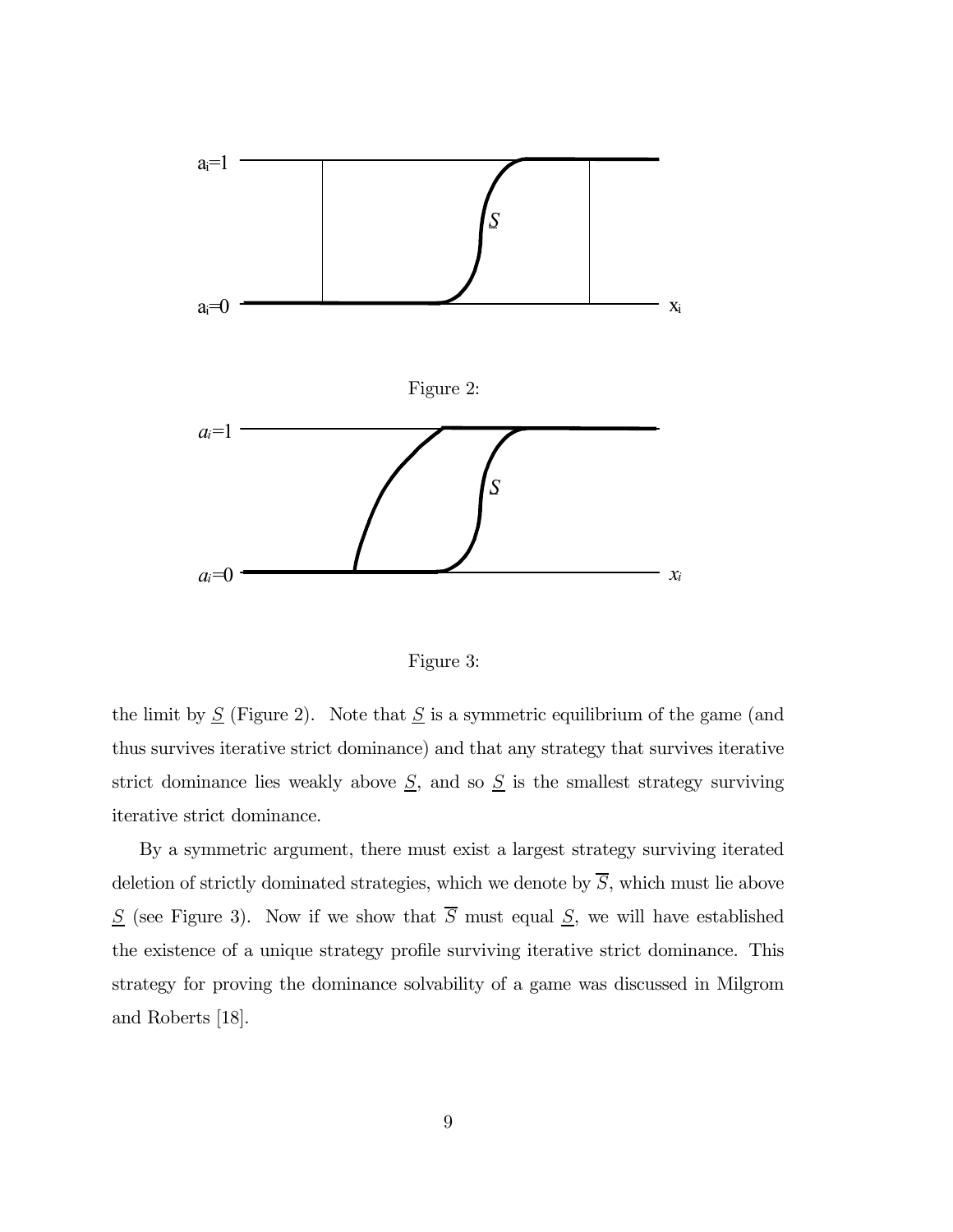

Figure 4:

Our argument establishing that  $\underline{S}$  and  $\overline{S}$  must coincide exploits the monotonicity properties A1 and A3. We will note where each property is used in the following argument. Because of the dominance regions, the strategy  $\overline{S}$  must prescribe playing 0 for low enough signals. Thus, there is a translation of  $S$  that lies entirely to the left of  $\overline{S}$  and touches  $\overline{S}$  at at least one point (see Figure 4). Label this translated curve  $\widetilde{S}$ . Let the amount of the translation be  $\delta$ . Let  $x^*$  be the signal corresponding to the point at which  $\overline{S}$  and  $\widetilde{S}$  touch. Finally, write  $a^*$  for the best response of a player who has observed signal  $x^*$  and believes that his opponent is following strategy  $\widetilde{S}$ .

Since both  $\overline{S}$  and  $\underline{S}$  are equilibria, we know that

$$
\overline{S}(x^*) = \underline{S}(x^* + \delta). \tag{2}
$$

But since  $\widetilde{S}$  is everywhere above  $\overline{S}$ , we know by strategic complementarities (A1) that

$$
a^* \ge \overline{S}(x^*). \tag{3}
$$

We will now show that with a uniform prior over  $\theta$ ,  $a^*$  must be strictly less than  $S(x^* + \delta)$  unless  $\widetilde{S}$  and  $S$  coincide. Since this inequality would contradict (2) and (3), the two curves must coincide. As  $\overline{S}$  lies entirely between them, it must also coincide with  $S$ ; this will show that a unique equilibrium survives iterative strict dominance.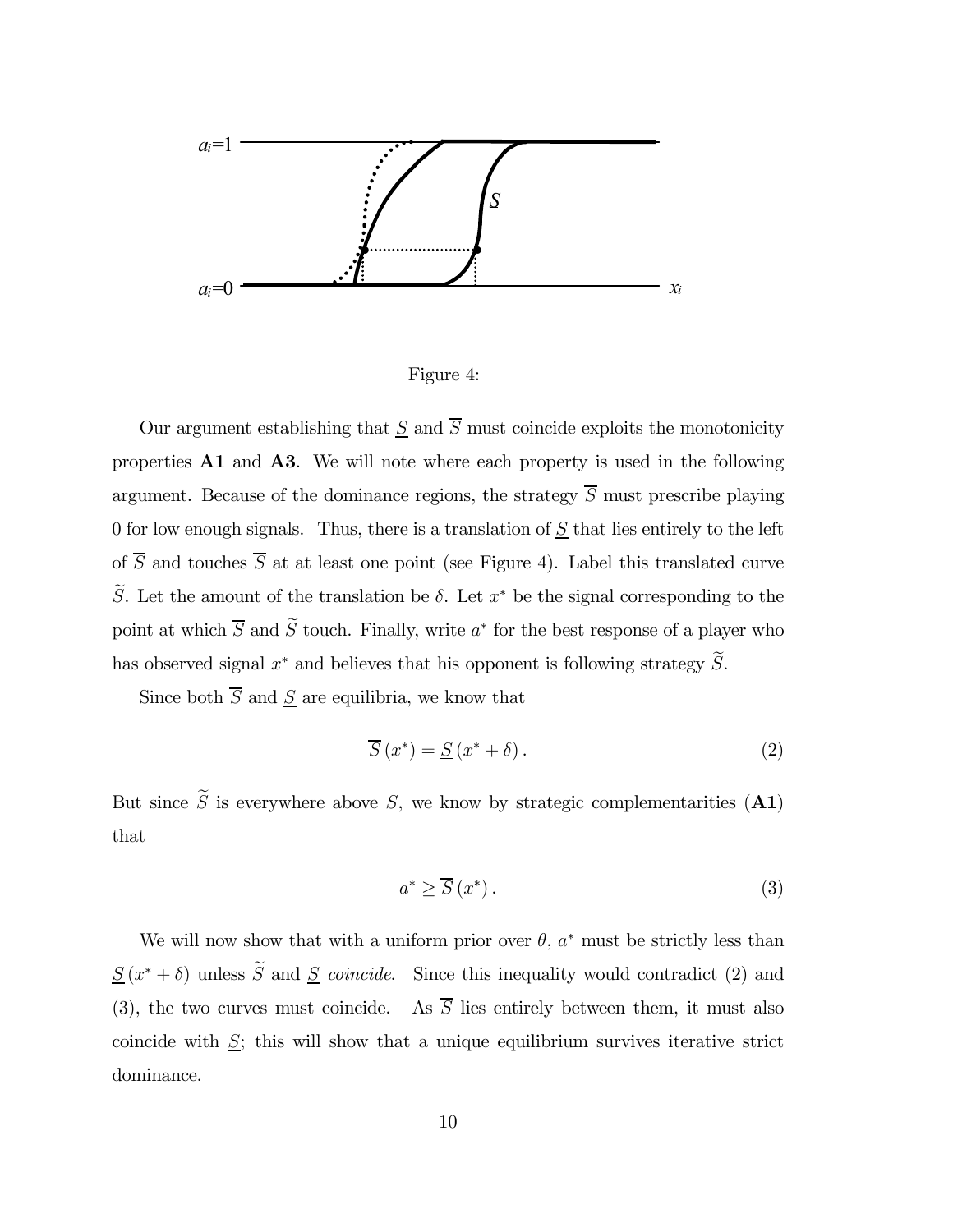With a uniform prior over  $\theta$ , the posterior of a player with signal  $x^*$  over the error in her signal,  $x^* - \theta$ , is exactly the same as the posterior of a player with signal  $x^* + \delta$  over the error in her signal,  $x^* + \delta - \theta$ . Since the signal error of the player's opponent is independent of  $\theta$ , the player's posterior over the difference between her signal error and that of her opponent is also the same if her signal is  $x^*$  as if her signal is  $x^* + \delta$ . But the difference between the two players' signal errors is just the difference between their signals:  $(x_i - \theta) - (x_j - \theta) = x_i - x_j$ . Thus, a player's posterior over the difference between her signal and that of her opponent is the same at  $x^*$  as at  $x^* + \delta$ . Hence, since  $\widetilde{S}$  is an exact translation of  $\underline{S}$ , a player who observes  $x^*$  and thinks that her opponent will play according to  $\widetilde{S}$  expects the same *action* distribution as a player who observes  $x^* + \delta$  and thinks that the opponent will play according to  $S$ . But assumption  $\mathbf{A3}$  implies that a player's optimal action is strictly increasing in her estimate of  $\theta$ , controlling for her opponent's action distribution. Hence, if  $\delta > 0$ , then  $a^*$  must be less than  $\underline{S}(x^* + \delta)$ . Since in fact  $a^*$  is at least  $S(x^* + \delta)$ ,  $\delta$  must equal zero, and thus  $S$  and  $\overline{S}$  coincide if the prior over  $\theta$  is uniform.

The same property still holds with a general prior, in the limit as the signal errors shrink to zero. When the signal errors are small, a player can be sure that the true payoff parameter  $\theta$  is very close to her signal. Consequently, her prior over  $\theta$  is *approximately* uniform for the small interval of values of  $\theta$  that are still possible given her signal. (Recall that the model assumes a continuous prior over  $\theta$  and a finite, very small support of the signal errors.) Thus, the above argument still holds in the limit:  $\delta$  must shrink to zero (and thus  $\underline{S}$  and  $\overline{S}$  must coincide) as the signal errors become small.

## 4 A Partial Characterization

Theorem 2 partially characterizes the surviving equilibria of the global game when the noise is small. It states that in the limit, for all but a vanishing set of payoff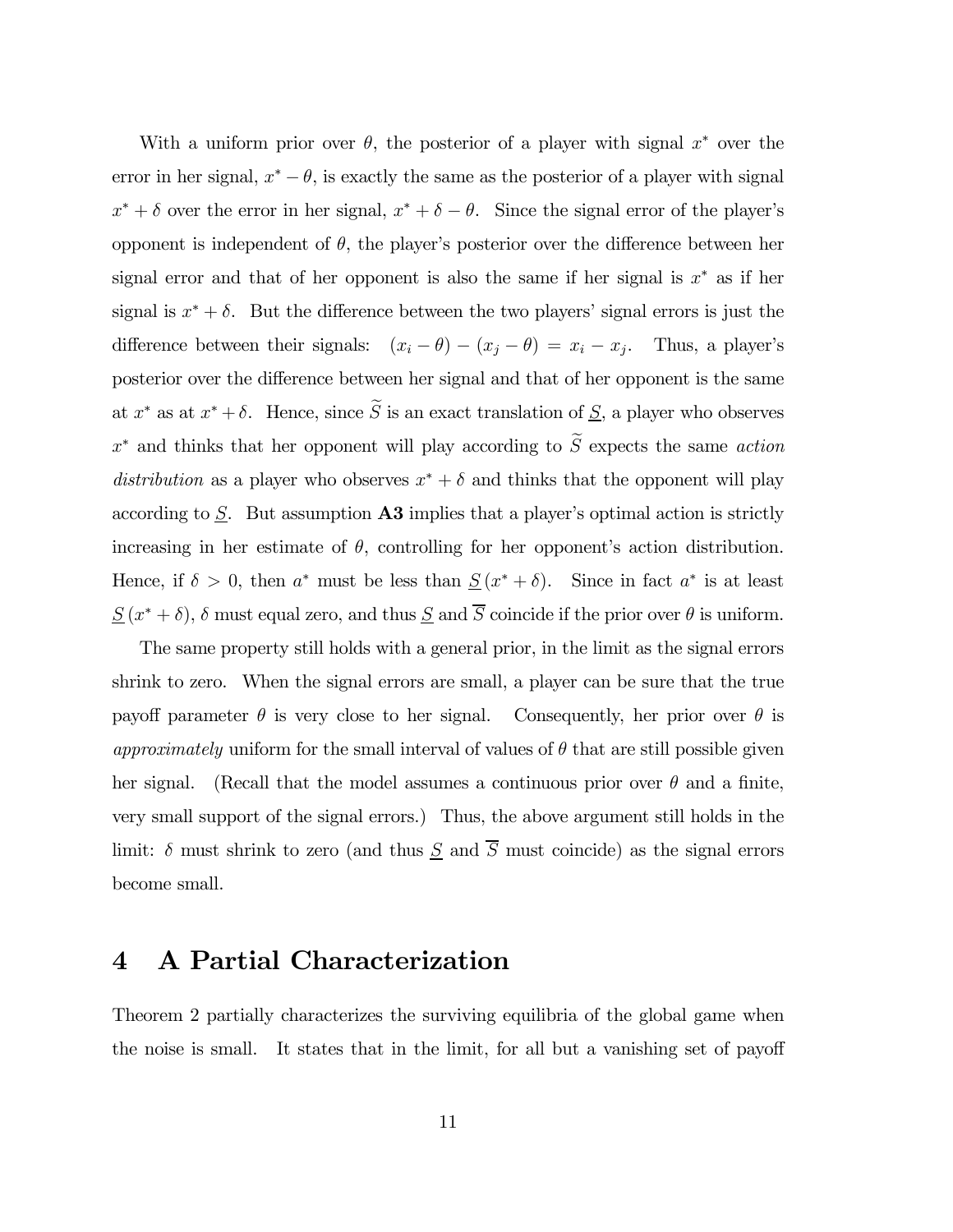parameters  $\theta$ , players play arbitrarily close to some Nash equilibrium of the complete information game with payoffs  $u_i(\cdot, \theta')$  for some  $\theta'$  that is close to  $\theta$ . The intuition is that for small signal errors, players can precisely estimate both the payoff parameter  $\theta$  and, for most signals, what other players will do.<sup>10</sup> Since players are best-responding to beliefs that are arbitrarily precise, the result must be very close to a Nash equilibrium of the underlying complete information game.

For any  $\varepsilon > 0$  and  $\nu > 0$ , let  $Q(\varepsilon, \nu)$  be the set of parameters  $\theta$  for which the surviving strategy profiles in  $G(\nu)$  do not all prescribe that players play  $\varepsilon$ -close to some common Nash equilibrium of some complete information game whose payoff parameter is  $\varepsilon$ -close to  $\theta$ . More precisely,  $Q(\varepsilon,\nu)$  is the set of parameters  $\theta$  for which there is no Nash equilibrium action profile  $a$ , of the complete information game with payoffs  $(u_i(\cdot, \theta'))_{i=1}^I$  for some  $\theta' \in [\theta - \varepsilon, \theta + \varepsilon]$ , such that for every strategy  $s^{\nu}$ surviving iterative strict dominance in  $G(\nu)$ ,  $|s_i^{\nu}(\theta) - a_i| \leq \varepsilon$  for all *i*. Theorem 2 shows that for any  $\varepsilon > 0$ , this set becomes arbitrarily small as  $\nu$  shrinks to zero.

**Theorem 2** In  $G(\nu)$  in the limit as  $\nu \to 0$ , for almost all payoff parameters  $\theta$ , players play arbitrarily close to some Nash equilibrium of the complete information game with payoffs  $u_i(\cdot, \theta')$  for some  $\theta'$  that is arbitrarily close to  $\theta$ . More precisely, for any  $\varepsilon > 0$ there is a  $\overline{\nu} > 0$  such that for any  $\nu < \overline{\nu}$ ,  $Q(\varepsilon, \nu)$  is contained in a finite union of closed intervals of  $\mathbb R$  whose measure is less than  $\varepsilon$ .<sup>11</sup>

Theorem 2 has an interesting implication for symmetric games with a continuum of actions. Suppose that the action played in a locally stable (unstable) equilibrium of the underlying complete information game with payoff parameter  $\theta$  monotonically

<sup>10</sup>With small signal errors, there cannot be many signals at which players are very uncertain about opponentsí possible actions. Otherwise, over a wide range of signals, opponentsí strategies would have to rise considerably for small increases in their signals. (Recall that strategies must be weakly increasing when the signal errors are small.) This is impossible since the action space is bounded.

<sup>&</sup>lt;sup>11</sup>For any  $\varepsilon$ , the number of intervals in the union is independent of  $\nu$ . The number is finite for any given  $\varepsilon$  but may grow without bound as  $\varepsilon$  shrinks to zero.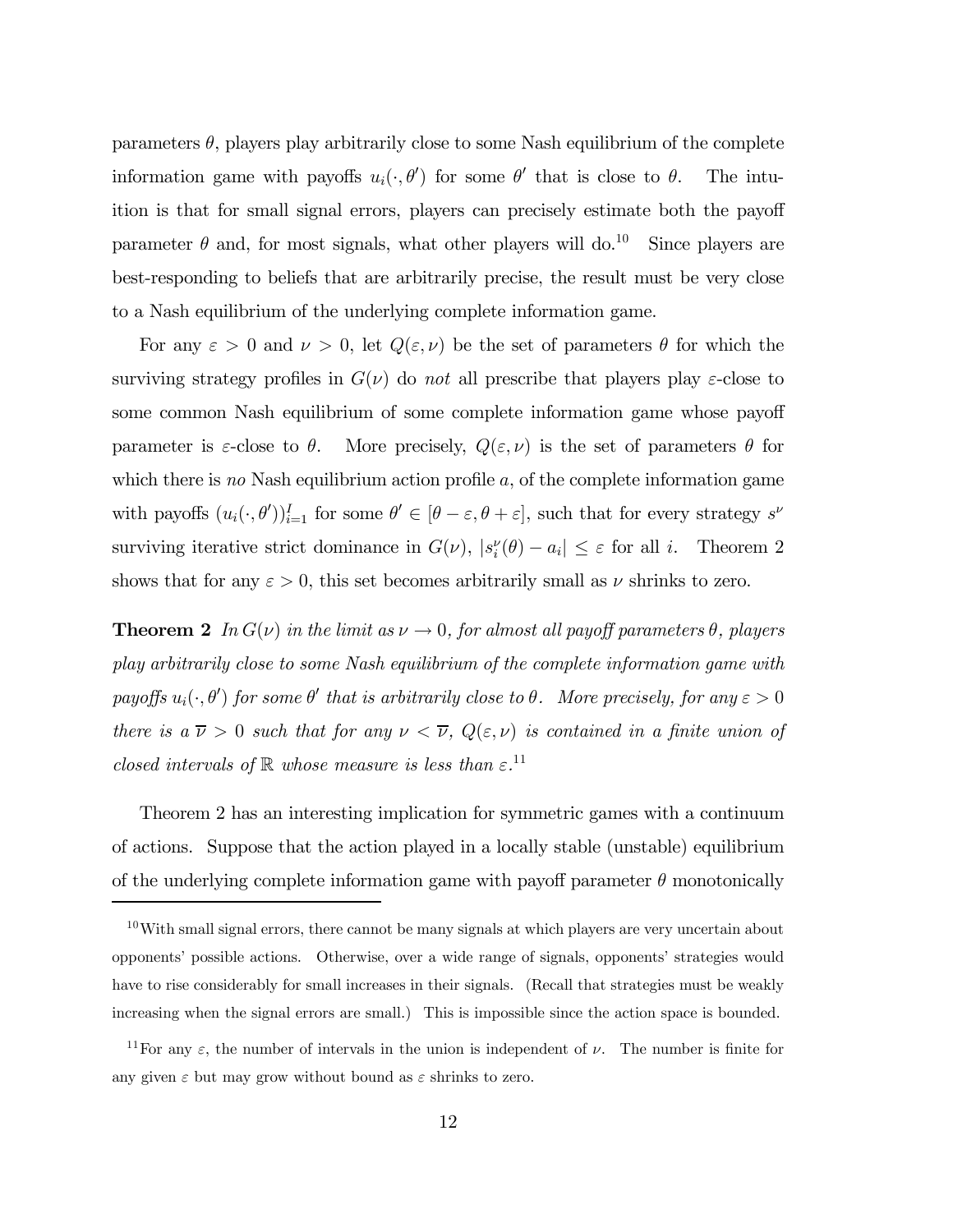rises (falls) if  $\theta$  rises.<sup>12</sup> Then by Theorems 1 and 2, any strategy profile that survives iterative dominance must almost always prescribe that players play a stable Nash equilibria of the underlying complete information game. The strategy cannot coincide with an unstable Nash equilibrium of the underlying game as  $\theta$  rises since surviving strategies are nondecreasing in players' signals.

This implication is illustrated in Figure 5. The dashed line shows the set of Nash equilibria of the underlying complete information games with payoff parameters equal to  $x_i$ . The upwards (downwards) sloping segments correspond to the locally stable (unstable) Nash equilibria of these games. The bold curve illustrates how the essentially unique surviving strategy profile in the global game  $G(\nu)$  must look in the limit as  $\nu$  shrinks. It must coincide with a stable Nash equilibrium except at points where it jumps from a lower stable equilibrium to a higher one.





 $12$  "Locally stable" refers to the traditional notion in which the best response function intersects the 45 degree line at an slope of less than 1.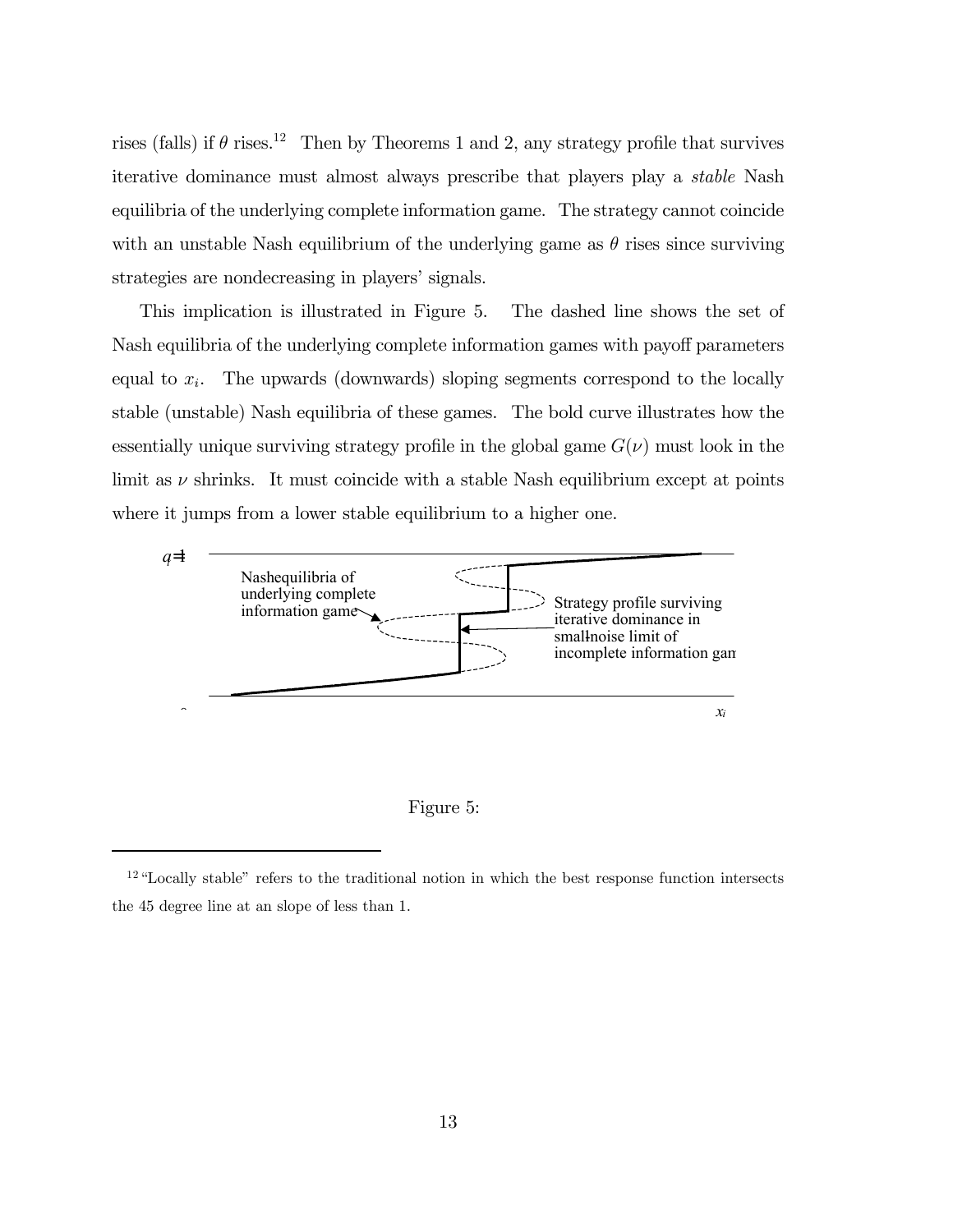# 5 Noise Independent Selection: A Counterexample

In showing limit uniqueness, we began with a given noise structure and scaled it down by taking the scale factor  $\nu$  to zero. Our result does not imply that the selected equilibrium is independent of the structure of the noise (i.e., of the densities  $f_i$ ).

Carlsson and van Dammeís result implies that noise-independent selection holds in  $2 \times 2$  games. Their proof method does not rely on properties of the game's payoffs. This method can be generalized to additional classes of games, but not to all. To obtain some intuition, suppose the game has two players, each with the same finite action set  $\overline{A}$  and the same payoff function, and each player's noise term has the same symmetric distribution  $f$ . Assume that each player follows the same increasing strategy,  $s : \mathbb{R} \to \overline{A}$ . As  $\nu \to 0$ , what beliefs does each player have over the action of her opponent at the critical point where she switches from one action to another? Recall that for small  $\nu$ , each player's posterior belief about the other's signal is computed approximately as if she had a uniform prior over  $\theta$ .

Suppose first that there are two actions, 0 and 1. Consider a symmetric equilibrium given by a pure strategy profile s satisfying

$$
s(x) = \begin{cases} 0, \text{ if } x < c \\ 1, \text{ if } x \ge c \end{cases}
$$

A player observing signal c will assign probability  $\frac{1}{2}$  to her opponent's choosing action 0 and probability  $\frac{1}{2}$  to her opponent's choosing action 1. This is independent of the choice of c and the distribution f. Thus as the noise goes to zero, c must converge to the payoff parameter at which the player is indifferent between the two actions if she has a  $50/50$  conjecture over her opponent's action. This is simply the symmetric version of Carlsson and van Damme's [4] result.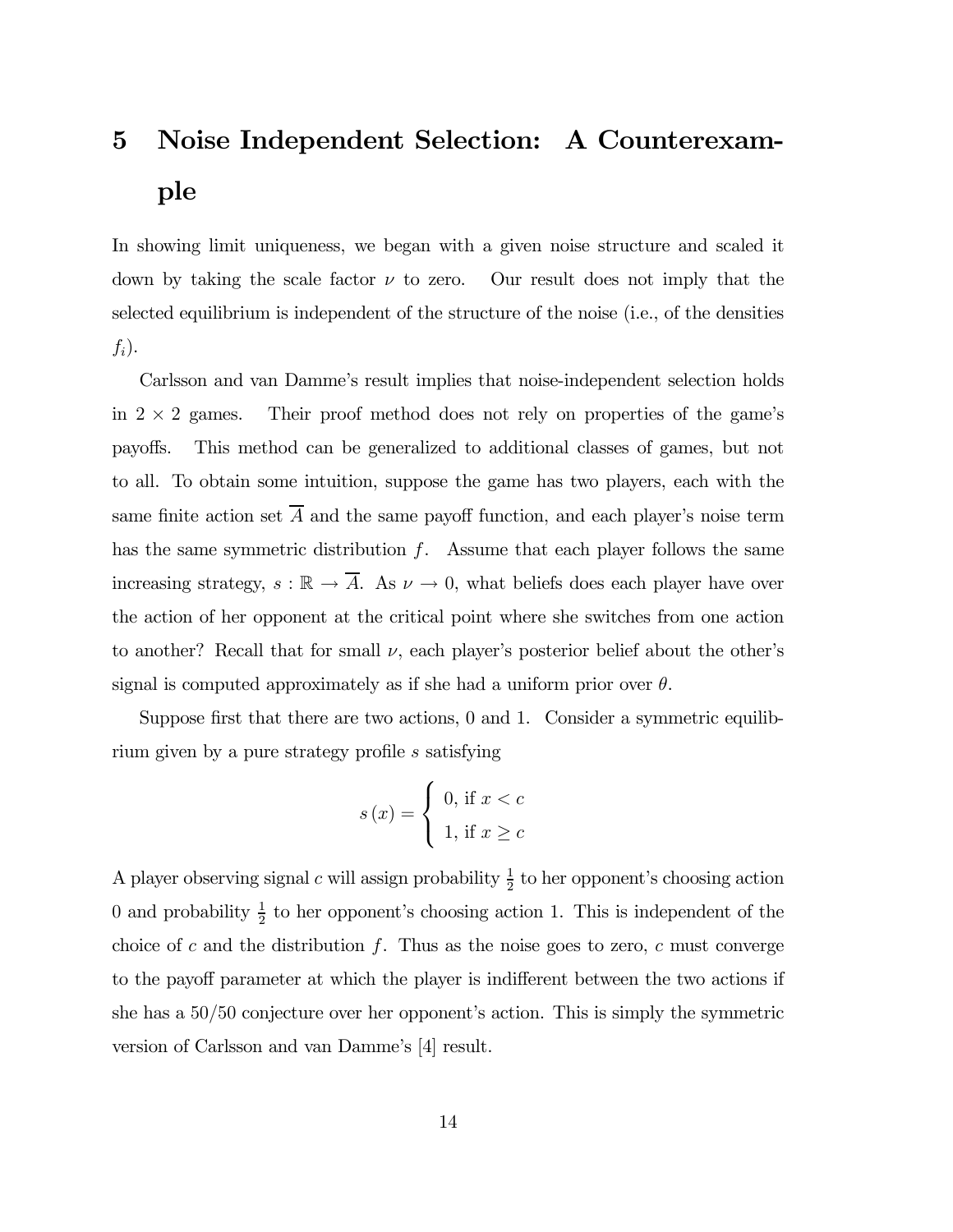Now suppose that there are three actions, 0, 1/2, and 1, so that

$$
s(x) = \begin{cases} 0, \text{ if } x < c_1 \\ \frac{1}{2}, \text{ if } c_1 \leq x < c_2 \\ 1, \text{ if } c_2 \leq x \end{cases}
$$

A player observing signal  $c_1$  will assign probability  $\frac{1}{2}$  to her opponent choosing action 0, some probability  $\lambda$  to her opponent choosing action  $\frac{1}{2}$ , and probability  $\frac{1}{2} - \lambda$  to her opponent choosing action 1; a player observing signal  $c_2$  will assign probability  $\frac{1}{2} - \lambda$ to her opponent choosing action 0, probability  $\lambda$  to her opponent choosing action  $\frac{1}{2}$ and probability  $\frac{1}{2}$  to her opponent choosing action 1. For any distribution f, we can choose  $c_1$  and  $c_2$  so that  $\lambda$  takes any value in [0, 1/2]. In other words, the distribution of noise does not affect the limiting conjectures that each player may end up having over her opponent's actions.

This implies noise independent selection: any profile  $(c_1, c_2)$  that is an equilibrium as  $\nu \to 0$  under a noise structure f must also be an equilibrium under any other noise structure  $f'$ . To see why, let us distinguish between two cases. In the first,  $c_1 - c_2$  does not shrink to 0 as  $\nu \to 0$ . This means that  $\lambda$  converges to 1/2: for sufficiently small  $\nu$ , a player with signal  $c_1$  is indifferent between 0 and  $1/2$  and thinks that her opponent will play 0 or  $1/2$  with equal probabilities; a player with signal  $c_2$  is indifferent between  $1/2$  and 1 and puts equal probabilities on her opponent's playing  $1/2$  and 1. These signals clearly must converge to particular payoff parameters, independent of the structure of the signal errors (since the player's beliefs are independent of  $f$ ).

In the second case,  $\lim_{\nu \to 0} (c_1 - c_2) = 0$ . Here,  $\lambda$  need not converge to 1/2. But if we replace the signal error structure  $f$  with some other structure  $f'$ , we can construct an equilibrium near the one given by f by simply adjusting the gap between  $c_1$  and  $c_2$  so as to keep  $\lambda$  the same under  $f'$  as under  $f$ . Since the gap between  $c_1$  and  $c_2$  asymptotically shrinks to zero, we can make this adjustment without changing the limit to which both cutoffs converge. Thus, under  $f'$  there is a sequence of equilibria of the global game that converges to the same limit as the sequence of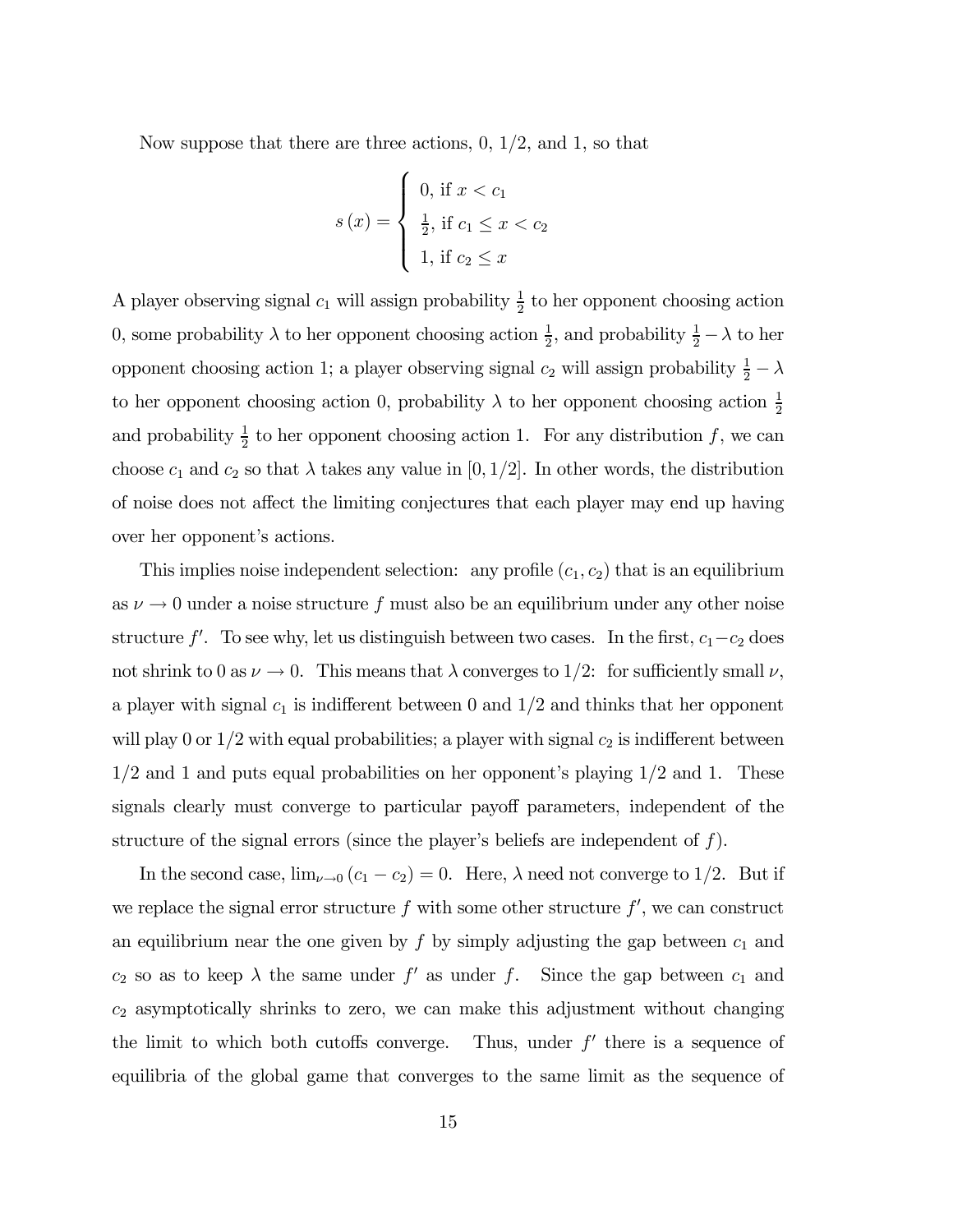equilibria under f. This explains why there is noise-independent selection. In the next section, we show that there is noise-independent selection for two player, three action, symmetric-payoff games, even with general asymmetric noise distributions  $f_i$ .

With four or more actions, the above property ceases to hold. The set of conjectures a player can have over her opponent's action can depend on the structure of the noise. With three actions, each profile  $(c_1, c_2)$  gave rise to one unknown,  $\lambda$ , which could be adjusted arbitrarily by changing the distance between  $c_1$  and  $c_2$ . With four actions, each profile  $(c_1, c_2, c_3)$  gives rise to *three* unknowns. This is illustrated in Figure 6. The density centered at each threshold  $c_i$  represents the posterior distribution over the signal of the opponent of a player whose signal is  $c_i$ . The area under the segment marked b (respectively, c) of the posterior of a player with signal  $c_3$  is the probability she assigns to her opponent's having seen a signal between  $c_1$  and  $c_2$ (respectively, between  $c_2$  and  $c_3$ ).<sup>13</sup>



Figure 6:

<sup>&</sup>lt;sup>13</sup>Likewise, the area under the segment marked c (respectively, b) of the posterior of an agent with signal  $c_3$  is the probability she assigns to her opponent's having seen a signal between  $c_2$  and  $c_3$  (respectively, between  $c_1$  and  $c_2$ ). By symmetry of the signal errors, the two areas marked a are equal, as are the two areas marked  $c$ . Also by symmetry, the probability that an opponent of an agent with signal  $c_1$  sees a signal between  $c_2$  and  $c_3$  must equal  $a + c - b$ , as indicated.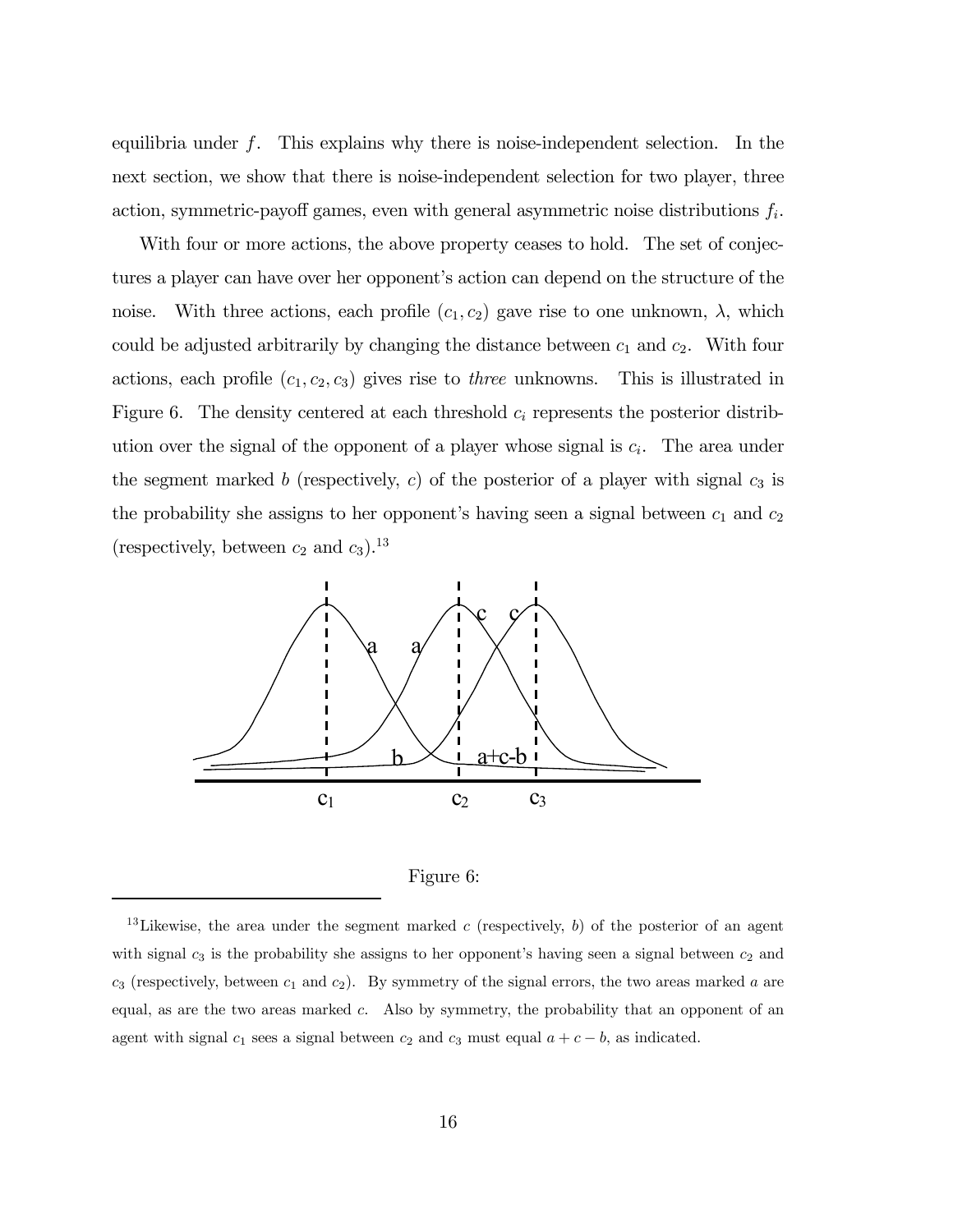The three probabilities a, b, and c are a minimal set of probabilities that suffice to determine the action distributions expected by players at each of the thresholds. However, by altering the profile we have only two degrees of freedom: we can change  $c_3 - c_2$  and  $c_2 - c_1$ . This means that if we change the noise structure f, we will not necessarily be able to adjust the profile in order to preserve the action distribution seen by players at each of the thresholds  $c_1$ ,  $c_2$ , and  $c_3$ . Thus, if f changes, we may not be able to keep the players indifferent between adjacent actions simply by adjusting the distance between the thresholds. It may also be necessary to shift the entire profile in order to change the payoff parameter that each player sees. In other words, changing the noise structure may alter the signals at which the unique surviving strategy profile jumps between any two actions. This is what it means for the equilibrium to depend on the structure of the noise.

**Theorem 3** There exists a two-person, four-action game satisfying  $A1-A5$  in which for different noise structures, different equilibria are selected in the limit as the signal errors vanish.

Theorem 3 is proved by constructing such a game. It is clear from the proof that noise-independent selection would continue to fail if the payoffs of the game were perturbed by a small amount.

# 6 A Sufficient Condition for Noise-Independent Selection

The preceding counter example shows that for certain complete information games, different ways of embedding them into global games (with different noise structures) can lead to different predictions. That is, the payoffs of the complete information game may not tell us which equilibrium will be selected. We now focus on the complete information game corresponding to some parameter  $\theta$  and identify conditions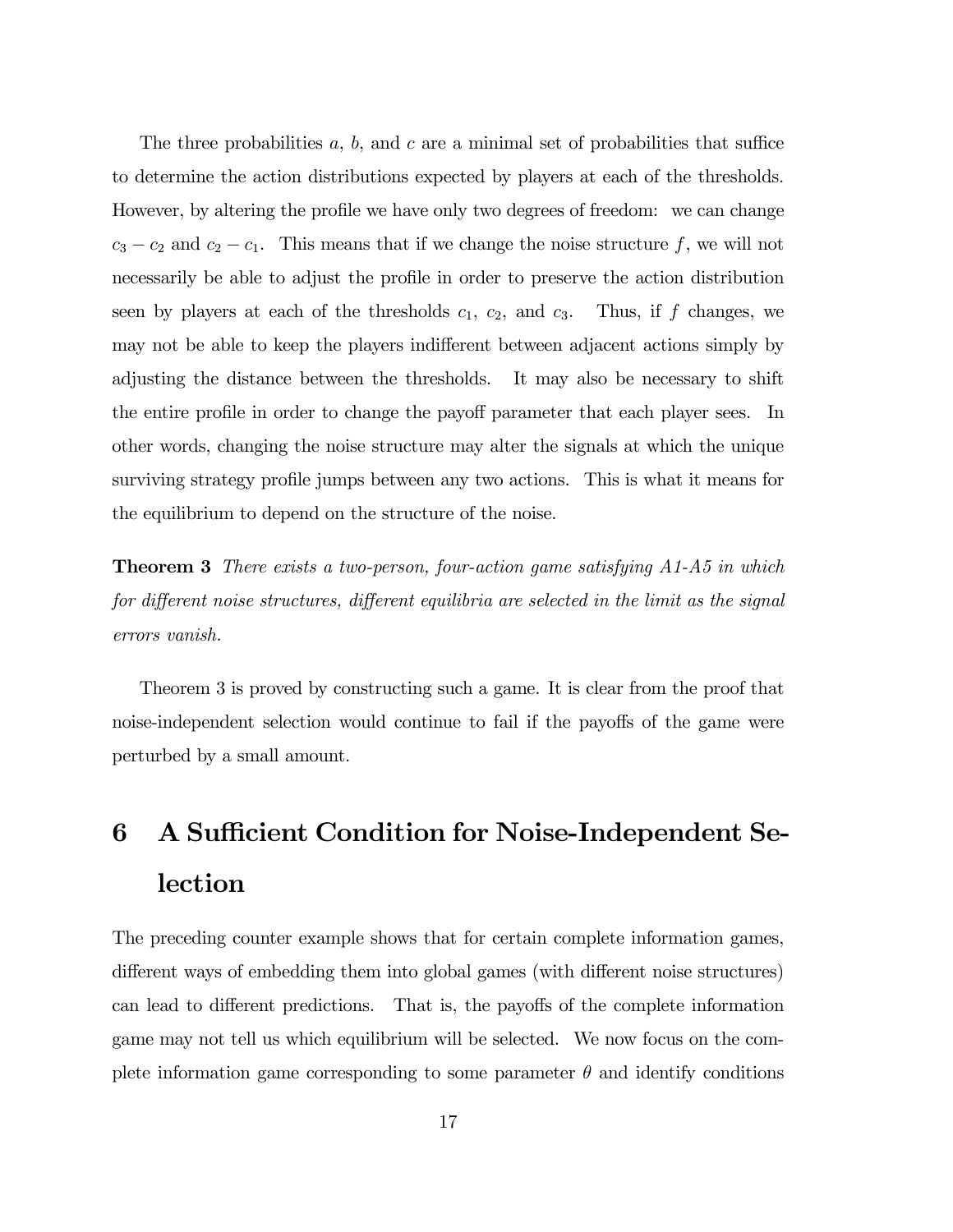on payoffs of that game that guarantee that a particular equilibrium will be selected in the limit regardless of the noise structure. We will show that there is noiseindependent selection in that game if (a) its payoffs are own-action quasiconcave and (b) it has a strategy profile that is a local potential maximizer.

A complete information game  $\mathbf{g} = (g_1, ..., g_I)$  is a collection of payoff functions, with each  $g_i : A \to \mathbb{R}$ . For any player i, let  $A_{-i}$  be the set of all opposing action vectors  $(a_j)_{j\neq i}$ . The complete information game g is own-action quasiconcave if for all i and opposing action profiles  $a_{-i} \in A_{-i}$  and for all constants c, the set  $\{a_i : g_i(a_i, a_{-i}) \ge c\}$ is convex.<sup>14</sup> It has *local potential maximizer*  $a^*$  if there is a function  $v(a)$  (where  $a = (a_i)_{i=1}^I$  is an action profile), called a local potential function, which is strictly maximized by  $a^*$ , such that against any action profile  $a_{-i} \in A_{-i}$ , if moving i's action a bit closer to  $a_i^*$  raises v, then this also raises i's payoff. More formally:

**Definition 1** Action profile  $a^*$  is a local potential maximizer (LP-maximizer) of the complete information game g if there exists a local potential function  $v : A \to \mathbb{R}$  such that  $v(a^*) > v(a)$  for all  $a \neq a^*$  and, for each i, a function  $\mu_i : a_i \to \mathbb{R}_+$  such that for all  $a_i \in A_i$  and  $a_{-i} \in A_{-i}$ ,

1. if  $a_i > a_i^*$  then there is an  $a_i \in A_i$  that is strictly less than  $a_i$ , such that for all  $a''_i \in A_i$  lying in  $[a'_i, a_i]$ ,

$$
v(a''_i, a_{-i}) - v(a_i, a_{-i}) \le \mu_i(a_i) \left[ g_i(a''_i, a_{-i}) - g_i(a_i, a_{-i}) \right]
$$
 (4)

2. if  $a_i < a_i^*$  then there is an  $a_i \in A_i$  that is strictly greater than  $a_i$ , such that for all  $a_i'' \in A_i$  lying in  $[a_i, a_i']$ , (4) holds.

The local potential function generalizes the notion of a potential function in Monderer and Shapley  $[20]$ . A potential function is a common payoff function v on action

<sup>&</sup>lt;sup>14</sup>Unlike concavity, this does not imply that the slope of is payoff is decreasing in her action. It only guarantees that there are no local maxima other than the global maxima (which could be a single action or an interval).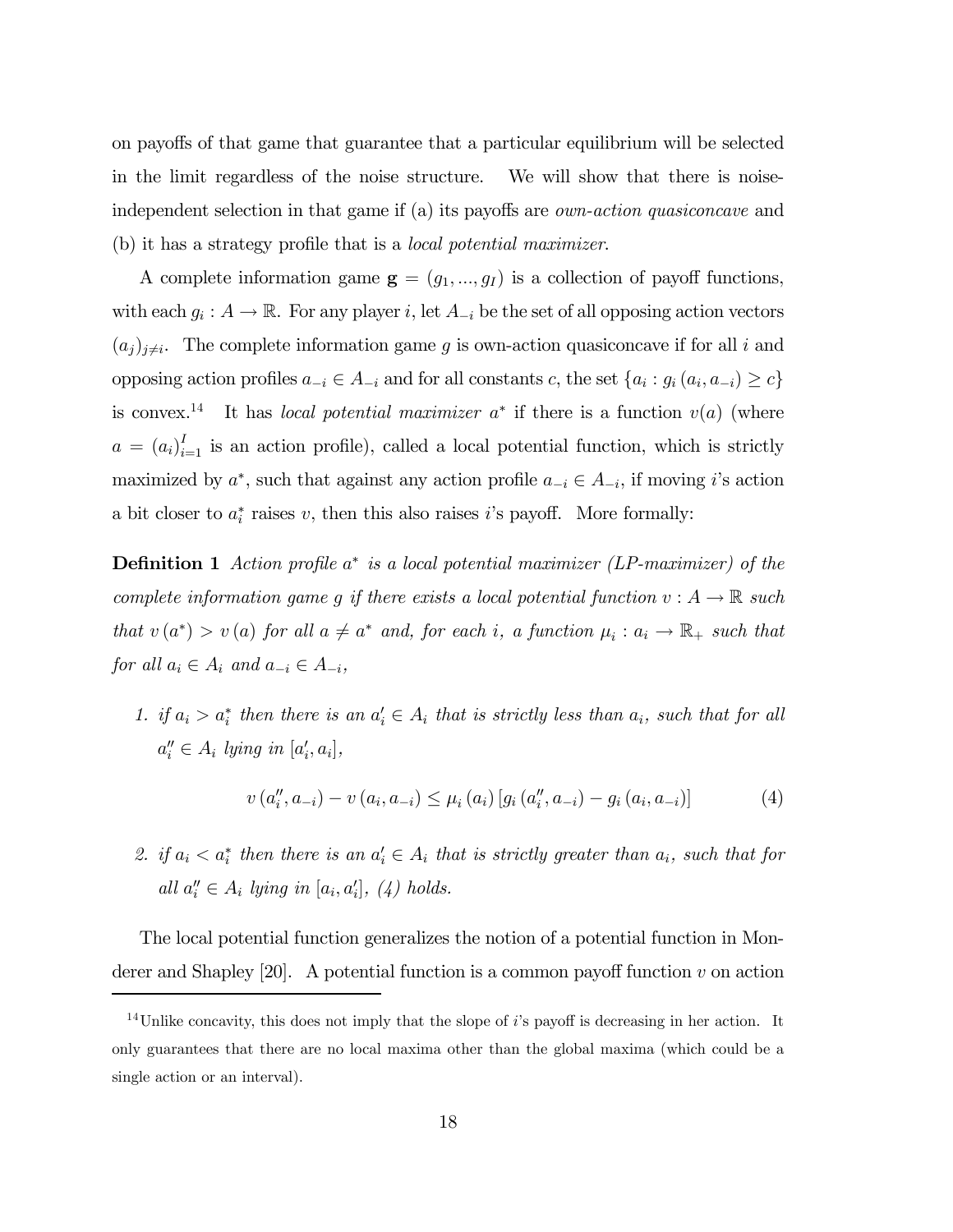profiles such that the change in a playerís payoff from switching from one action to another is always the same as the change in the potential function. For local potential function, we make the weaker requirement that the payoff change from switching away from  $a^*$  is always less (after multiplying by a constant) than the change in the potential function.

Importantly, the LP-maximizer property guarantees that a profile is a strict Nash equilibrium if payoffs are own-action quasiconcave:

**Lemma 1** If  $a^*$  is an LP-maximizer of the own-action quasiconcave complete information game  $\mathbf{g}$ , then  $a^*$  is a strict Nash equilibrium.

The main result of this section (stated formally at the end) is that in the global game, if the payoffs at  $\theta$  are own-action concave and have an LP-maximizing action profile  $a^*$ , then in the limit as the signal errors vanish, any strategy profile that survives iterative strict dominance must assign to each player  $i$  the action  $a_i^*$  at the signal  $\theta$ . Thus, there is noise-independent selection at  $\theta$ : the profile  $a^*$  depends only on the payoffs at  $\theta$  and not on the shape of the signal errors.

An intuition is as follows. For concreteness, let us regard  $v$  as God's utility function. God is pleased when people take steps that are in their self-interest: "God helps those who help themselves" (Benjamin Franklin, *Poor Richard's Almanack*, 1732). More precisely, a change in a player's action pleases God (i.e., raises  $v$ ) if and only if it raises the player's own payoff. Not all games have a local potential function; in those that don't, God does not have a preference ordering over strategy profiles. For example, in matching pennies, God must want player A to play Bís action but must also want B to play the opposite of A's action, since both are best responses. There is no preference ordering with this property.

Suppose for simplicity that the game is symmetric and has a finite set of actions and that a player's utility depends directly on her signal, rather than on  $\theta$  (which is approximately true anyway when the signal errors are small). Suppose also that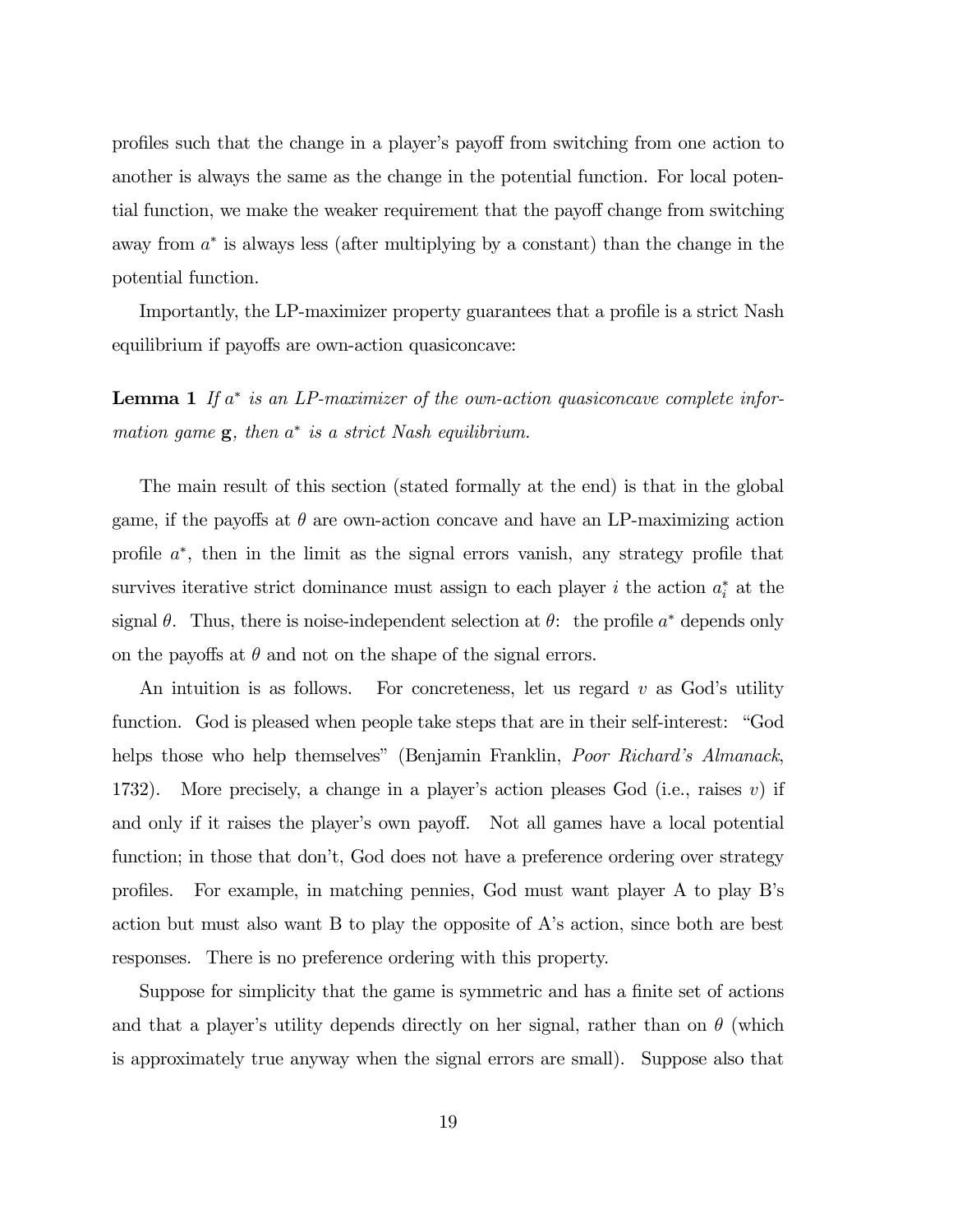for the complete information game corresponding to each signal  $x$ , there is a local potential function  $v_x()$ , which is maximized when all players take some action  $a_x^*$ .  $v_x()$ represents God's preferences over action profiles when the payoff parameter equals  $x$ . Assume that  $a_x^*$  is nondecreasing in x. Figure 7 depicts  $a_x^*$  as a function of x.



Figure 7:

We can interpret the function depicted in Figure 7 as a strategy profile: if player i's signal is  $x_i$ , the profile instructs her to play  $a_{x_i}^*$ . This profile is very pleasing to God, since each player plays according to the action profile that maximizes God's utility if the payoff parameter equals her signal (which it approximately does for small signal errors). However, God may not be entirely pleased near the points of discontinuity of the strategy profile, since there might be miscoordination: some players will get signals above the threshold and others below, so a potential-maximizing strategy profile will not generally be played. But God is pleased as punch if the payoff parameter  $\theta$  is at least  $\nu$  away from any point of discontinuity since then players coordinate on the potential-maximizing action.

Starting with this profile, let us imagine what happens if we let players take turns in best-responding.15 Critically, God likes it when people best-respond, since she wants them to do what is in their best interests. Thus, seeing a player best-respond can only increase God's pleasure. But since the original profile depicted in Figure 7 is

 $15$ That is, player 1 switches to her best response, then 2 best responds to the resulting profile, and so on, repeatedly cycling through the players.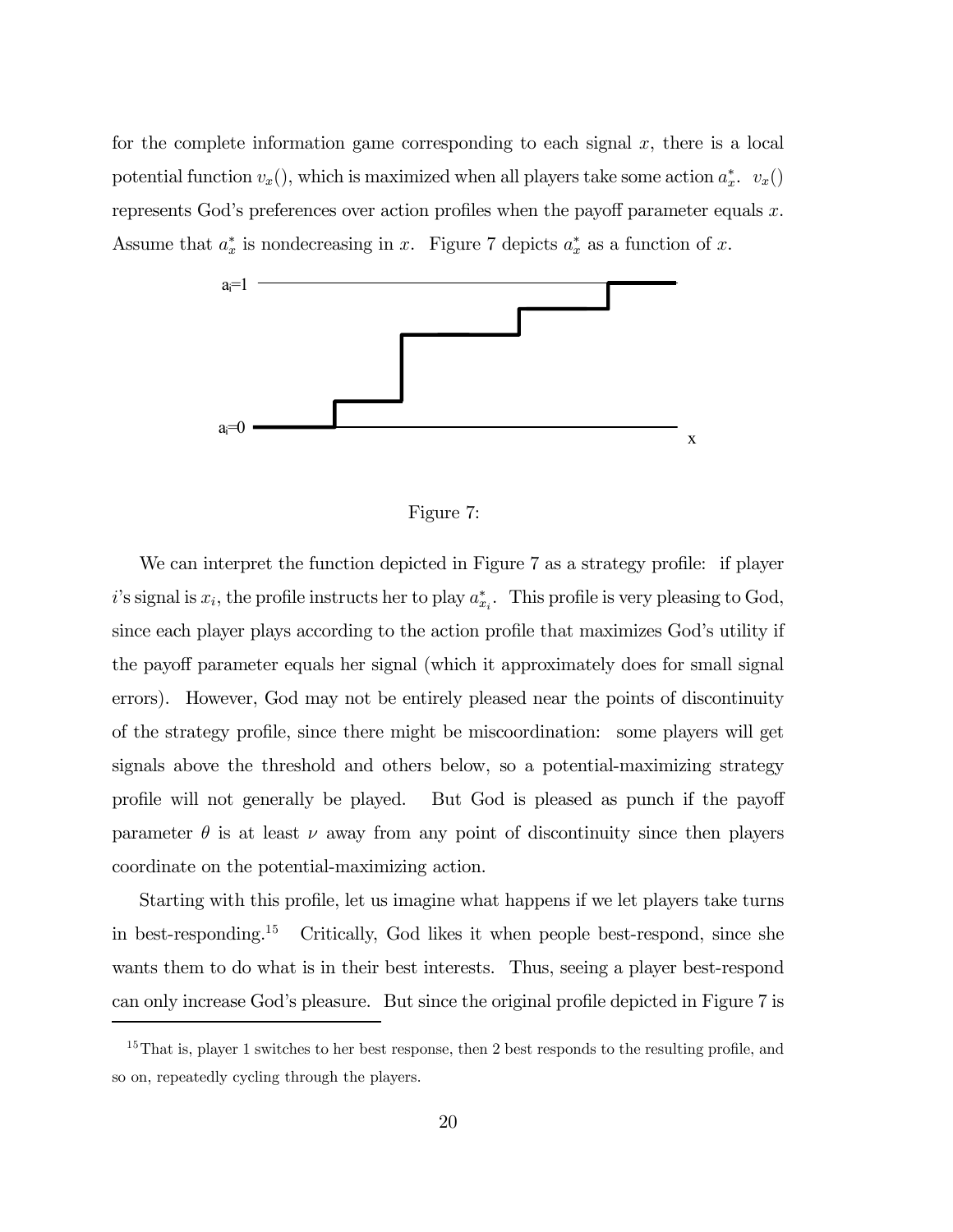already very pleasing to God, iterative best response cannot lead us to stray far from this profile. In particular, at a distance of more than  $\nu$  from any discontinuity of the original strategy profile, the profile cannot change, since for signals received here players are already playing the profile that is most pleasing to God. Moreover, the limit of the iterations must be an equilibrium, since the best response to the limit is the limit itself.<sup>16</sup> However, any equilibrium must survive iterative strict dominance. By limit uniqueness, for small  $v$ , all strategies surviving iterative strict dominance must be close to this limiting equilibrium, which itself must be close to the original profile depicted in Figure 7. This implies that for small  $\nu$ , players must play close to the potential-maximizing action in any strategy profile that survives iterative strict dominance, regardless of the noise structure.

**Theorem 4** Let  $s^*$  be either the left- or the right-continuous version of the unique strategy profile surviving iterative strict dominance in  $G(\nu)$  in the limit as  $\nu \to 0$ . If the complete information game at some payoff parameter  $\theta$  is own-action quasiconcave and has an LP-maximizer  $a^*$ , then  $s^*(\theta) = a^*$ , regardless of the noise structure.

The LP-maximizer conditions of Definition 1 are rather complex. In Sections 6.1 and 6.2, we describe simpler conditions that are sufficient for an action profile to be an LP-maximizer. In Sections 6.3 to 6.5, we apply those results to give a complete characterization of the LP-maximizer in certain special classes of games.

#### 6.1 Weighted Potential Maximizers

One sufficient condition for  $a^*$  to be a local potential maximizer is that  $a^*$  is a weighted potential maximizer. This is a slight generalization of Monderer and Shapley [20]ís notion of an action profile that maximizes a potential function for a game.

Definition Action profile a<sup>∗</sup> is a *weighted potential maximizer* (*WP-maximizer*) of **g** if there exists a vector  $\mu \in \mathbb{R}_+^I$  and a weighted potential function  $v : A \to \mathbb{R}$ 

 $16$  In this intuition we assume such a limit exists.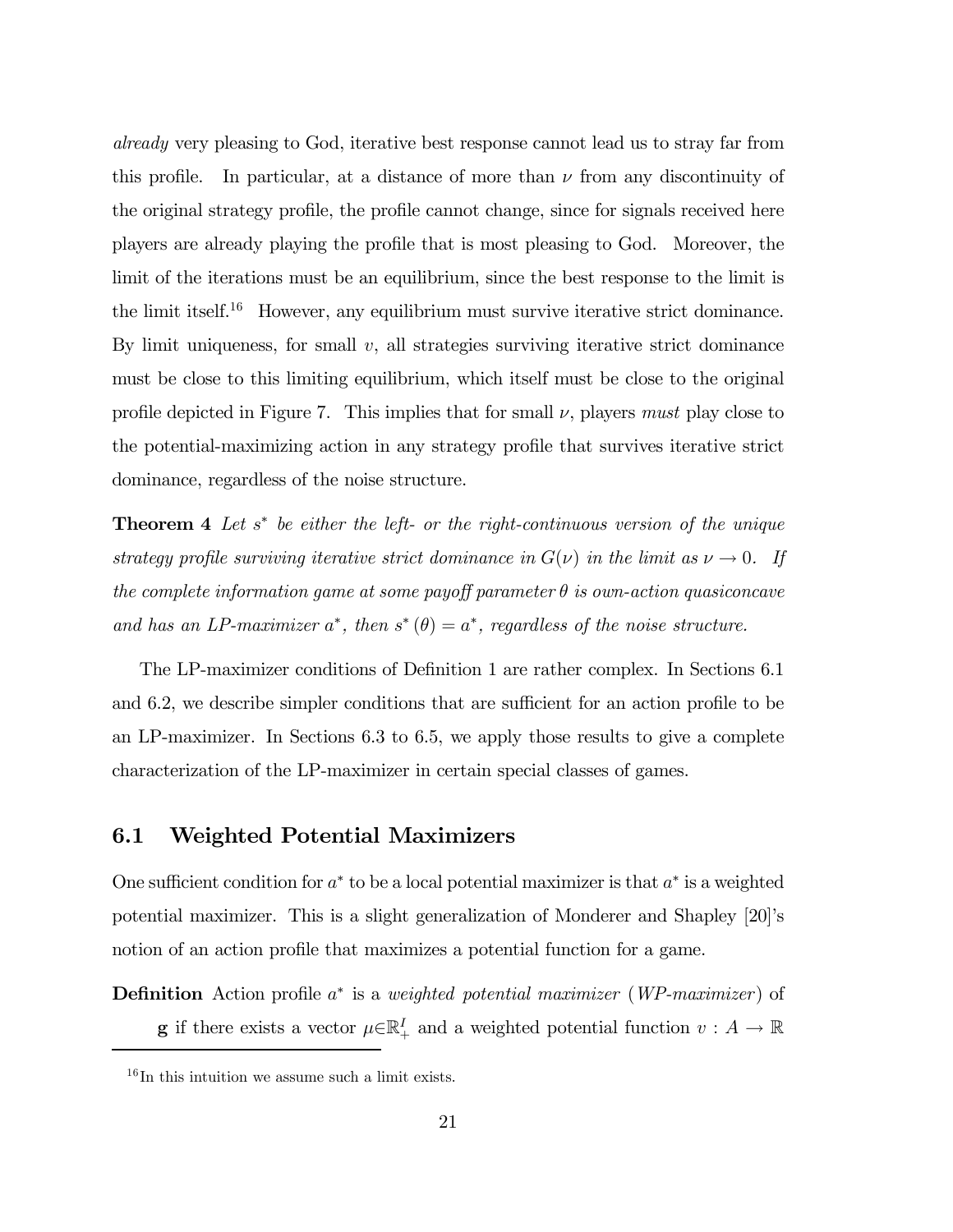with  $v(a^*) > v(a)$  for all  $a \neq a^*$ , such that for all  $i, a_i, a'_i \in A_i$  and  $a_{-i} \in A_{-i}$ ,

$$
v(a_i, a_{-i}) - v(a'_i, a_{-i}) = \mu_i [g_i(a_i, a_{-i}) - g_i(a'_i, a_{-i})].
$$

#### 6.2 p-Dominance Conditions

Let  $\mathbf{p} = (p_i)_{i=1}^I$ . The notion of **p**-dominance is a many player, many action game generalization of risk dominance (see Kajii and Morris [14]). An action profile  $a^*$  is **p**-dominant if it is a best response for each player i if she puts weight at least  $p_i$  on her opponents' playing according to  $a^*$ :

**Definition 2** Action profile  $a^*$  is p-dominant in g if

$$
\sum_{a_{-i}} \lambda_i (a_{-i}) g_i (a_i^*, a_{-i}) \ge \sum_{a_{-i}} \lambda_i (a_{-i}) g_i (a_i, a_{-i}),
$$

for all i,  $a_i \in A_i$  and  $\lambda_i \in \Delta(A_{-i})$  with  $\lambda_i (a_{-i}^*) \ge p_i$ .

For low enough p, p-dominance is a sufficient condition for an action profile to be an LP-maximizer.

**Lemma 2** (Morris and Ui [25]) If action profile  $a^*$  is p-dominant for some p with  $\sum$  $i=1$  $p_i < 1$ , then  $a^*$  is an LP-maximizer.

# 6.3 Two Player, Two Action Games with Two Strict Nash Equilibria

Let  $I = 2$  and  $A_1 = A_2 = \{0, 1\}$ . Let  $g_1(0, 0) > g_1(1, 0)$ ,  $g_1(1, 1) > g_1(0, 1)$ ,  $g_2(0,0) > g_2(0,1)$  and  $g_2(1,1) > g_2(1,0)$ , so  $(0,0)$  and  $(1,1)$  are both strict Nash equilibria. Now let

$$
q_1^* = \frac{g_1(0,0) - g_1(1,0)}{g_1(0,0) - g_1(1,0) + g_1(1,1) - g_1(0,1)}
$$
  

$$
q_2^* = \frac{g_2(0,0) - g_2(0,1)}{g_2(0,0) - g_2(0,1) + g_2(1,1) - g_2(1,0)}
$$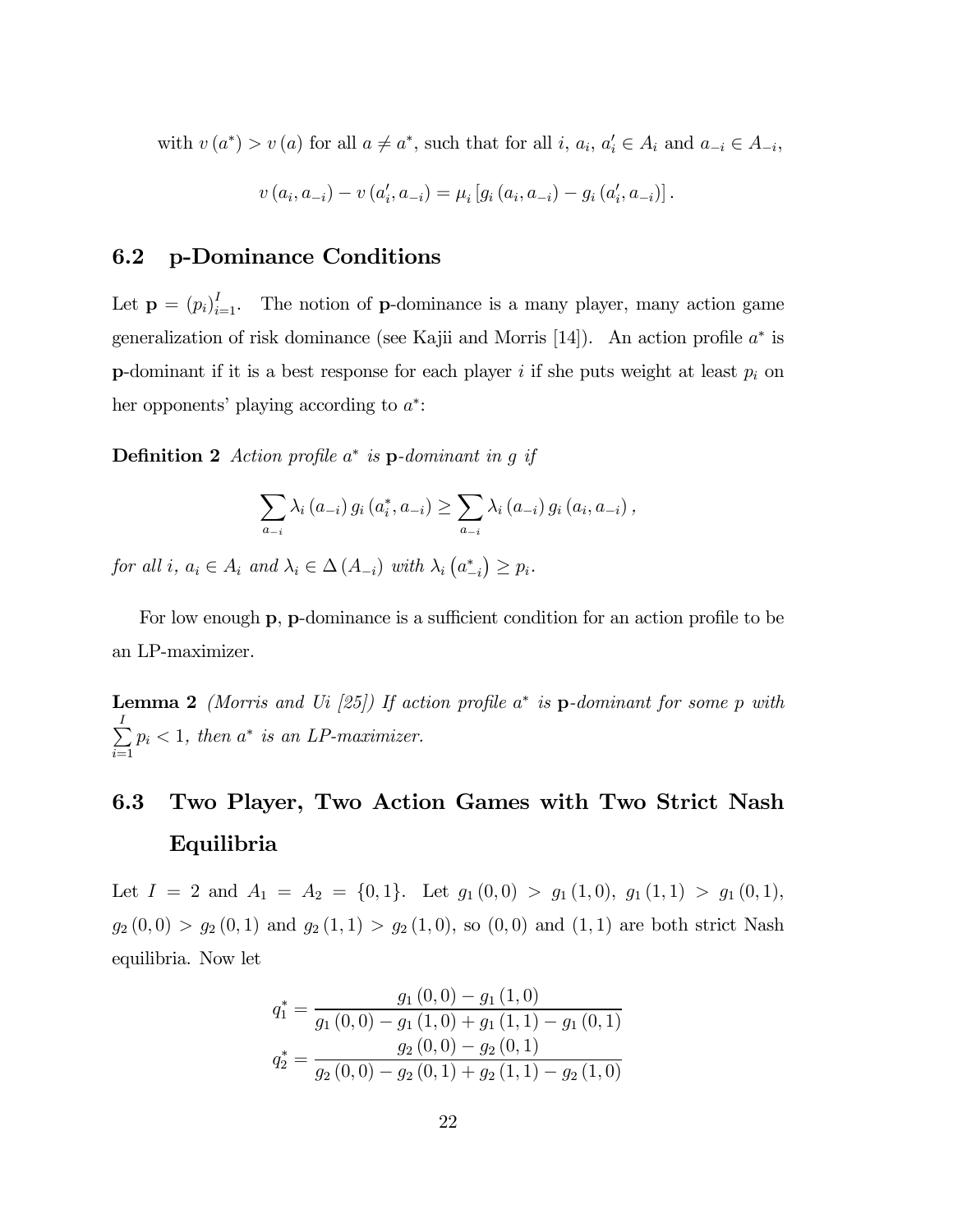A weighted potential function  $v$  is given by the following matrix:

|   | $\left( \right)$     |         |
|---|----------------------|---------|
| 0 | $q_1^*$<br>$+ q_2^*$ | $q_1^*$ |
|   | $q_2^*$              |         |

(0,0) is a LP-maximizer if  $q_1^* + q_2^* > 1$  and  $(1,1)$  is a WP-maximizer if  $q_1^* + q_2^* < 1$ . Thus, generically, there is a WP-maximizer. The WP-maximizer is the risk dominant equilibrium in the sense of Harsanyi and Selten [13].

# 6.4 Many Player, Two Action Games with Symmetric Payoffs

Let  $A_i = \{0, 1\}$  for each i and suppose  $g_i(a_i, a_{-i}) = g(a_i, a_{-i})$  depends only on  $a_i$  and the number of players  $j \neq i$  who play 1. Let  $\xi(n)$  be the relative payoff to playing 1 versus 0 when *n* other players play 1. (I.e.,  $\xi(n) = g(1, a_{-i}) - g(0, a_{-i})$  for any  $a_{-i}$  in which n players play 1.) Assume strategic complementarities: i.e.,  $\xi(n)$  is increasing in  $n$ . Let the potential function be

$$
v(a) = \begin{cases} \sum_{k=0}^{m-1} \xi(k), & \text{if the number of players playing 1 in } a \text{ is } m > 0\\ 0, & \text{if no players play 1 in } a \end{cases}
$$

Also set  $\mu_i = 1$  for all i. One can easily verify that  $\mathbf{1} = (1, ..., 1)$  is the WP-maximizer if  $\sum_{i=1}^{I-1}$  $_{k=0}$  $\xi(k) > 0$  and that **0** is the WP-maximizer if  $\sum_{i=1}^{I-1}$  $_{k=0}$  $\xi(k)$  < 0. Thus generically in this class of games, there exists a WP-maximizer.

An equivalent characterization of the WP-maximizer is the following. Suppose that a player believes that the number of her opponents playing action 1 is uniformly distributed (between 0 and  $I - 1$ ). If the action 1 is a best response to that conjecture, then the action profile 1 is the WP-maximizer; if 0 is a best response to that conjecture, then **0** is the WP-maximizer. These are equivalent since  $\frac{1}{I} \sum_{k=0}^{I-1} \xi(k)$ is just the relative payoff to playing 1 if one has such beliefs. This case (2 actions,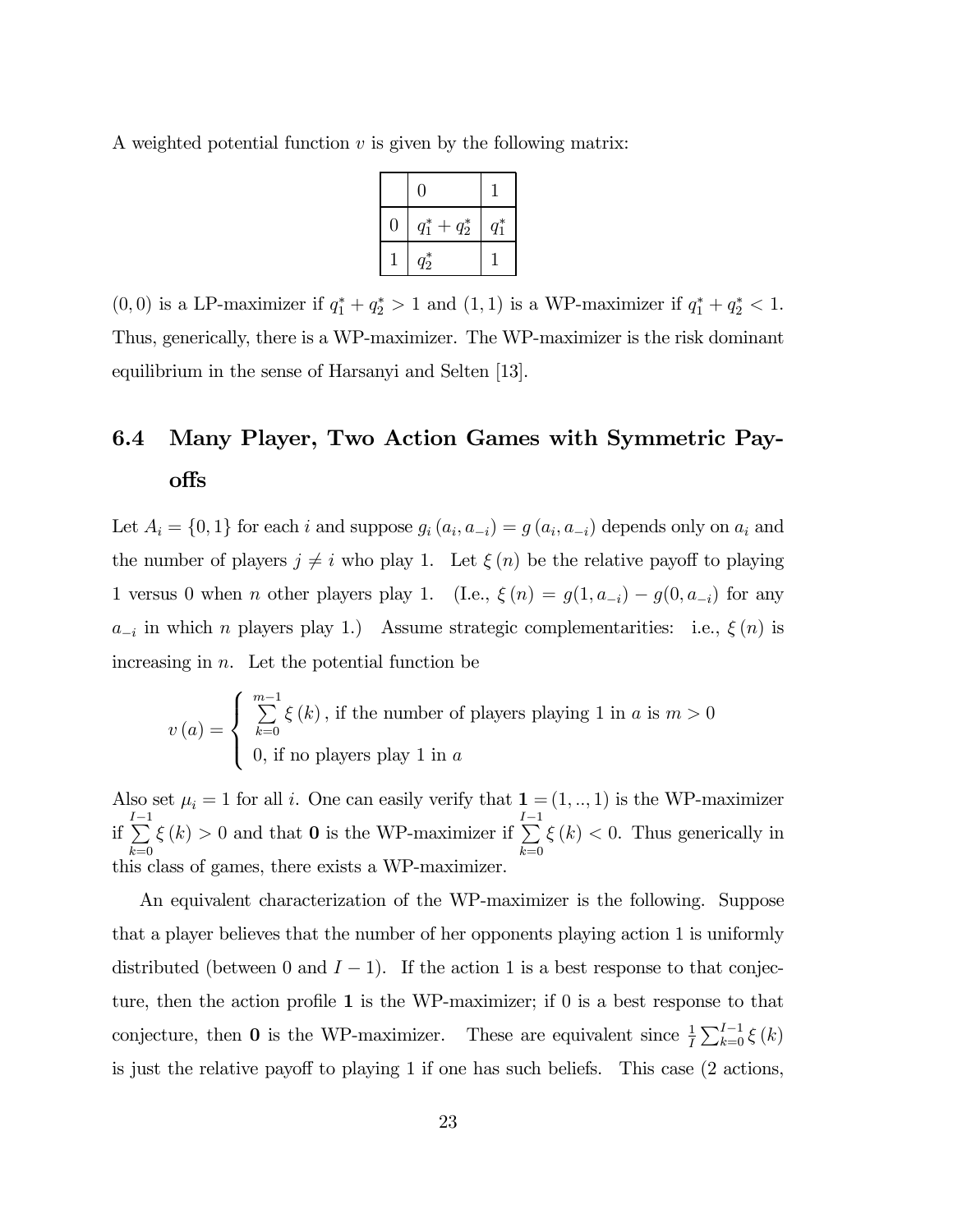many players) was first studied by Carlsson and van Damme [5] and Kim [15], who obtained the same result using different techniques in more restrictive settings.

This characterization extends naturally to the case of a continuum of players (not formally treated here). In such games, the formula becomes  $\int_0^1 \xi(n) dn$ , where  $\xi(n)$ is the relative payoff to playing 1 versus 0 when a proportion  $n$  of the other players play 1. Such 2-action, symmetric payoff games with continuum of players have been the focus of the applied literature using global games discussed in the introduction.

# 6.5 Two Player, Three Action Games with Symmetric Payoffs

Let  $I = 2$ ,  $A_1 = A_2 = \{0, 1, 2\}$ ;  $g_1(a_1, a_2) = g_2(a_2, a_1) = w_{a_1}w_{a_2}$ , where  $w_{xx} > w_{yx}$ for all  $y \neq x$  and  $w_{xy} - w_{x'y} > w_{xy'} - w_{x'y'}$  if  $x > x'$  and  $y > y'$ . Write  $\Delta_{x'y'}^{xy}$  for the net expected gain of choosing action x rather than y against a  $50/50$  conjecture on whether the opponent will choose action  $x'$  or  $y'$ . Thus

$$
\Delta_{x'y'}^{xy} = w_{x'x} + w_{x'y} - w_{y'x} - w_{y'y}.
$$

Note that  $\Delta_{x'y'}^{xy} = \Delta_{x'y'}^{yx}$  and  $\Delta_{x'y'}^{xy} = -\Delta_{y'x'}^{xy}$ . Note that  $\Delta_{xy}^{xy} > 0$  implies that action profile  $(x, x)$  pairwise risk dominates action profile  $(y, y)$ . Now we have the following complete (for generic games) characterization of the LP-maximizers.

- (0, 0) is the LP-maximizer if  $\Delta_{01}^{01} > 0$  and either (1)  $\Delta_{12}^{12} > 0$  or (2)  $\Delta_{21}^{21} > 0$ and  $\frac{\Delta_{10}^{02}}{\Delta_{01}^{01}} < \frac{\Delta_{12}^{02}}{\Delta_{21}^{21}}$ .
- (1, 1) is the LP-maximizer if  $\Delta_{10}^{10} > 0$  and  $\Delta_{12}^{12} > 0$ .
- (2, 2) is the LP-maximizer if  $\Delta_{21}^{21} > 0$  and either (1)  $\Delta_{10}^{10} > 0$  or (2)  $\Delta_{01}^{01} > 0$  and  $\frac{\Delta^{02}_{10}}{\Delta^{01}_{01}} > \frac{\Delta^{02}_{12}}{\Delta^{21}_{21}}$ .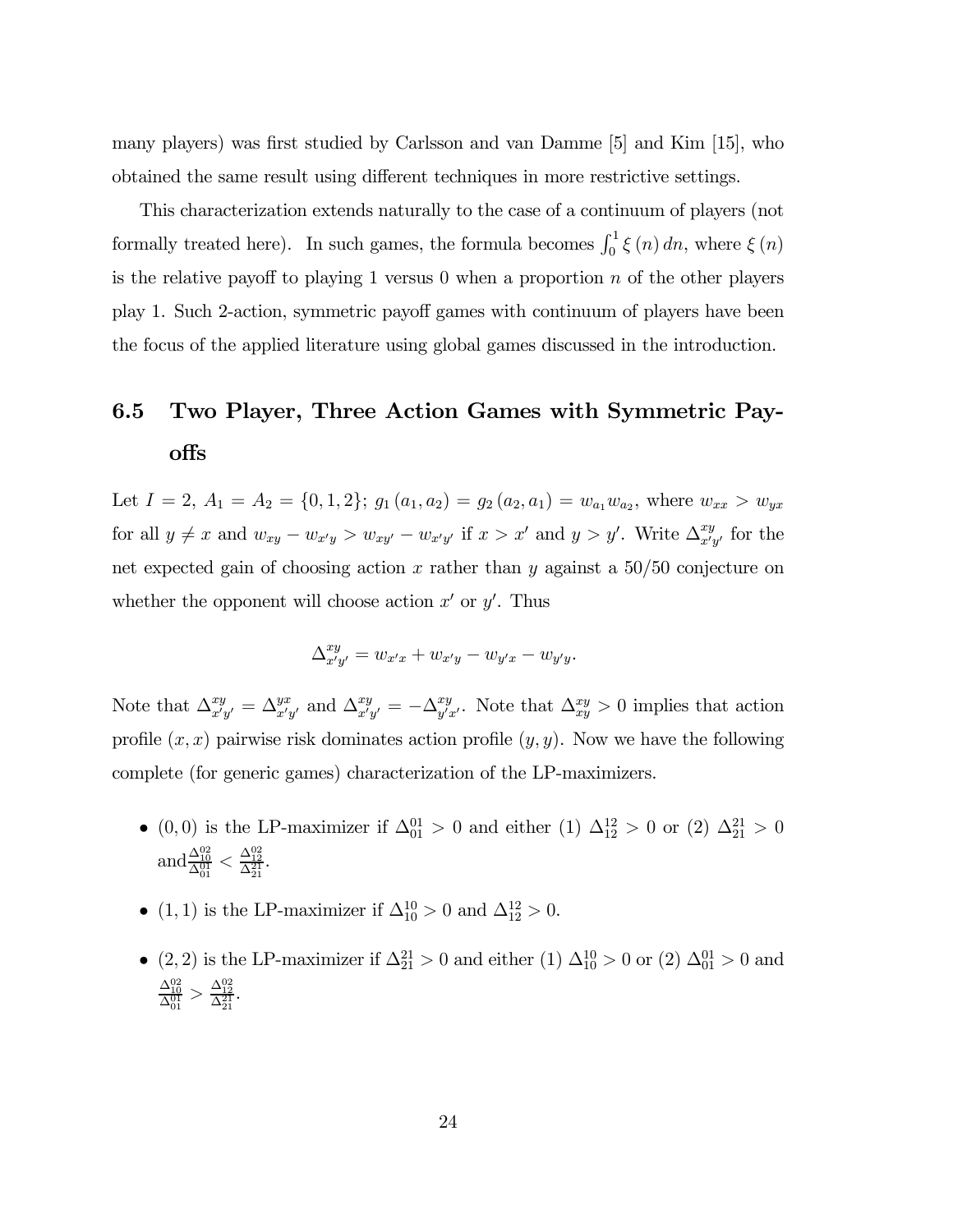|  |  |  |  |  | The following example illustrates these conditions: |
|--|--|--|--|--|-----------------------------------------------------|
|--|--|--|--|--|-----------------------------------------------------|

| $(g_1, g_2)$   | 0        |      | $\mathcal{D}$ |
|----------------|----------|------|---------------|
|                | 4,4      | 0, 0 | $-6, -3$      |
|                | 0, 0     | 1,1  | 0, 0          |
| $\overline{2}$ | $-3, -6$ | 0,0  | 2, 2          |

 $(0,0)$  is the LP-maximizer, since  $\Delta_{01}^{01} = 3$ ,  $\Delta_{21}^{21} = 1$ ,  $\Delta_{10}^{02} = 2$  and  $\Delta_{12}^{02} = 1$ . Note that  $(2, 2)$  pairwise risk dominates both  $(1, 1)$  and  $(0, 0)$ , but nonetheless is not the LP-maximizer.

Proving the above claims (i.e., constructing the local potential functions) involves tedious algebra. Here, we will just note two cases to illustrate the issues.

**Case 1:**  $\Delta_{10}^{10} > 0$  and  $\Delta_{12}^{12} > 0$ . Consider the following local potential function:

| $\boldsymbol{v}$ |                     |                   | $\mathcal{D}_{\mathcal{L}}$ |
|------------------|---------------------|-------------------|-----------------------------|
|                  | $-\Delta_{10}^{10}$ | $w_{01} - w_{11}$ | $-\varepsilon$              |
|                  | $w_{01} - w_{11}$   |                   | $w_{21} - w_{11}$           |
| $\overline{2}$   | -ε                  | $w_{21} - w_{11}$ | -12<br>$-\Delta$            |

for some small but strictly positive  $\varepsilon$ . Setting  $a^* = (1,1)$  and  $\mu_1(0) = \mu_1(2) =$  $\mu_2(0) = \mu_2(2) = 1$ , one can verify that the conditions of Definition 1 are satisfied. **Case 2:**  $\Delta_{01}^{01} > 0$ ,  $\Delta_{21}^{21} > 0$ ,  $\Delta_{10}^{02} > 0$ ,  $\Delta_{12}^{02} > 0$  and  $\frac{\Delta_{10}^{02}}{\Delta_{01}^{01}} < \frac{\Delta_{12}^{02}}{\Delta_{21}^{21}}$ . Consider the following local potential function:

| $\upsilon$ |                                                                                                                                                           |                              |                                                                                                                                                   |
|------------|-----------------------------------------------------------------------------------------------------------------------------------------------------------|------------------------------|---------------------------------------------------------------------------------------------------------------------------------------------------|
|            |                                                                                                                                                           |                              | $\varepsilon + \lambda_1 \left[ w(1,0) - w(0,0) \right] \mid \lambda_1 \left[ w_{02} - w_{12} \right] + \lambda_2 \left[ w_{12} - w_{22} \right]$ |
|            | $1\mid \varepsilon+\lambda_1\left[w_{10}-w_{00}\right]$                                                                                                   | $-\lambda_2\Delta_{21}^{21}$ | $\lambda_2 \left[w_{12} - w_{22}\right]$                                                                                                          |
|            | $\frac{1}{2} \left[ \lambda_1 \left[ w_{02} - w_{12} \right] + \lambda_2 \left[ w_{12} - w_{22} \right] \right] \lambda_2 \left[ w_{12} - w_{22} \right]$ |                              |                                                                                                                                                   |

for some small but strictly positive  $\varepsilon$  and positive  $\lambda_1$  and  $\lambda_2$  such that

$$
\frac{\Delta_{21}^{21}}{\Delta_{01}^{01}} < \frac{\lambda_1}{\lambda_2} < \frac{\Delta_{12}^{02}}{\Delta_{10}^{02}}.
$$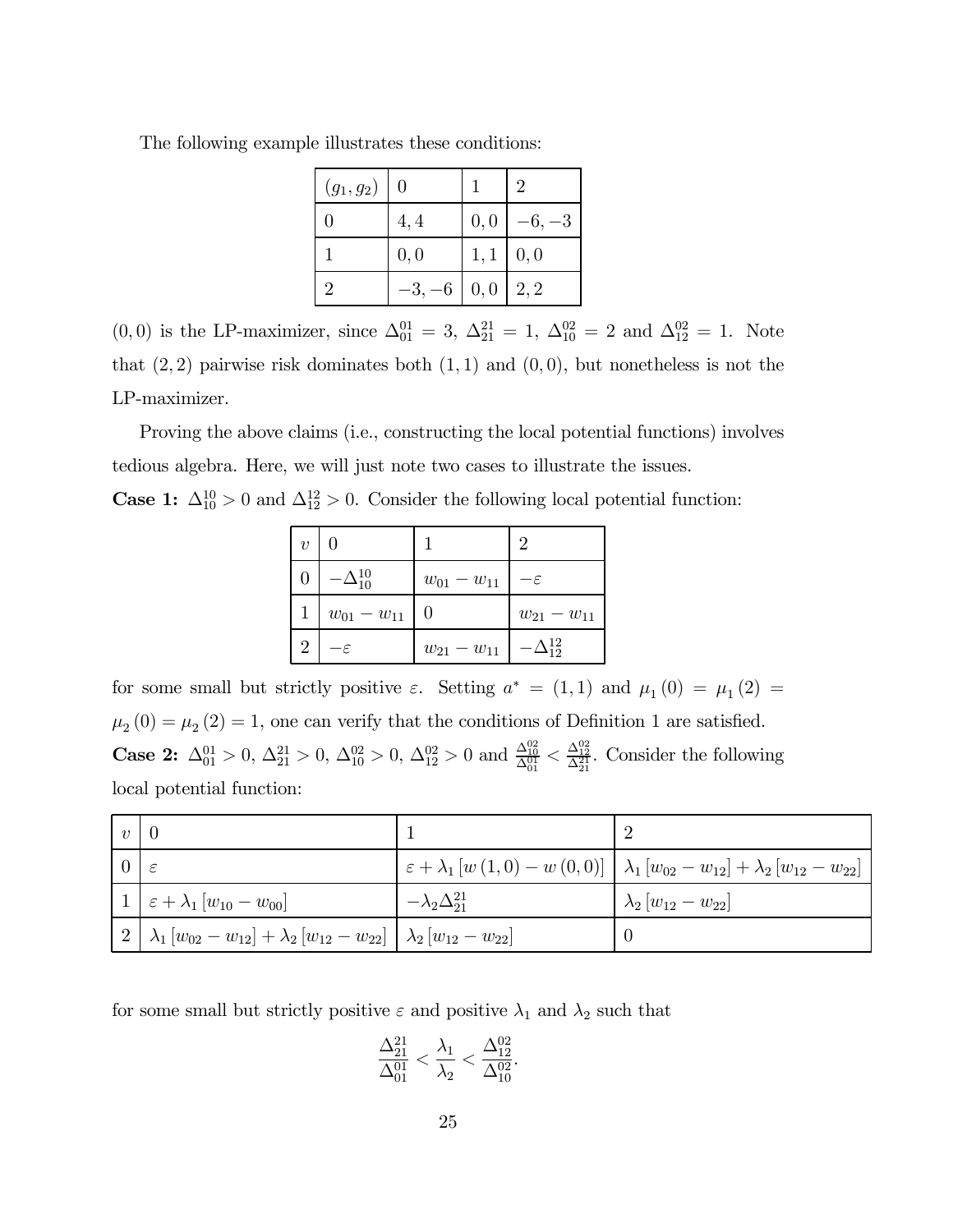Setting  $a^* = (0, 0), \mu_1(1) = \mu_2(1) = \lambda_1, \mu_1(2) = \mu_2(2) = \lambda_2$ , one can verify that the conditions of Definition 1 are satisfied.

# 7 A Continuum Player Generalization

The results stated above are for a finite set of players. However, many applications of global games assume a continuum (or several different continua) of players. We now show that our limit uniqueness results (Theorems 1 and 2) extend to this case.

Consider the following generalized global game  $G(\nu)$ . The set of players, denoted I, is partitioned into a finite set  $T$  of "types" (subsets) of players. Each type contains either a single player or a continuum of identical players of finite measure. This can capture, e.g., the presence of both large and small players. For each player  $i \in I$ let  $\tau(i) \in T$  be the type of i: the element of T to which i belongs. Each player i observes a signal  $x_i = \theta + \nu \eta_i$ , where each  $\eta_i$  is distributed according to an atomless density  $f_{\tau(i)}$  with support contained in the interval  $\left[-\frac{1}{2},\frac{1}{2}\right]$ . Signals are conditionally independent.17

The action set of type-t players,  $A_t$ , can be any compact subset of [0, 1] that contains 0 and 1. Let  $O(i)$  be the set of types of opponents of player i.<sup>18</sup> If a type-t player i chooses action  $a_i \in A_t$ , her payoff is  $u_t(a_i, a_{-i}, \theta)$ ;  $a_{-i} = (a^v)_{v \in O(i)}$  denotes the action profile of is opponents, where  $a^v$  is the cumulative distribution function of actions chosen by type-v players.<sup>19</sup> This implies that opponents of a given type are interchangeable: the c.d.f. of their actions is all that player i cares about and all that the action profile  $a_{-i}$  captures. We assume players always play measurable

<sup>&</sup>lt;sup>17</sup>If there is a continuum of players of type t, we assume that the realized distribution of the error terms  $(\eta_i)_{i \in t}$  in this type is given by  $f_t$  with probability one.

<sup>&</sup>lt;sup>18</sup>It is equal to T unless  $\tau(i)$  is a singleton, in which case  $O(i) = T - \tau(i)$ .

<sup>&</sup>lt;sup>19</sup>That is,  $a^v(c)$  is the proportion of type-v agents who play actions less than or equal to c. If v is a singleton  $\{j\}$ , then  $a^v(c)$  equals one if j's action is no greater than c and zero otherwise.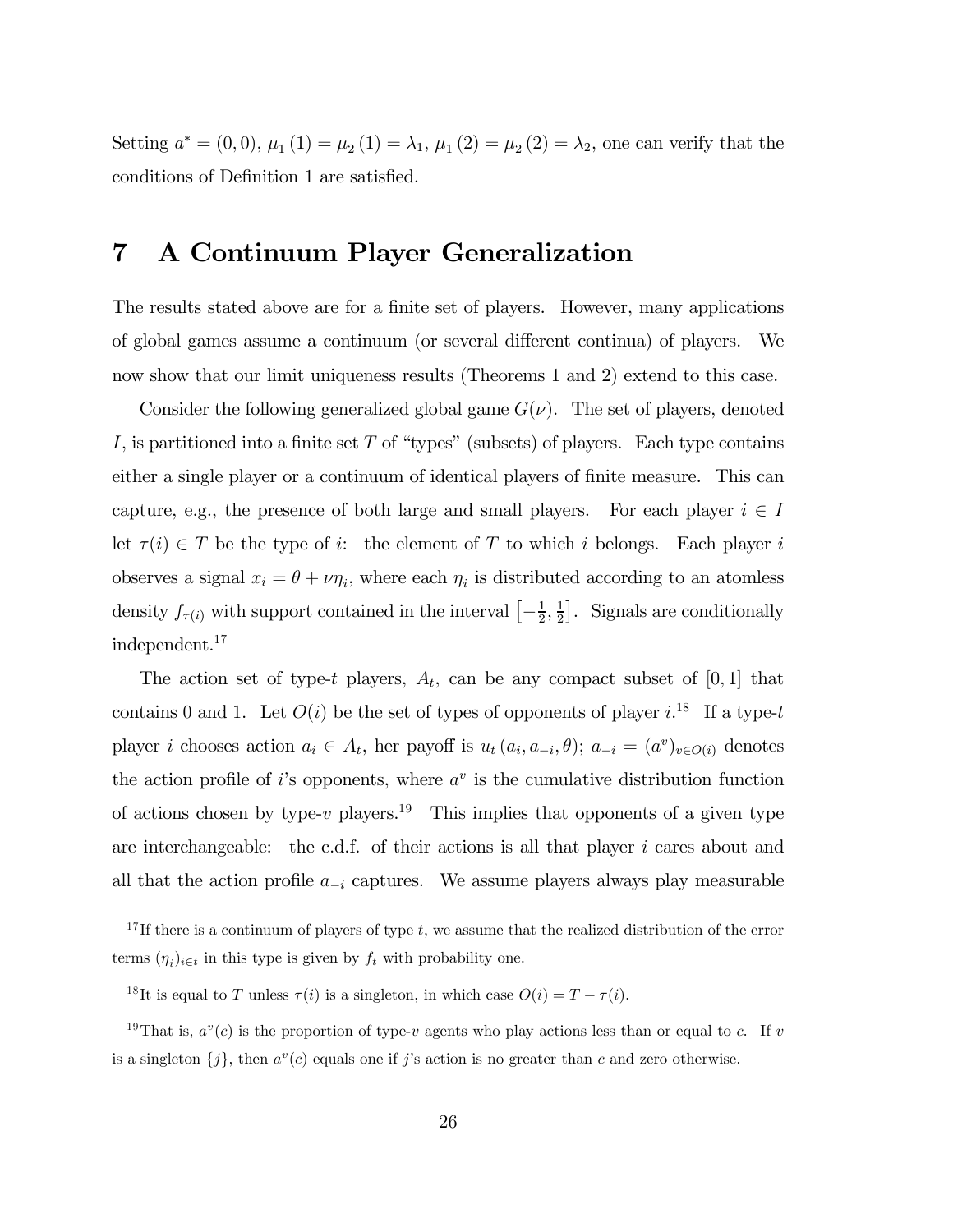action profiles (those that can be expressed as a vector of c.d.f.'s). Note that all players of a given type have the same action set, signal error distribution, and payoff function.<sup>20</sup>

Let  $\Delta u_t(a_i, a_i, a_{-i}, \theta) = u_t(a_i, a_{-i}, \theta) - u_t(a_i, a_{-i}, \theta)$ . Let us write  $a_{-i} \ge a_{-i}'$ if actions are weakly higher under  $a_{-i}$  than under  $a'_{-i}$ : if  $a^v(c) \le a^{v'}(c)$  for each opposing type v and for all c. We define the distance  $|a^t - a^{t\prime}|$  to be the largest difference in actions between players with the same rank in the two distributions.<sup>21</sup> We make the same assumptions A1 through A5 on payoff functions as in the finite player, where  $a_{-i}$  is now understood to be the collection of opponents' cdfs defined above and we replace each  $u_i$  with  $u_{\tau(i)}$  and each  $\Delta u_i$  with  $\Delta u_{\tau(i)}$ .<sup>22</sup> Note that in this case, assumption A5 now has bite even in finite action games, since in this case there exist pairs  $a_{-i}$  and  $a'_{-i}$  that are different but arbitrarily close.

The generalizations of Theorems 1 and 2 are now as follows:

**Theorem 5**  $G(\nu)$  has an essentially unique, increasing strategy profile surviving iterative strict dominance in the limit as  $\nu \to 0$ , i.e., there exists an increasing strategy profile s<sup>\*</sup> such that if, for each  $\nu$ , s<sup> $\nu$ </sup> is a strategy profile that survives iterative strict dominance in  $G(v)$ , then  $s_i^{\nu}(x_i) \to s_i^*(x_i)$  for almost all  $x_i \in \mathbb{R}$ . Moreover,  $s^*$ prescribes the same strategy for all players of a given type.

**Theorem 6** In  $G(\nu)$  in the limit as  $\nu \to 0$ , for almost all payoff parameters  $\theta$ , players play arbitrarily close to some Nash equilibrium of the complete information game with

 $^{21}$ That is,

$$
\left| a^t - a^{t'} \right| = \sup \left\{ k : \text{for all } a_i \in A_t, \text{ either } a^t(a_i + k) \le a^{t'}(a_i) \text{ or } a^{t'}(a_i + k) \le a^t(a_i) \right\}
$$

<sup>22</sup>In A2,  $(\underline{a}_1, ..., \underline{a}_I)$  and  $(\overline{a}_1, ..., \overline{a}_I)$  become  $(\underline{a}_i)_{i \in I}$  and  $(\overline{a}_i)_{i \in I}$ , respectively. The right hand side of equation (1) becomes  $K_2 |a_i - a'_i| \sum_{t \in O(i)} |a^t - a^{t'}|$ .

 $^{20}$ Agents of different types can also be identical.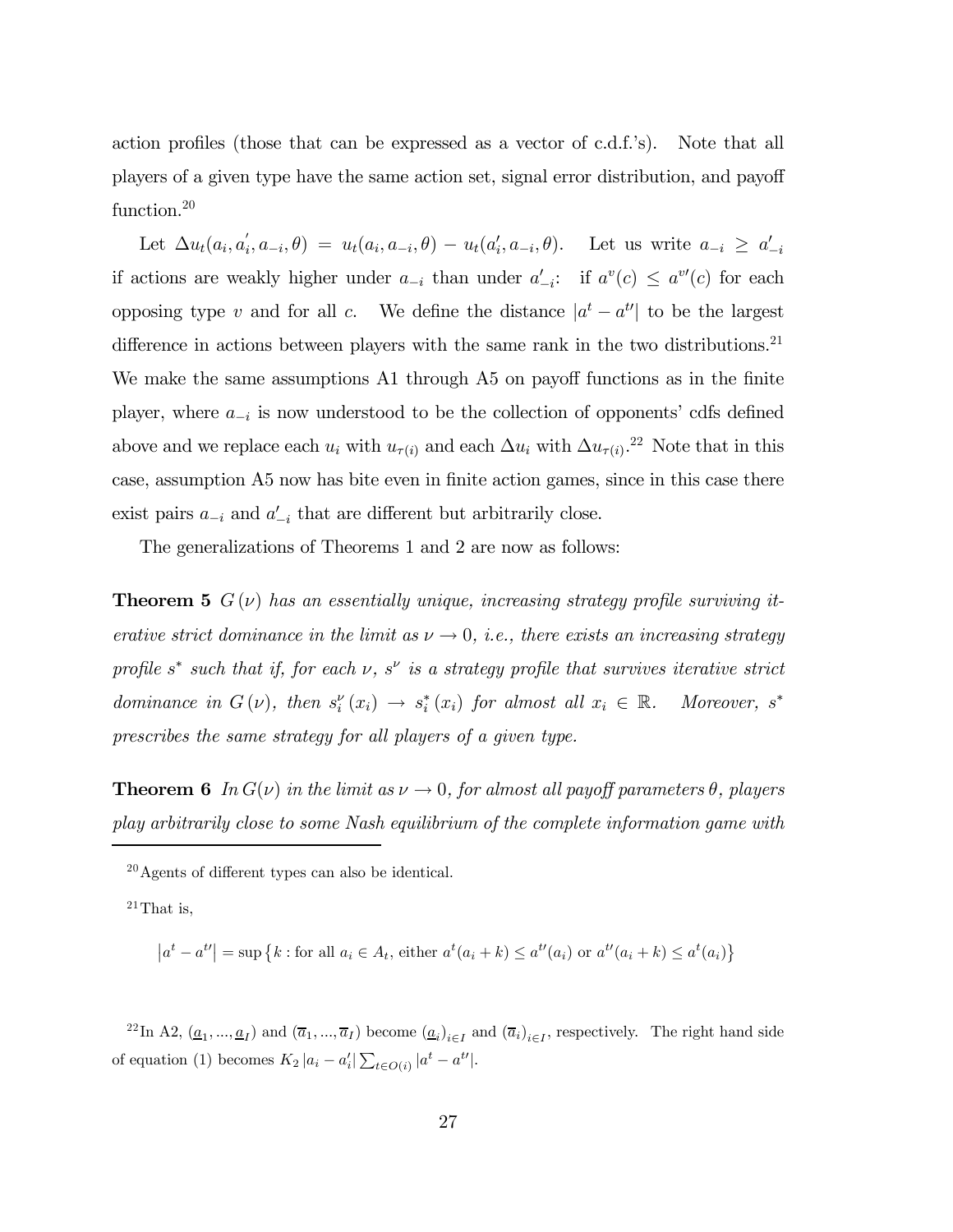payoffs  $u_t(\cdot, \theta')$  for some  $\theta'$  that is arbitrarily close to  $\theta$ . More precisely, for any  $\varepsilon > 0$ there is a  $\overline{\nu} > 0$  such that for any  $\nu < \overline{\nu}$ ,  $Q(\varepsilon, \nu)$  is contained in a finite union of closed intervals of  $\mathbb R$  whose measure is less than  $\varepsilon^{23}$ 

## 8 Concluding Remarks

#### 8.1 Contagion Arguments

Our limit uniqueness argument generalizes the "infection" arguments of Carlsson and van Damme [4] and Morris, Rob and Shin [21]. (A precursor to this literature is Rubinstein [26].) However, providing a general argument for the case of many actions requires a significant extension of that logic. The intuition is most closely related to results in Burdzy, Frankel, and Pauzner [2] and its extension, Frankel and Pauzner [8].<sup>24</sup> These papers study dynamic models with complete information. There is a continuum of players who switch between two actions. There are frictions, so that players change actions asynchronously. Instantaneous payoffs depend on a parameter that follows a Brownian motion. This payoff parameter can reach ìdominance regionsî in which either action is strictly dominant.

These papers show that a unique equilibrium survives iterative dominance. While the details are different,  $25$  there is an analogy. In both cases, players play against opponents in different but nearby "states": the value of the Brownian motion at the moment when the opponent picks her action in those papers and a player's payoff

<sup>&</sup>lt;sup>23</sup>For any  $\varepsilon$ , the number of intervals in the union is independent of  $\nu$ . The number is finite for any given  $\varepsilon$  but may grow without bound as  $\varepsilon$  shrinks to zero.

 $^{24}$ These papers are further extended in Frankel [7] and Levin [16].

 $^{25}$ In particular, the vertical axis in Burdzy, Frankel, and Pauzner [2] captures not the opponent's action but the population action distribution; the horizontal axis captures the current value of the Brownian motion rather than the payoff signal; and the curves in that paper slope downwards rather than upwards.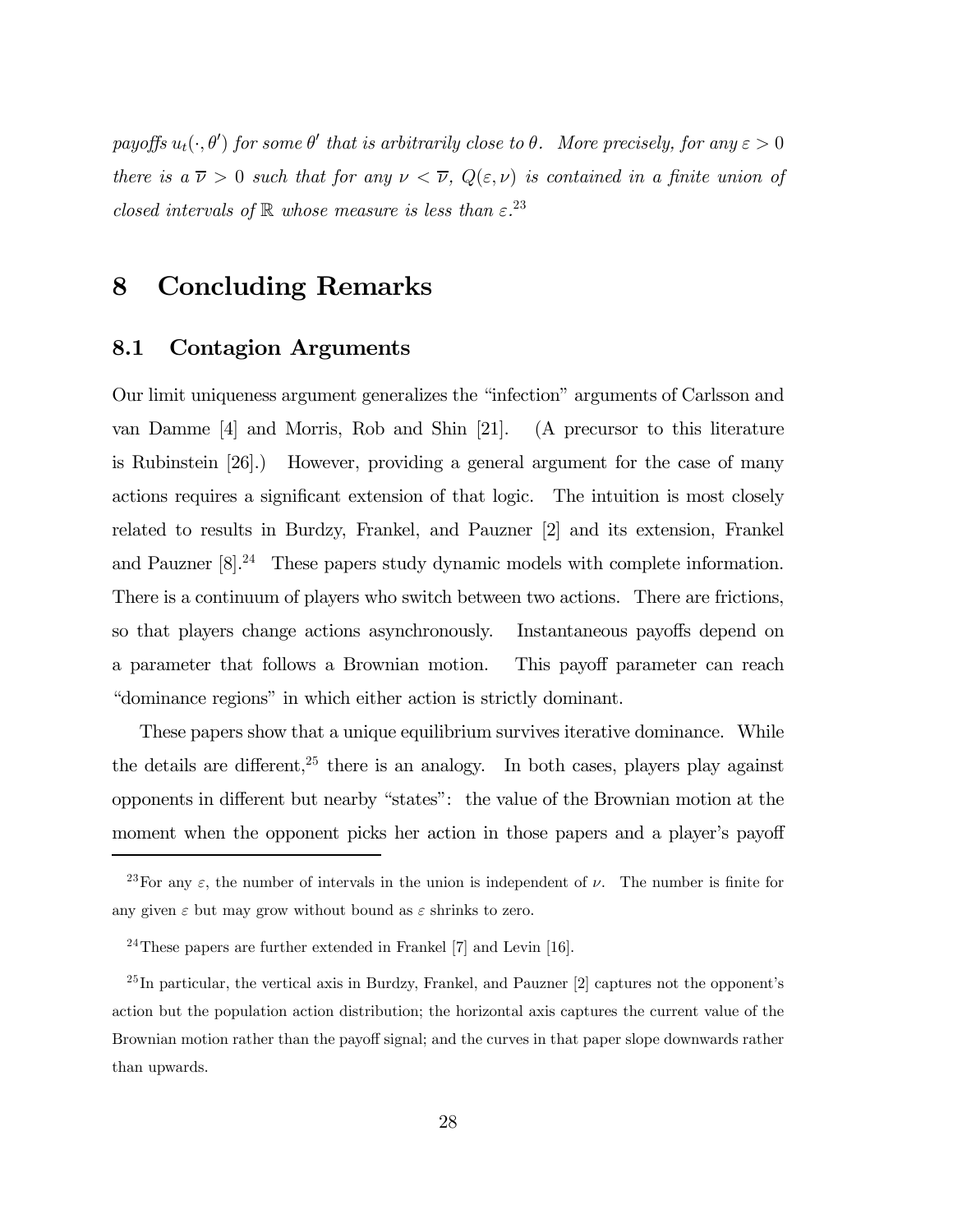signal in our paper. This local interaction gives rise to a contagion effect that begins in the dominance regions and spreads throughout the state space. The whole state space is affected because the interaction structure is stationary: the probability of playing against an agent who sees a state a given distance from one's own state is independent of one's own state.<sup>26</sup> Using this property, a translation argument as in section 3 implies that the lowest and highest strategies surviving iterative dominance must coincide.

#### 8.2 Supermodular Games

Our global game belongs to the class of supermodular games, first studied by Topkis [27] and further analyzed by Vives [29] and Milgrom and Roberts [18].<sup>27</sup> Arguments in that literature establish (1) the existence of a largest and smallest strategy profile surviving iterated deletion of strictly dominated strategies; (2) that the largest and smallest strategy profiles are themselves equilibria; and (3) that those largest and smallest strategies are monotonic in players' signals. In global games, an additional property holds: the largest and smallest strategy profiles coincide in the limit as the signal errors vanish. Thus, there is a unique, monotonic equilibrium in the limit.

In the light of this interpretation, it is natural to ask if there still exists exactly one monotonic equilibrium when the supermodularity assumption  $(A1)$  is weakened (see Athey  $[1]$ ). The answer may be yes, if a player's best response rises when her opponents switch from one monotonic strategy to a higher monotonic strategy. This

 $^{26}$ In our paper, a player's signal asymptotically has no effect on her posterior belief that her opponentís signal differs from hers by a given amount. In Burdzy, Frankel, and Pauzner [2], the stationarity of Brownian motion implies that the payoff parameter a player sees when choosing her action has no effect on the probability that she will meet an opponent who will have chosen his action when the payoff parameter will have shifted by a given amount.

 $27$ To be more precise, the uniform prior game is a supermodular game and our continuity arguments establish that non-uniform prior games are close to the supermodular game when noise is small.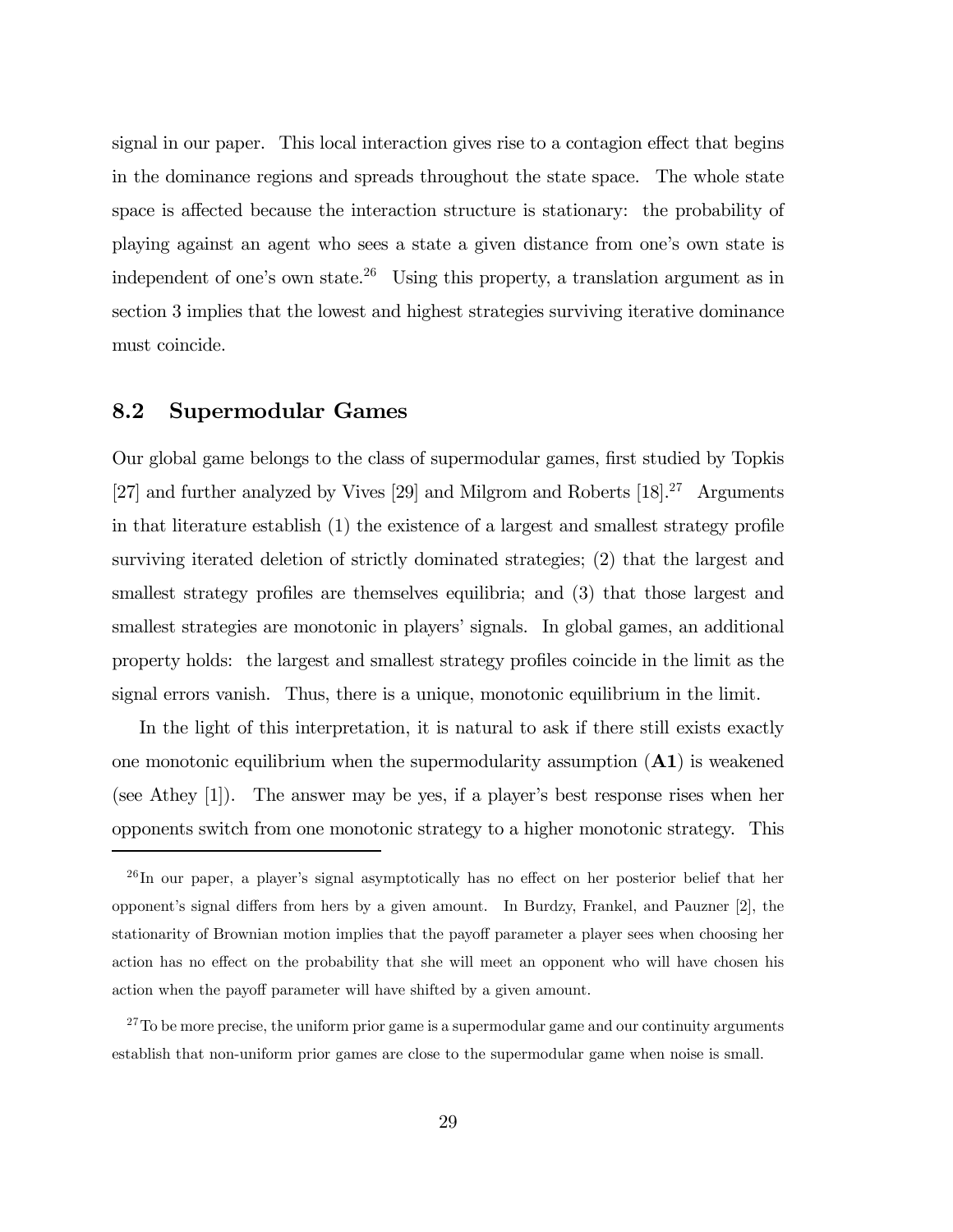might be proved using something like the translation argument of section 3. (We have not checked this rigorously as it is beyond the scope of this paper). However, without  $\mathbf{A1}$  we cannot show that iterative dominance yields a unique equilibrium; in particular, we cannot rule out the existence of other, non-monotonic equilibria.28

#### 8.3 Noise-Independent Selection and Robustness

Our example in which noise independent selection fails is for a two player, four action symmetric payoff game. This example is minimal in the sense that noise independent selection must hold with two players and symmetric payoffs if there are fewer than four actions. However, noise independent selection can fail in games with three players if payoffs are asymmetric, as shown by Carlsson [3]. One application is Corsetti, Dasgupta, Morris and Shin [6], who study models of currency attacks in which noise-independent selection can fail.

Our noise independent selection results are related to work on the robustness of equilibria to incomplete information (Kajii and Morris [14]). A Nash equilibrium of a complete information game is robust to incomplete information if every incomplete information game in which payoffs are almost always given by that complete information game has an equilibrium in which that Nash equilibrium is almost always played. Kajii and Morris showed that risk dominant equilibria of two player, two action games and, more generally, p-dominant equilibria of many player, many action games with  $\sum_{i=1}^{I}$  $i=1$  $p_i < 1$  are robust to incomplete information. Ui [28] has shown

 $^{28}$ Morris and Shin [24] show that among binary action symmetric payoff continuum player games, a single crossing property on payoffs and a monotone likelihood ratio property on signals implies the existence of a unique monotonic equilibrium. However, there is no guarantee that there do not exist non-monotonic equilibria. The bank run game of Goldstein and Pauzner [10] belongs to this class. By assuming that noise is uniformly distributed, Goldstein and Pauzner [10] are able to show the existence of a unique equilibrium, which is monotonic, but their argument does not show that the game is dominance solvable.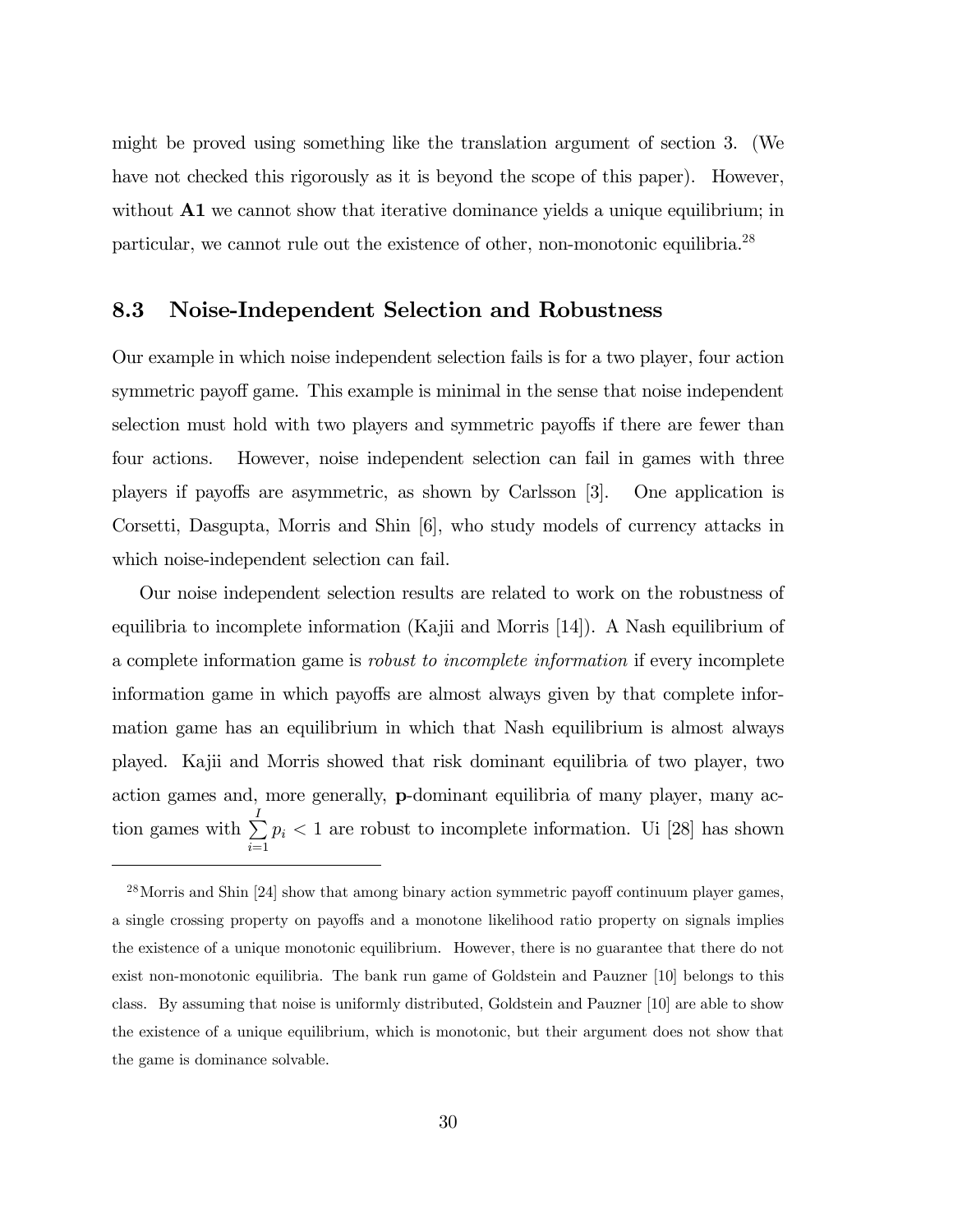that potential maximizing action profiles are robust to incomplete information.29 The global games introduced by Carlsson and van Damme [4] and studied in this paper represent a different way of adding an intuitively small amount of incomplete information about payoffs. However, one can show that if a complete information game has a robust equilibrium, then that equilibrium must be the noise independent selection. The sufficient conditions for noise independent selection in this paper are in fact also sufficient for robustness to incomplete information (see Morris and Ui [25]).

 $^{29}$ In the absence of strategic complementarities, the potential maximizing action profile actually satisfies a slightly weaker notion of robustness to incomplete information.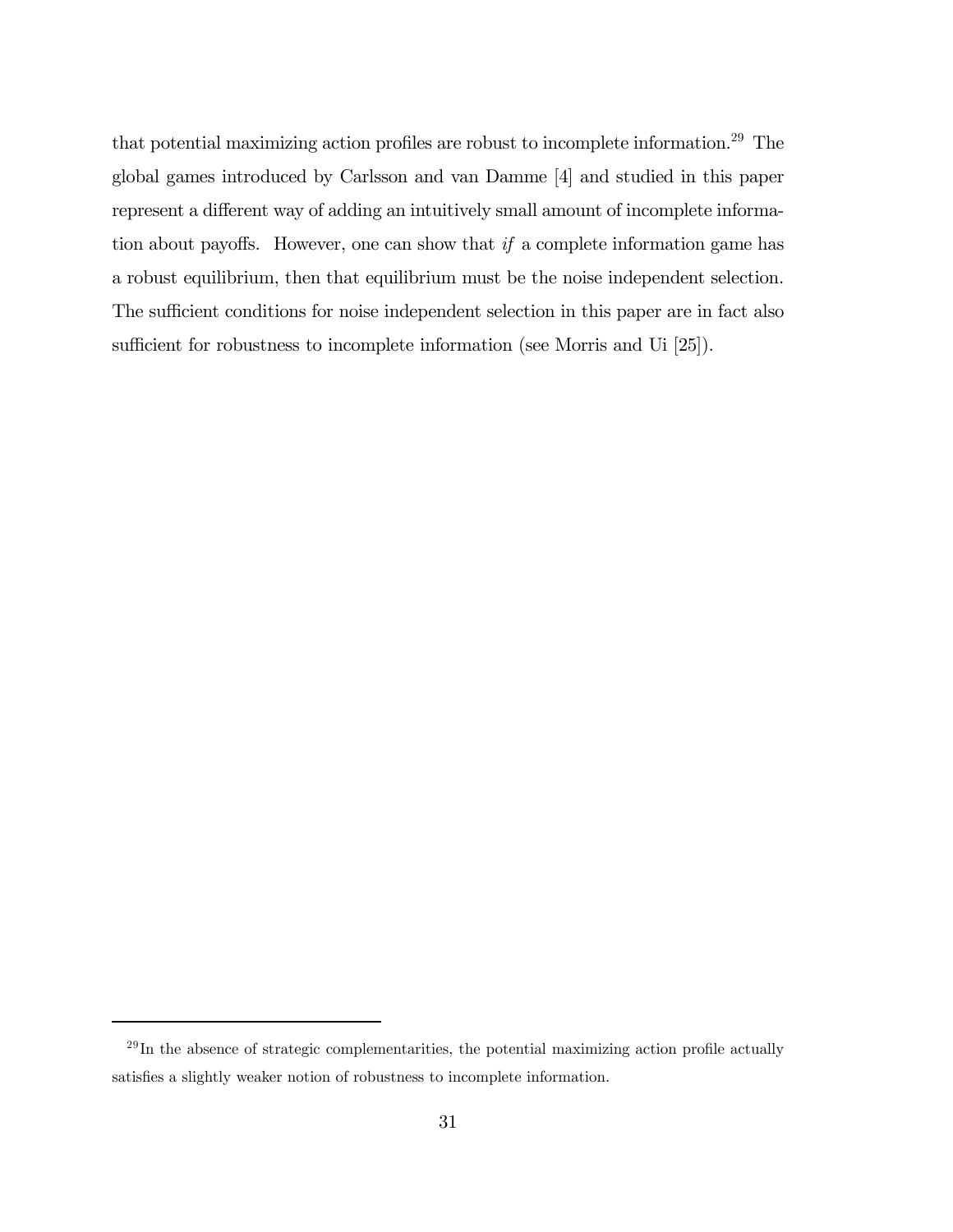### Appendix

We first prove Theorems 5 and 6, for the continuum player extension of section 7. Our main Theorems 1 and 2 for the finite player case are then special cases.

**Proof of THEOREM 5.** The proof has two parts. In the first (Lemma 3), we consider a simplified game in which a player's prior over  $\theta$  is uniform over some very large interval that includes  $[\underline{\theta}, \overline{\theta}]$ , and her payoff depends directly on her signal rather than on  $\theta$ . Because of the prior, if a player's signal is not in a dominance region, then her posterior over the difference between her signal and those of other players is independent of her signal, so we can show that a unique (up to discontinuities), increasing strategy profile survives iterative strict dominance even without taking the signal error scale factor  $\nu$  to zero. The argument generalizes the translation argument used in the intuition.

In the second part of the proof, we show that the original game "converges" to the simplified one as the signal errors shrink. That is, a player's posterior over the differences between her signal and those of other players becomes approximately independent of her own signal (Lemma 4). Moreover, in the limit it does not matter whether a player's payoffs depends on her signal or on  $\theta$  since these become arbitrarily close. As a result, the strategy profiles surviving iterative dominance in the original and simplified games converge to each other (Lemma 5).

For each type  $t \in O(i)$ , let  $z_t$  be the realized c.d.f. of normalized differences between signals of type-t players and the signal of i:  $z_t(c)$  is the proportion of players j ∈ t for whom  $\frac{x_j - x_i}{\nu} \le c^{30}$  Let  $Z_{-i}$  be the set of all vectors of the form  $(z_t)_{t \in O(i)}$ . Let  $\tilde{\pi}_{\tau(i)}(z | x_i, \nu)$  be player i's density over  $z \in Z_{-i}$  in the game  $G(\nu)$  given i's signal  $x_i$  and the scale factor  $\nu$ .

The simplified game is defined as follows. Let the state  $\theta$  be drawn uniformly

<sup>&</sup>lt;sup>30</sup>The same definition of  $z_t$  is used if t is a singleton type  $\{j\}$ :  $z_t(c)$  equals one if  $\frac{x_j - x_i}{\nu} \leq c$  and zero else.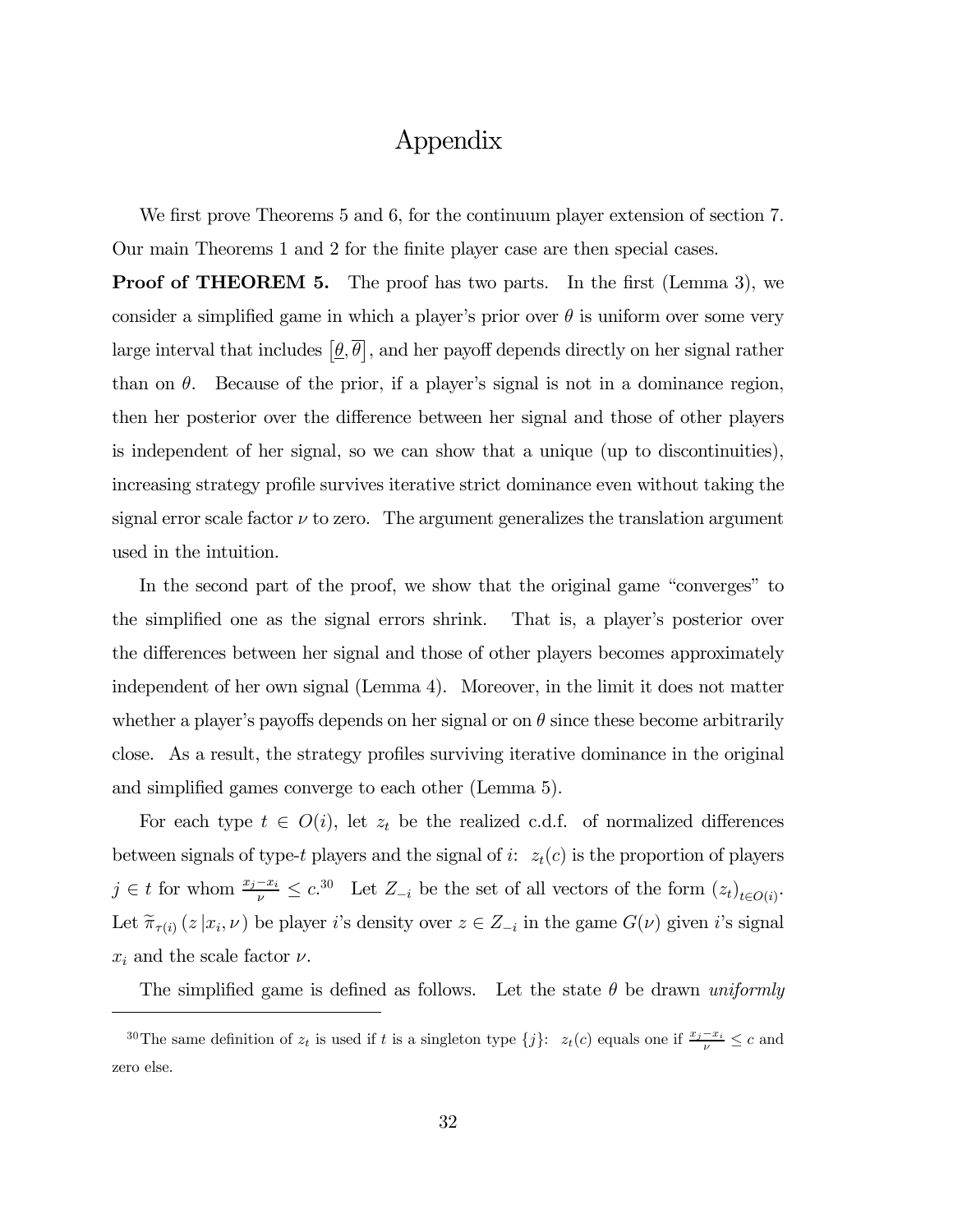from some large interval that includes  $[\underline{\theta}-\nu, \overline{\theta}+\nu]$  and let player *i*'s payoff depend on her signal  $x_i$  instead of the state. Thus  $u_{\tau(i)}(a_i, a_{-i}, x_i)$  is player i's payoff if action profile  $(a_i, a_{-i})$  is chosen and she observes signal  $x_i$ . Note that with a uniform prior on states, player i's posterior  $\tilde{\pi}_{\tau(i)}(z|x_i,\nu)$  is independent of her signal  $x_i$  and the scale factor  $\nu$ , so we can write it as  $\pi_{\tau(i)}(z)$ .

Lemma 3 shows that each game  $G^*(\nu)$  has an essentially unique strategy profile surviving iterative strict dominance, which is weakly increasing, and that the strategies assigned to players of a given type are the same except perhaps at a countable set of common points of discontinuity.

**Lemma 3** For each  $\nu > 0$  there exists a weakly increasing strategy profile  $s^*$  such that any profile s that survives iterative strict dominance in  $G^*(\nu)$  must (a) be weakly increasing in  $x_i$  for all i and (b) agree with  $s_i^*$  except perhaps at the (at most countably many) signals  $x_i$  at which  $s_i^{*\nu}(x_i)$  is discontinuous. Moreover,  $s^{*\nu}$  prescribes the same strategy for all players of a given type.

**Proof.** For any player i of type t, let  $Z_{-t}$  be the set of all possible vectors  $z = (z_t)_{t \in O(i)}$  of normalized differences between is opponents signals and her own signal. For any pure strategy profile  $s = (s_t)_{t \in T}$  (which, as the notation indicates, prescribes the same strategy  $s_t$  for all players of type t), let  $a_{-i}(s, x_i, z; \nu)$  denote the opposing action distribution that a player i faces if she sees the signal  $x_i$ , others play according to s, z is the vector of normalized signal differences, and  $\nu$  is the scale factor. More precisely,  $a_{-i}(s, x_i, z; \nu) = (a^{t\prime})_{t\prime \in O(i)}$  where  $a^{t\prime}(c)$  is the proportion of players  $j \in t'$  for whom the prescribed action  $s_{t'}(x_i + \nu z_j)$  is no greater than c.

Let  $BR_t(s, x_i)$  be the set of optimal actions for a player i of type t who sees signal  $x_i$  and whose opponents play according to the strategy  $s = (s_t)_{t \in T}$ :

$$
BR_t(s, x_i) = \underset{a_t \in A_t}{\arg \max} E_{\pi_t} \left[ u_t \left( a_i, a_{-i}(s, x_i, z; \nu), x_i \right) \right]
$$

where for any function  $h(z)$ ,  $E_{\pi_t}[h(z)] = \int_{z \in Z_{-i}} \pi_t(z) h(z) dz$ . Note that by assumption **A4** and the theorem of the maximum,  $BR_t$  must be upper hemicontinuous in  $x_i$ ,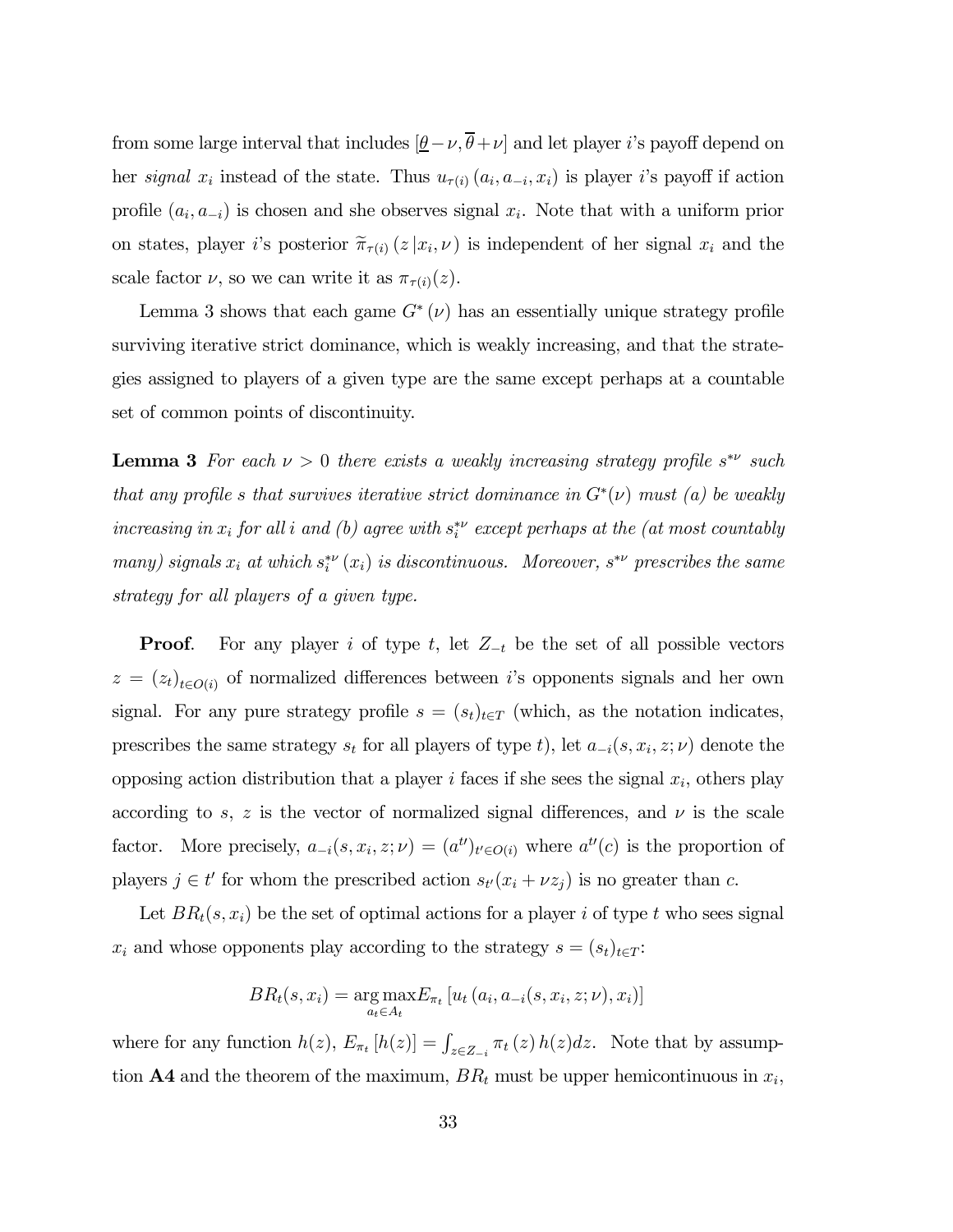even if s is discontinuous. (Because of the noise in the signals,  $i$ 's posterior over the distribution of opponents' actions changes continuously in her signal).

We first do iterated dominance to establish a lower bound on the actions players can choose for each signal. We define a sequence of strategy profiles  $s^k \equiv (s_t^k)_{t \in T}$  for  $k = 0, 1, \ldots$  as follows. Let  $s^0$  be the constant profile in which all players play 0 for any signal. Let  $s^{k+1}$  be the smallest best response to  $s^k$ :  $s_t^{k+1}(x_i) = \min BR_t(s^k, x_i)$ . **A1** and **A3** imply that (i)  $s_t^k(x_i)$  is weakly increasing in  $x_i$  for all  $(t, k)$  and (ii)  $s_t^k(x_i)$ is weakly increasing in k for all  $(t, x_i)$ . **A2** implies  $s_t^k(\underline{\theta})=0$  and  $s_t^k(\overline{\theta})=1$  for all types t and for  $k \geq 1$ . Let <u>s</u> be defined by  $\underline{s}_t(x_i) = \lim_{k \to \infty} s_t^k(x_i)$ . A player i seeing signal  $x_i$  must choose an action that is at least  $s_{\tau(i)}(x_i)$ . By induction,  $s_t$  is weakly increasing. Since  $BR_t$  is upper hemicontinuous and (by an induction argument) min  $BR_t(\underline{s}, x_i)$  is weakly increasing in  $x_i$ ,  $\underline{s}_t(x_i)$  must be left continuous.

We next construct an upper bound on players' actions. For any  $\lambda \in \mathbb{R}$ , let  $\hat{s}$  be the right-continuous version of <u>s</u> (i.e.,  $\hat{s}_t(x_i) = \lim_{\varepsilon \downarrow 0} \underline{s}_t(x_i + \varepsilon)$ ) and let  $s^{\lambda} = (s_t^{\lambda})_{t \in T}$ be the translation of  $\hat{s}$  to the left by  $\lambda$ : for all t and  $x_i$ ,  $s_t^{\lambda}(x_i) = \hat{s}_t(x_i + \lambda)$ . Let  $\lambda_0$  be large enough that, for all t,  $s_t^{\lambda_0}(\underline{\theta})=1$ ; since  $s^{\lambda_0}$  is weakly increasing, a player of type t with signal  $x_i$  will never play an action that is greater than  $s_t^{\lambda_0}(x_i)$ . Now let  $\lambda_k$  be the smallest number such that no type-t player who expects others to play according to  $s^{\lambda_{k-1}}$  will ever play above  $s_t^{\lambda_k}$ :

$$
\lambda_k = \inf \{ \lambda : s_t^{\lambda}(x_i) \ge \max BR_t(s^{\lambda_{k-1}}, x_i) \ \forall t, x_i \}
$$

**A1** and **A3** imply that  $\lambda_k$  is weakly decreasing in k. Let  $\lambda_\infty = \lim_{k \to \infty} \lambda_k$ , and denote  $\overline{s} = s^{\lambda_{\infty}}$ . (Note that  $\lambda_{\infty} \ge 0$  since the iterations cannot go beyond <u>s</u>.)

By construction, a type-t player who sees signal  $x_i$  will never play an action that exceeds  $\overline{s}_t$ :  $\overline{s}_t(x_i) \ge \max BR_t(\overline{s}, x_i)$  for all  $x_i$ . We will show by contradiction that  $\lambda_{\infty} = 0$ :  $\bar{s}$  and <u>s</u> coincide. This means that the strategies in any profile that survives iterative dominance in  $G^*(\nu)$  must be weakly increasing functions that agree with s at all points of continuity. This will prove the lemma since a monotonic function can have at most a countable number of discontinuities.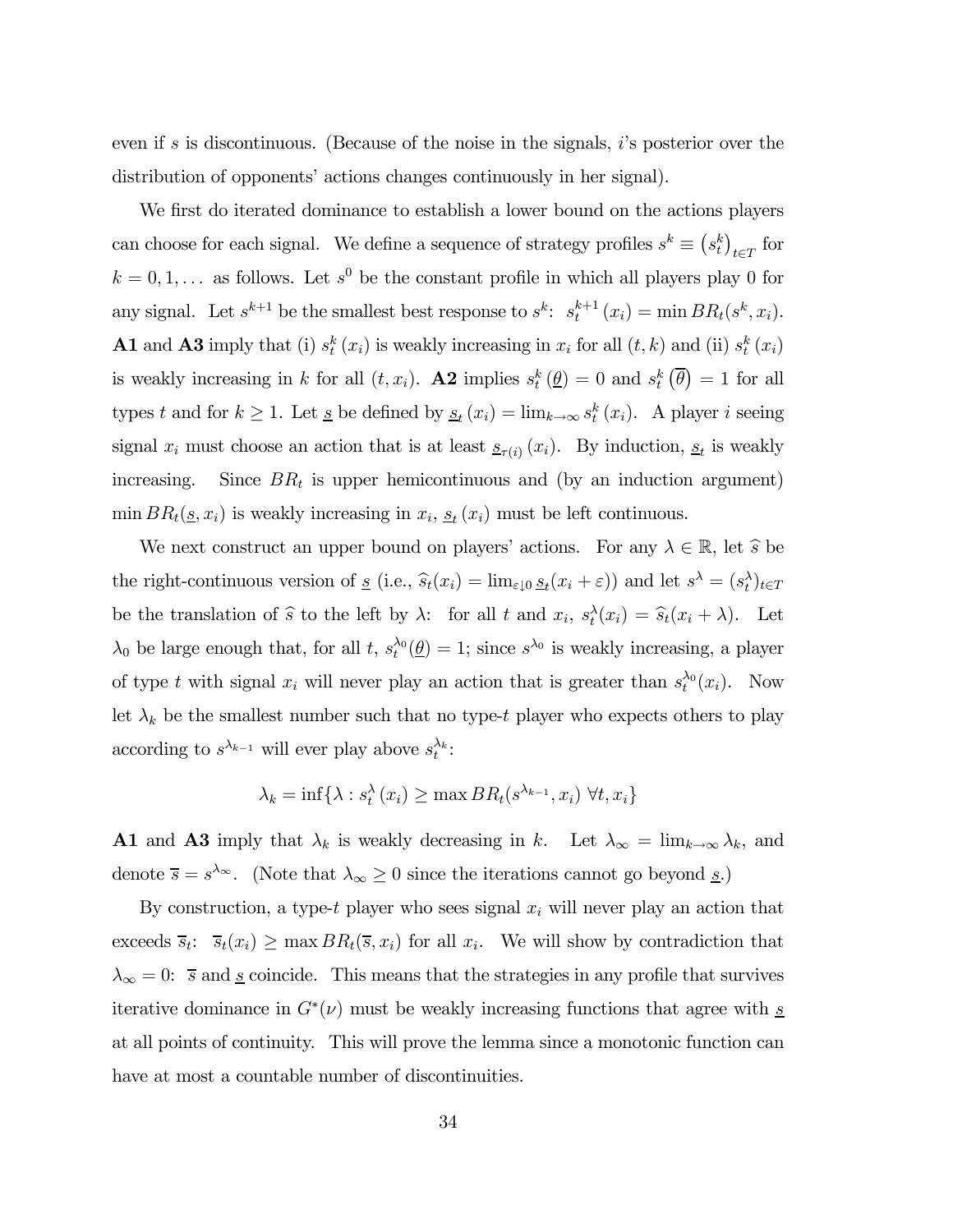**Claim 1** There is a player i and a signal  $x_i^*$  such that  $\overline{s}_i(x_i^*-\varepsilon) < \max BR_i(\overline{s}, x_i^*+\varepsilon)$ for all  $\varepsilon > 0$ .

**Proof** Since  $\overline{s}$  is the limit of the iterations from the left, for all  $\varepsilon > 0$  there is a player i and a signal  $x_i$  such that  $\overline{s}_i(x_i - \varepsilon) < \max BR_i(\overline{s}, x_i)$ . (Otherwise let  $\varepsilon'$  be such that there is no i and  $x_i$  for which  $\overline{s}_i(x_i - \varepsilon') < \max BR_i(\overline{s}, x_i)$ ; define  $\lambda'_{\infty} = \lambda_{\infty} - \varepsilon'$ . The limit of the iterations must be no greater than  $\lambda'_{\infty}$ , a contradiction.) Since the number of players is finite and each  $\overline{s}_i$  is weakly increasing, there must be a particular player i such that for all  $\varepsilon > 0$ ,  $\overline{s}_i(x_i(\varepsilon) - \varepsilon) < \max BR_i(\overline{s}, x_i(\varepsilon))$  for some  $x_i(\varepsilon)$ . Define  $x_i'(\varepsilon) = x_i(2\varepsilon) - \varepsilon$ ; we know that for all  $\varepsilon > 0$ ,  $\overline{s}_i(x_i'(\varepsilon) - \varepsilon) < \max BR_i(\overline{s}, x_i'(\varepsilon) + \varepsilon)$ . Since for all  $\varepsilon$ ,  $x_i'(\varepsilon) \in [\underline{\theta}, \theta]$ , there is a convergent subsequence of  $x_i'(\varepsilon)$  as  $\varepsilon \to 0$ ; let  $x_i^*$  be the limit. For all  $\varepsilon > 0$ ,  $\overline{s}_i(x_i^* - \varepsilon) < \max BR_i(\overline{s}, x_i^* + \varepsilon)$ . (Why: we can take  $\varepsilon'$ small enough that  $\overline{s}_i(x'_i(\varepsilon') - \varepsilon/2) < \max BR_i(\overline{s}, x'_i(\varepsilon') + \varepsilon/2)$  and  $|x'_i(\varepsilon') - x^*_i| < \varepsilon/2$ ; hence,  $\overline{s}_i(x'_i(\varepsilon')-\varepsilon/2) \ge \overline{s}_i(x_i^*-\varepsilon)$  and  $\max BR_i(\overline{s}, x'_i(\varepsilon')+\varepsilon/2) \le \max BR_i(\overline{s}, x_i^*+\varepsilon)$ .)  $Q.E.D.$ (Claim 1)

We claim that if  $\lambda_{\infty} > 0$ , then for some  $\varepsilon > 0$ ,

$$
\max BR_i(\overline{s}, x_i^* + \varepsilon) \le \max BR_i(\widehat{s}, x_i^* + \lambda_{\infty} - \varepsilon) \le \widehat{s}_i(x_i^* + \lambda_{\infty} - \varepsilon) = \overline{s}_i(x_i^* - \varepsilon)
$$

Only the first inequality is nontrivial. In the two cases (i.e., i getting signal  $x_i^* + \varepsilon$ and expecting others to play  $\overline{s}$  vs. i getting signal  $x_i^* + \lambda_\infty - \varepsilon$  and expecting others to play  $\hat{s}$ ), the distributions of action profiles i expects to see become identical as  $\varepsilon \to 0$ . Let

$$
\hat{a}_i = \max BR_i(\hat{s}, x_i^* + \lambda_{\infty} - \varepsilon)
$$

$$
\overline{a}_i = \max BR_i(\overline{s}, x_i^* + \varepsilon)
$$

We must show that  $\overline{a}_i \leq \hat{a}_i$ . We know that  $\hat{a}_i$  is strictly better than any higher action if i gets signal  $x_i^* + \lambda_{\infty} - \varepsilon$  and expects others to play  $\hat{s}$ : for all  $a_i > \hat{a}_i$ ,  $E_{\pi_t}(\Delta u_{\tau(i)}(a_i, \hat{a}_i, a_{-i}(\hat{s}, \hat{x}_i, z; \nu), \hat{x}_i) < 0$  where  $\hat{x}_i = x_i^* + \lambda_{\infty} - \varepsilon$ . We claim that  $E_{\pi_t}(\Delta u_{\tau(i)}(a_i, \hat{a}_i, a_{-i}(\overline{s}, \overline{x}_i, z; \nu), \overline{x}_i)) < 0$  where  $\overline{x}_i = x_i + \varepsilon$ . (This will imply  $\overline{a}_i \leq \hat{a}_i$ .)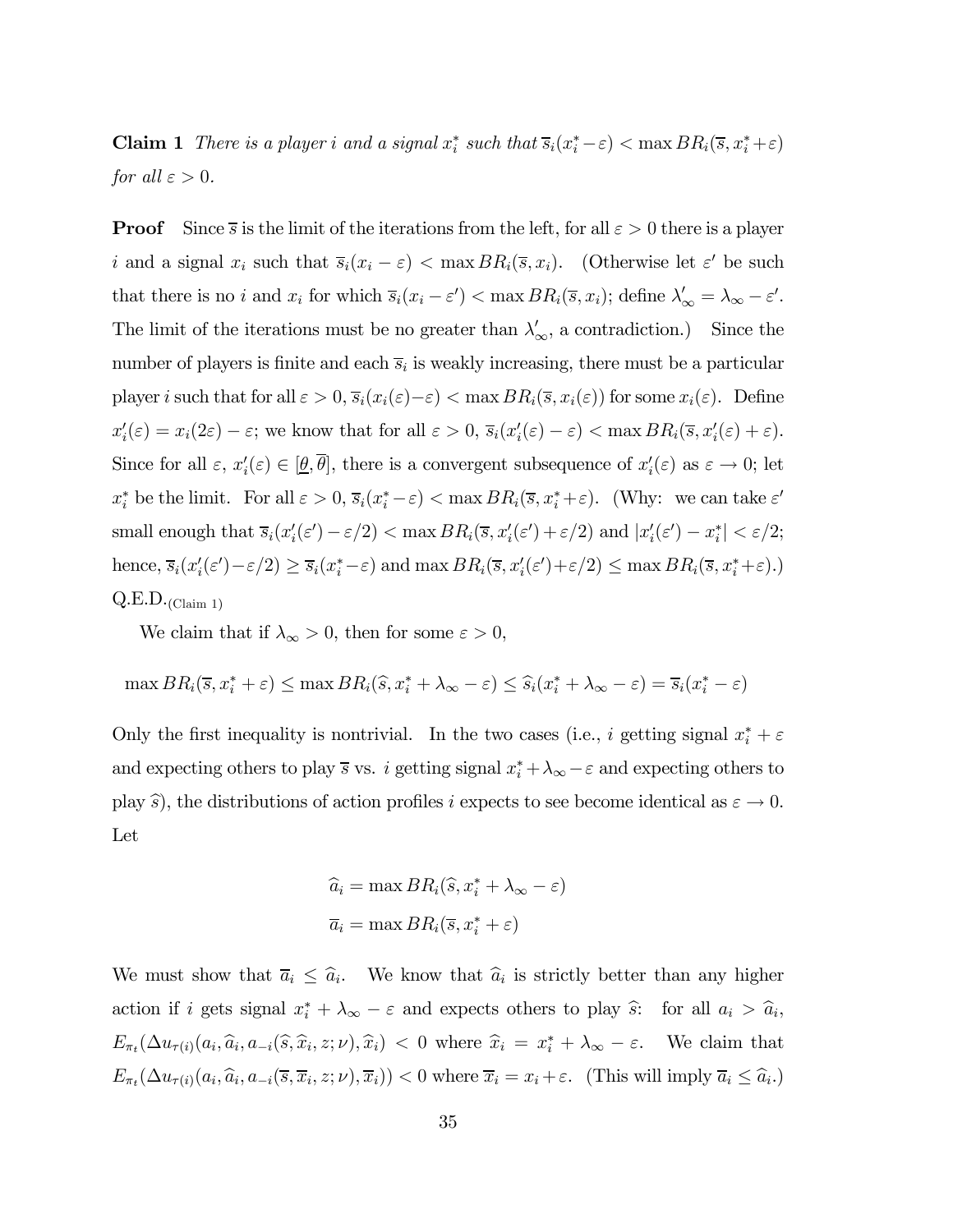Since the action distributions played by  $i$ 's opponents in the two situations differ by the order of  $\varepsilon$  while the payoff parameter differs by  $\lambda_{\infty} - 2\varepsilon$ , assumptions **A3** and A5 imply:

$$
E_{\pi_t}(\Delta u_{\tau(i)}(a_i, \widehat{a}_i, a_{-i}(\overline{s}, \overline{x}_i, z; \nu), \overline{x}_i)) - E_{\pi_t}(\Delta u_{\tau(i)}(a_i, \widehat{a}_i, a_{-i}(\widehat{s}, \widehat{x}_i, z; \nu), \widehat{x}_i))
$$
  
\n
$$
\leq -K_0(a_i - \widehat{a}_i) (\lambda_{\infty} - 2\varepsilon) + K_2(a_i - \widehat{a}_i) |T| o(\varepsilon)
$$
  
\n
$$
\rightarrow -K_0(a_i - \widehat{a}_i) \lambda_{\infty}
$$

which is negative if  $\lambda_{\infty} > 0$ . (|T| denotes the number of types in the game and  $o(\varepsilon)$ denotes a term that is on the order of  $\varepsilon$ .) This establishes that  $\lambda_{\infty} = 0$ .

When all action sets are finite, assumption  $\bf{A2}$  can be replaced by  $\bf{A2'}$  by use of the following claim.

**Claim 2** Suppose all action sets are finite and assume  $A1$ ,  $A2$ ,  $A3$ ,  $A4$ , and  $A5$ . Let  $\underline{a} = (\underline{a}_t)_{t \in T}$  and  $\overline{a} = (\overline{a}_t)_{t \in T}$  be the unique Nash equilibrium strategy profiles of the underlying complete information game for payoff parameters  $\theta < \underline{\theta}$  and for  $\theta > \overline{\theta}$ , respectively.<sup>31</sup> There is a constant K such that for any weakly increasing equilibrium strategy profile s of  $G^*(v)$  that assigns the same strategy to all players of a given type, <u>a</u> must be played for all signals below  $\underline{\theta}' = \underline{\theta} - K\nu$  and  $\overline{a}$  must be played for all signals above  $\overline{\theta}' = \overline{\theta} + K\nu$ .

**Proof.** For any positive integer n, consider the signal vector given by  $x_i = \underline{\theta} - n\nu$ for all *i*. Since <u>a</u> is the unique Nash equilibrium when payoffs equal  $\underline{\theta} - n\nu$ , the only way that s can prescribe something other than  $\underline{a}$  at this signal vector is if some

<sup>31</sup>As implied by the notation, these unique equilibria must prescribe the same action for all players of a given type. Else the players of a given type would be indifferent between two different actions. But then if all switched to (say) the higher of these actions and we then performed iterative best response in the complete information game, we would (by  $\mathbf{A1}$ ) converge to a different Nash equilibrium in which all players' actions were weakly higher and some were strictly higher. This contradicts the assumption that there is a unique Nash equilibrium.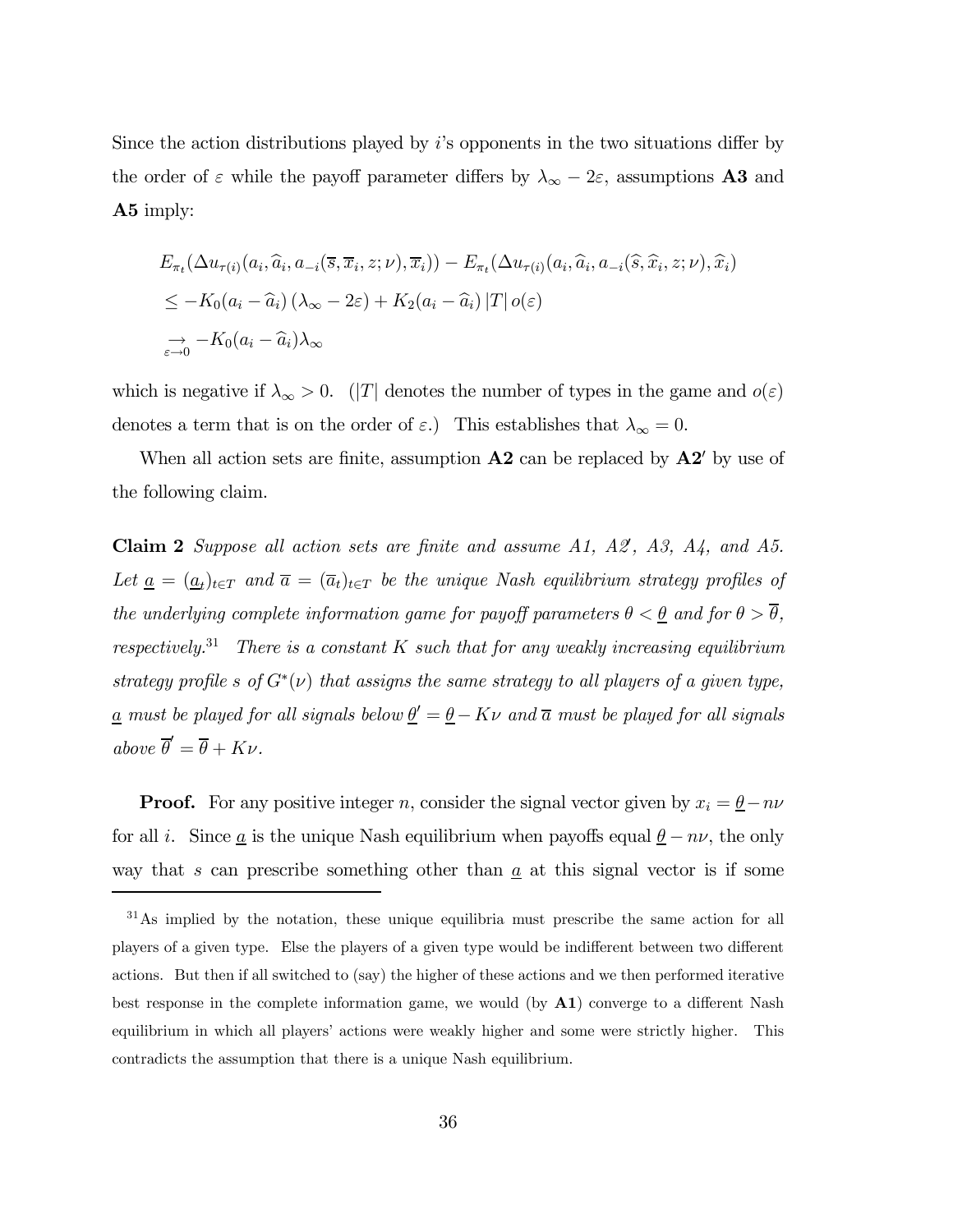player i is uncertain (expecting s to be played) about the action played by one of her opposing types: if, for some  $t \in O(i)$ ,  $s_t(x)$  takes on more than one value for signals  $x \in [\underline{\theta} - (n+1)\nu, \underline{\theta} - (n-1)\nu]$ <sup>32</sup> Since s is monotonic and each action set is finite, this condition can hold for at most a finite set of positive integers  $n$ . In particular, if  $x < \underline{\theta}' = \underline{\theta} - \nu \sum_{t \in T} |A_t|$  then  $s_t(x) = \underline{a}_t$  for all t. Likewise,  $\overline{a}$  must be played for signals above  $\overline{\theta}' = \overline{\theta} + \nu \sum_{t \in T} |A_t|$ . Q.E.D.<sub>(Claim 2)</sub>

We now iterate from above to obtain an upper bound on the set of equilibrium strategies. For all t, let  $\hat{s}_t^0(x_i) = 1$  for all  $x_i \in \mathbb{R}$  and let  $s_t^{k+1}(x_i) = \max BR_t(s^k, x_i)$ . Let  $\hat{s}$  be defined by  $\hat{s}_t(x_i) = \lim_{k \to \infty} \hat{s}_t^k(x_i)$ . A player i seeing signal  $x_i$  must choose an action that is at most  $\widehat{s}_{\tau(i)}(x_i)$ . By induction,  $\widehat{s}_t$  is weakly increasing and since  $\widehat{s}$ is a best response to itself, it is an equilibrium of  $G^*(\nu)$ . By Claim 2, under  $\hat{s}$  players must play <u>a</u> for signals below  $\underline{\theta}'$  and  $\overline{a}$  for signals above  $\overline{\theta}'$ .

For any  $\lambda \in \mathbb{R}$ , let  $s^{\lambda}$  denote the translation of the right-continuous version of <u>s</u> to the left by  $\lambda$ . Let  $\lambda_0$  be large enough that, for all t and signals  $x_i$ ,  $s_t^{\lambda_0}(x_i) \geq \hat{s}_t(x_i)$ .  $(\lambda_0 = \overline{\theta}' - \underline{\theta}'$  will suffice.) Players cannot choose actions that lie above  $s^{\lambda_0}$ . The rest of the proof proceeds as before: we iterate from the left using translations  $s^{\lambda_k}$  until we reach a limit, and prove (using identical arguments) that this limit must equal  $\underline{s}$ .  $Q.E.D._$ Lemma 3

Lemma 4 shows that as  $\nu \to 0$ , players' posteriors over normalized signal differences  $G(\nu)$ ,  $\widetilde{\pi}_{\tau(i)}(z|x_i,\nu)$ , converge to the posteriors in  $G^*(\nu)$ . For any probability measure  $\mu$  on  $Z_{-i}$ , let  $\Psi_{\varepsilon}(\mu)$  be the set of probability measures that differ from  $\mu$  by no more than  $\varepsilon$  for any subset of  $Z_{-i}$ :

$$
\Psi_{\varepsilon}(\mu) \equiv \left\{ \mu' \; : \; \sup_{S \subset Z_{-i}} |\mu(S) - \mu'(S)| \leq \varepsilon \right\}.
$$

<sup>&</sup>lt;sup>32</sup>Because of the bounded supports, player i knows that all other players' signals will be within  $\nu$ of  $x_i = \underline{\theta} - n\nu$ .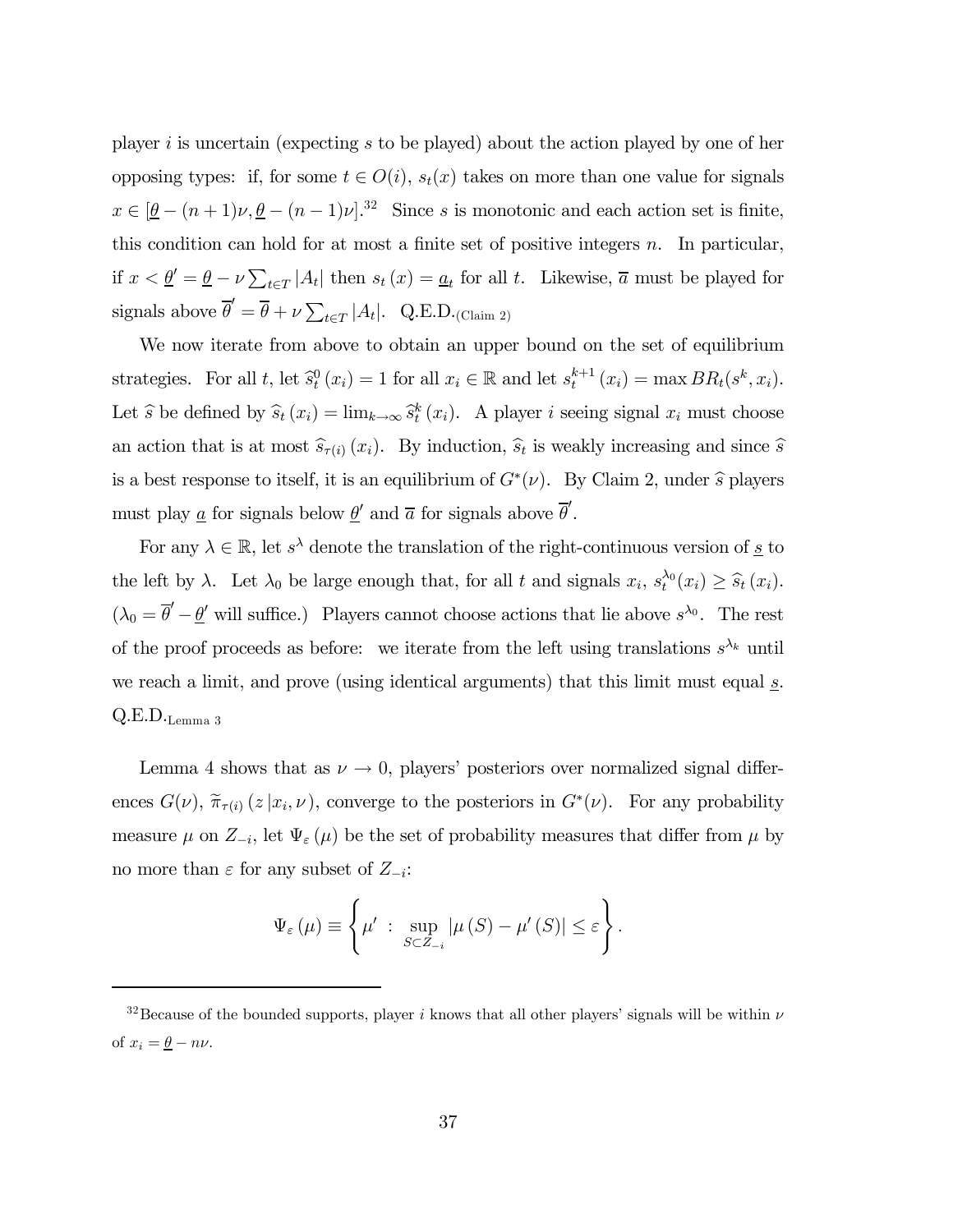**Lemma 4** For any  $\varepsilon > 0$  and compact interval  $B = [b_0, b_1]$  such that  $[b_0 - \nu, b_1 + \nu]$  is contained in the interior of the support of  $\phi$ , there exists  $\overline{\nu} > 0$  such that  $\widetilde{\pi}_{\tau(i)} (\cdot | x_i, \nu) \in$  $\Psi_{\varepsilon}\left(\pi_{\tau(i)}\left(\cdot\right)\right)$  for all  $x_i \in B$  and all  $\nu \leq \overline{\nu}$ .

Proof. Denote

$$
\rho(\nu) = \sup_{x_i \in \mathbf{B}} \frac{\max_{\theta' \in \left[-\frac{1}{2},\frac{1}{2}\right]} \phi(x_i + \nu \theta')}{\min_{\theta' \in \left[-\frac{1}{2},\frac{1}{2}\right]} \phi(x_i + \nu \theta')}.
$$

Since the support of  $\phi$  includes  $[b_0 - \nu, b_1 + \nu]$ ,  $\phi$  has a strictly positive minimum value over this interval. Since  $\phi$  is also continuous,  $\max_{\theta' \in \left[-\frac{1}{2},\frac{1}{2}\right]} \phi(x_i + \nu \theta')$  $\min_{\theta' \in \left[-\frac{1}{2},\frac{1}{2}\right]} \phi(x_i + \nu \theta')$  converges to 0 as  $\nu \to 0$  uniformly for  $x_i \in \left[-b, b\right]$ . Hence,

$$
\rho(\nu) = \sup_{x_i \in \mathbf{B}} \left( 1 + \frac{\frac{\max}{\theta' \in \left[-\frac{1}{2},\frac{1}{2}\right]} \phi\left(x_i + \nu\theta'\right) - \min_{\theta' \in \left[-\frac{1}{2},\frac{1}{2}\right]} \phi\left(x_i + \nu\theta'\right)}{\min_{\theta' \in \left[-\frac{1}{2},\frac{1}{2}\right]} \phi\left(x_i + \nu\theta'\right)} \right) \to 1 \text{ as } \nu \to 0.
$$

Since the support of each  $f_i$  is contained in the interval  $\left[-\frac{1}{2},\frac{1}{2}\right]$ , for all  $x_i \in \mathbf{B}$ ,

$$
\frac{\pi_i(z)}{\rho(\nu)} \leq \widetilde{\pi}_i(z|x_i,\nu) \leq \rho(\nu) \pi_i(z).
$$

since

If t is a singleton type  $\{j\}$ , let  $\Gamma_t(z_t, \theta, x_i; \nu) = f_t\left(\frac{x_j-\theta}{\nu}\right)$ ). If  $t$  is a continuum type, let  $\Gamma_t(z_t, \theta, x_i; \nu)$  be the Dirac delta function [12, p. 276] that equals infinity if  $z_t$ is the c.d.f. of normalized signal differences between the signals of type-t players and the signal  $x_i$  if the distribution of type-t signal errors is  $f_t$  and the true parameter is θ. Since  $z_t(c)$  is the proportion of players  $j \in t$  for whom  $\frac{x_j-x_i}{\nu}$  ≤ c or, equivalently, for whom j's signal error  $\frac{x_j-\theta}{\nu}$  is no greater than  $c + \frac{x_i-\theta}{\nu}$ ,  $\Gamma_t(z_t, \theta, x_i; \nu) = \infty$  iff  $z'_t(c) = f_t(c + \frac{x_i - \theta}{\nu})$  for all c and  $\Gamma_t(z_t, \theta, x_i; \nu) = 0$  otherwise. Letting  $\theta' = -\frac{x_i - \theta}{\nu}$ ,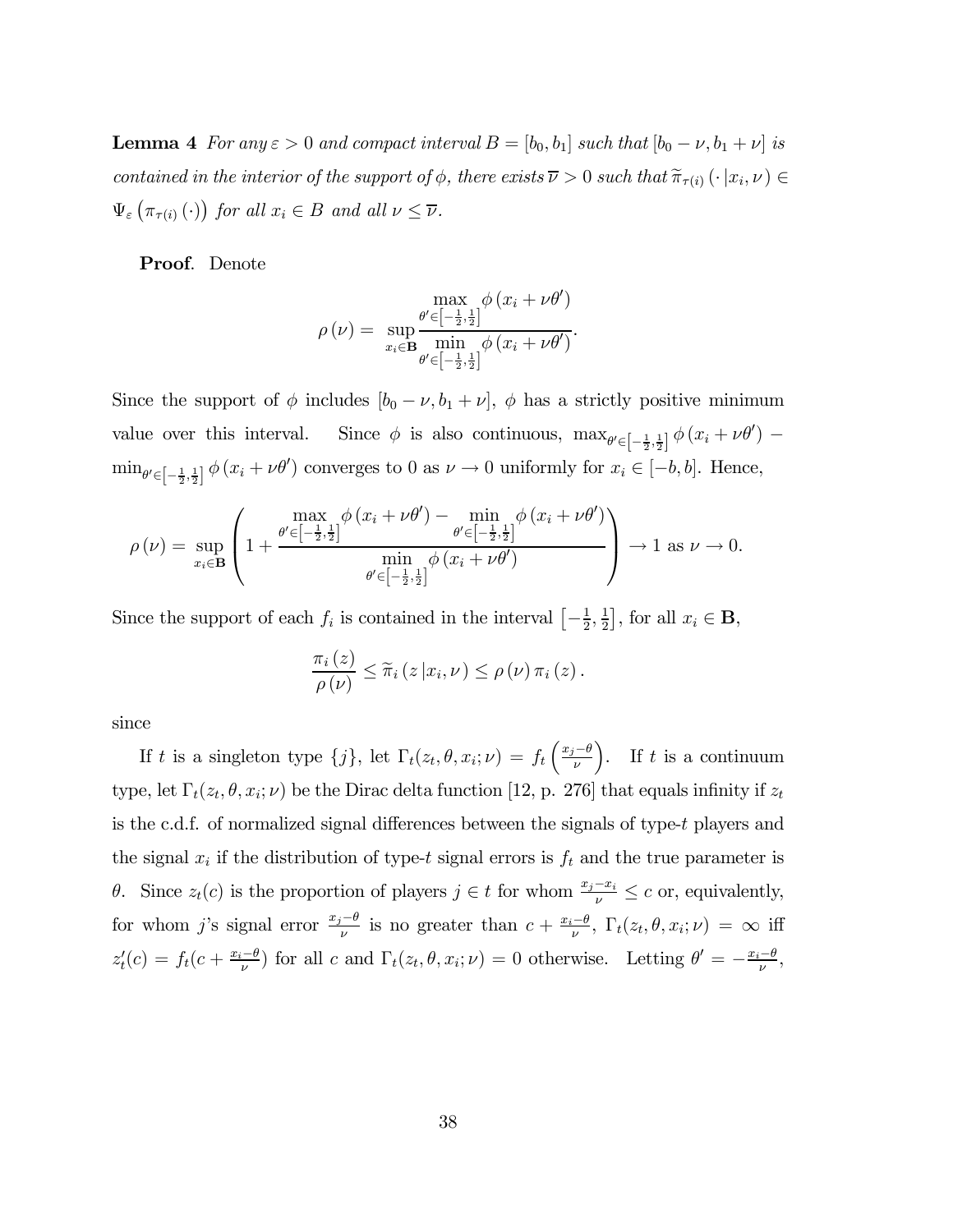$\Gamma_t(z_t, \theta, x_i; \nu) = \Gamma_t(z_t, \theta', 0; 1)$ . By Bayes's Rule,

$$
\widetilde{\pi}_{\tau(i)}(z|x_i,\nu) = \frac{\Pr(z \& x_i)}{\Pr(x_i)} = \frac{\int_{\theta=-\infty}^{\infty} \phi(\theta) f_i\left(\frac{x_i-\theta}{\nu}\right) \prod_{t \in O(i)} \Gamma_t(z_t, \theta, x_i; \nu) d\theta}{\int_{\theta=-\infty}^{\infty} \phi(\theta) f_i\left(\frac{x_i-\theta}{\nu}\right) d\theta}
$$
\n
$$
= \frac{\int_{\theta'=-\infty}^{\infty} \phi(x_i + \nu \theta') f_i(-\theta') \prod_{t \in O(i)} \Gamma_t(z_t, \theta', 0; 1) d\theta'}{\int_{\theta'=-\infty}^{\infty} \phi(x_i + \nu \theta') f_i(-\theta') d\theta'}
$$
\n(6)

∞

Thus, for any  $S \subset Z_{-i}$ ,

$$
\left| \int_{\substack{\epsilon \in S}} \widetilde{\pi}_i(z | x_i, \nu) dz - \int_{z \in S} \pi_i(z) dz \right| \leq \left( \int_{\substack{\epsilon \in S}} \pi_i(z) dz \right) \max \left( \rho(\nu) - 1, \frac{1}{\rho(\nu)} - 1 \right)
$$

$$
\leq \max \left( \rho(\nu) - 1, \frac{1}{\rho(\nu)} - 1 \right).
$$

 $Q.E.D._\text{Lemma 4}$ 

Lemma 5 uses the above results to show that as the signal noise shrinks, players' behavior in  $G(\nu)$  converges to the unique outcome of  $G^*(\nu)$ . Write  $\underline{s}^{\nu}(\bar{s}^{\nu})$  for the left (right) continuous version of  $s^{\ast\nu}$ , the essentially unique equilibrium of the game  $G^* (\nu)$ . By Lemma 3,  $\underline{s}^{\nu}$  and  $\overline{s}^{\nu}$  each prescribes the same strategy for all players of a given type.

**Lemma 5** For any  $\varepsilon > 0$ , there exists  $\overline{\nu} > 0$  such that for all  $\nu \leq \overline{\nu}$  and any strategy profile  $s^{\nu}$  of  $G(\nu)$  surviving iterated deletion of strictly dominated strategies,

$$
\overline{s}_{i}^{\nu}\left(x_{i}+\varepsilon\right) \geq s_{i}^{\nu}\left(x_{i}\right) \geq \underline{s}_{i}^{\nu}\left(x_{i}-\varepsilon\right)
$$

**Proof.** We first reiterate some definitions from the proof of Lemma 3. For any player i of type t,  $Z_{-t}$  is the set of all possible vectors  $z = (z_t)_{t \in O(i)}$  of normalized differences between is opponents signals and her own signal. For any pure strategy profile  $s = (s_t)_{t \in T}$  (which prescribes the same strategy  $s_t$  for all players of type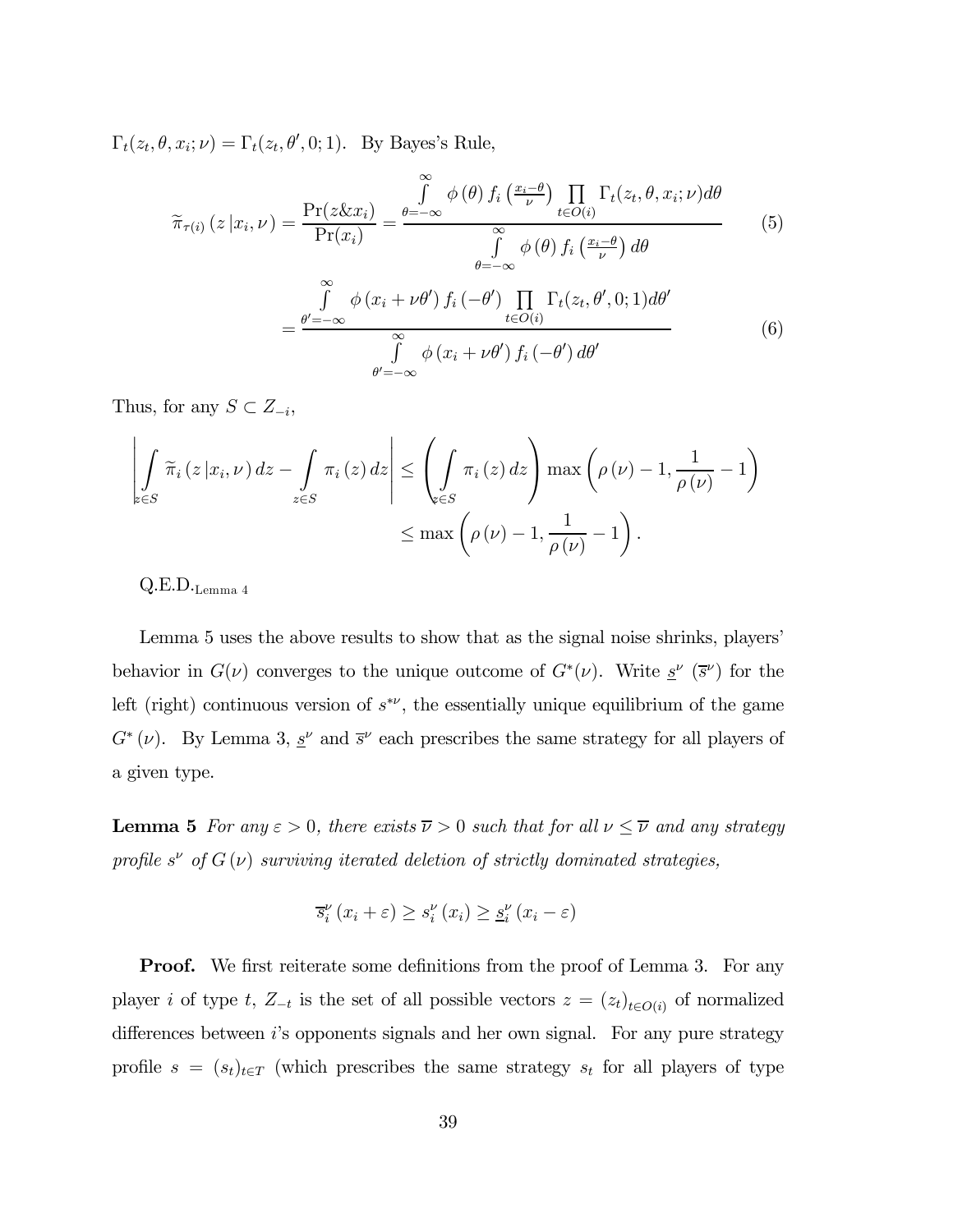t),  $a_{-i}(s, x_i, z; \nu)$  is the opposing action distribution that player i faces if she sees the signal  $x_i$ , others play according to s, and z is the vector of normalized signal differences.

We begin with a claim.

Claim 3 Let  $s = (s_t)_{t \in T}$  be a weakly increasing strategy profile satisfying

$$
E_{\pi_t} [\Delta u_t (s_t (x_i), a_i, a_{-i}(s, x_i, z; \nu), x_i)] \geq 0
$$

for all  $i \in I$ ,  $x_i \in \mathbb{R}$  and  $a_i \leq s_t(x_i)$  (where t is the type of i).

Then, for any  $\varepsilon > 0$  and for any compact interval  $B \subset \mathbb{R}$ , there exists  $\delta > 0$ , such that

$$
E_{\pi'_t} \left[ \Delta u_t \left( s_t \left( x_i \right), a_i, a_{-i} (s, x_i, z; \nu), x_i + \varepsilon \right) \right] > 0
$$

for all  $i \in I$ ,  $\pi'_t \in \Psi_\delta(\pi_t)$ ,  $x_i \in B$  and  $a_i < s_t(x_i)$ .

**Proof.** For all  $\delta > 0$  and  $\pi'_i \in \Psi_{\delta}(\pi_i)$ ,

$$
E_{\pi'_{t}}\left[\Delta u_{t}\left(s_{t}\left(x_{i}\right), a_{i}, a_{-i}(s, x_{i}, z; \nu), x_{i} + \varepsilon\right)\right]
$$
\n
$$
\geq \left\{\n\begin{array}{l}\n(1-\delta) E_{\pi_{t}}\left[\Delta u_{t}\left(s_{t}\left(x_{i}\right), a_{i}, a_{-i}(s, x_{i}, z; \nu), x_{i} + \varepsilon\right)\right] \\
+\delta \Delta u_{t}\left(s_{t}\left(x_{i}\right), a_{i}, \mathbf{0}_{-i}, x_{i} + \varepsilon\right) \\
\left(1-\delta\right) E_{\pi_{t}}\left[\n\begin{array}{l}\Delta u_{t}\left(s_{t}\left(x_{i}\right), a_{i}, a_{-i}(s, x_{i}, z; \nu), x_{i} + \varepsilon\right) \\
-\Delta u_{t}\left(s_{t}\left(x_{i}\right), a_{i}, a_{-i}(s, x_{i}, z; \nu), x_{i}\right)\n\end{array}\n\right] dz \\
+(1-\delta) E_{\pi_{t}}\left[\Delta u_{t}\left(s_{t}\left(x_{i}\right), a_{i}, a_{-i}(s, x_{i}, z; \nu), x_{i}\right)\right] \\
+\delta \Delta u_{t}\left(s_{t}\left(x_{i}\right), a_{i}, \mathbf{0}_{-i}, x_{i} + \varepsilon\right)\n\end{array}\n\right\}
$$

By **A3**, we can find a constant  $K_2 > 0$  such that for all  $x_i$  in the compact interval B, the first term is at least  $(1 - \delta) K_2 \varepsilon (s_t (x_i) - a_i)$ . The second term is at least 0, by the premise of the lemma. By  $\mathbf{A5}$  there is a constant  $K_3$  such that the third term is at least  $-\delta K_3 (s_t (x_i) - a_i)$ . Thus the sum is at least  $((1 - \delta) K_2 \varepsilon - \delta K_3) (s_t (x_i) - a_i)$ .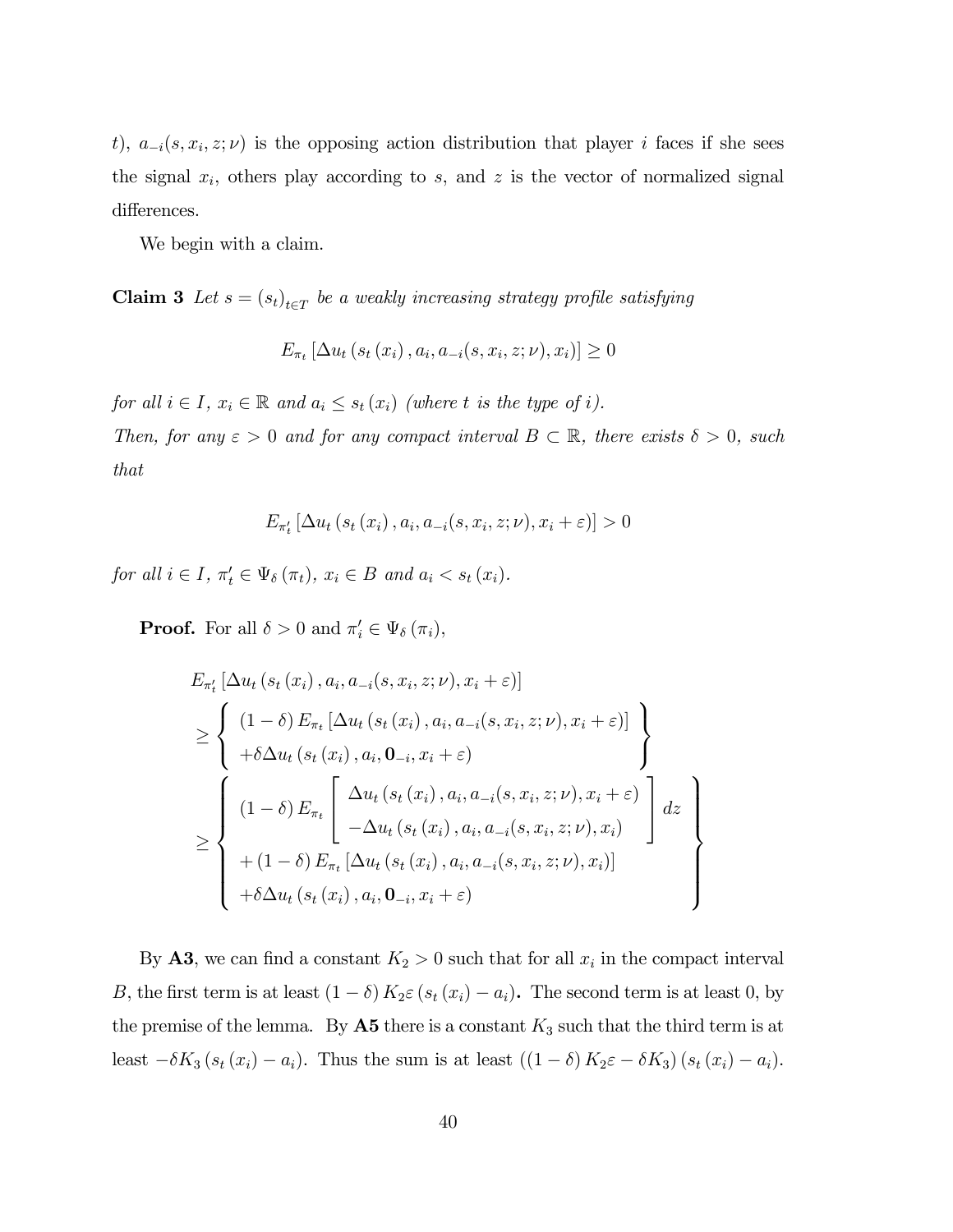This expression must be positive (for all  $a_i < s_t(x_i)$ ) if we choose  $\delta$  such that  $\frac{\delta}{1-\delta}$  $\frac{K_2 \varepsilon}{K_3}$ . Q.E.D.<sub>Claim</sub> 3

By construction of <u>s</u>, we know that for all  $b \geq \varepsilon$ ,  $i = 1, ..., I$  and  $x_i \in \mathbb{R}$ 

$$
E_{\pi_t} [\Delta u_t (s_t (x_i - b), a_i, a_{-i}(s, x_i - b, z; \nu), x_i - b)] \ge 0
$$

for all  $a_i \leq s_t (x_i - b)$ . This implies (by Lemma 4 and Claim 3) that there exists  $\tilde{\nu}$ such that for all  $\nu \leq \tilde{\nu}$ ,  $b \geq \varepsilon$  and  $x_i \in \mathbb{R}$ ,

$$
E_{\tilde{\pi}_t(\cdot|x_i,\nu)}\left[\Delta u_t\left(s_t\left(x_i-b\right),a_i,a_{-i}(s,x_i-b,z;\nu),x_i-\frac{b}{2}\right)\right] \geq 0
$$

for all  $a_i \leq s_t (x_i - b)^{33}$  This implies (changing notation only) that

$$
\int_{z \in Z_{-i}} \int_{\theta=-\infty}^{\infty} \widetilde{\phi}_t(z,\theta | x_i, \nu) \, \Delta u_t \left( \underline{s}_t (x_i - b), a_i, a_{-i}(s, x_i - b, z; \nu), x_i - \frac{b}{2} \right) dz d\theta \ge 0
$$

for all  $a_i \leq \underline{s}_t (x_i - b)$ , where

$$
\widetilde{\phi}_{t}(z,\theta|x_{i},\nu) = \frac{\phi(\theta) f_{i}\left(\frac{x_{i}-\theta}{\nu}\right) \prod_{v \in O(i)} \Gamma_{v}(z_{v},\theta,x_{i};\nu)}{\int_{\theta=-\infty}^{\infty} \phi(\theta) f_{i}\left(\frac{x_{i}-\theta}{\nu}\right) d\theta}
$$

is the density of  $(z, \theta)$  given  $x_i$ . Now if  $\nu < \frac{b}{2}$  we have by assumption **A3** that

$$
\int_{z \in Z_{-i}} \int_{\theta=-\infty}^{\infty} \tilde{\phi}_t(z,\theta | x_i, \nu) \, \Delta u_t(\underline{s}_t(x_i - b), a_i, a_{-i}(s, x_i - b, z; \nu), \theta) \, dz d\theta \ge 0 \tag{7}
$$

for all  $a_i < s_f (x_i - b)$ . Set  $\nu \leq \overline{\nu} = \min\left\{\frac{\varepsilon}{2}, \tilde{\nu}\right\}$ . Consider the strategy profile s' where  $s_t'(x_i) = s_t(x_i - b)$ . By equation 7, we know that, in  $G(\nu)$ , each player's best response to  $s'$  is always at least  $s'$ .

<sup>&</sup>lt;sup>33</sup>Assuming A2, Claim 3 implies this for  $x_i - b \in [\underline{\theta}, \overline{\theta}]$ . For  $x_i - b$  not in this interval, the result holds since  $s_t(x_i - b)$  must be either 0 or 1, depending on which is dominant at the payoff parameter  $x_i - b$ . Assuming A2' instead of A2, Claim 3 implies this for  $x_i - b \in [\underline{\theta}' - \tilde{\nu}, \overline{\theta}' + \tilde{\nu}]$ , where  $\underline{\theta}'$  and  $\bar{\theta}'$  are defined near the end of the proof of Lemma 3. Below  $\underline{\theta}', \underline{a}$  must be played; above  $\bar{\theta}', \bar{a}$  must be played. Thus, changing the distribution of  $z$  leaves the integral unchanged.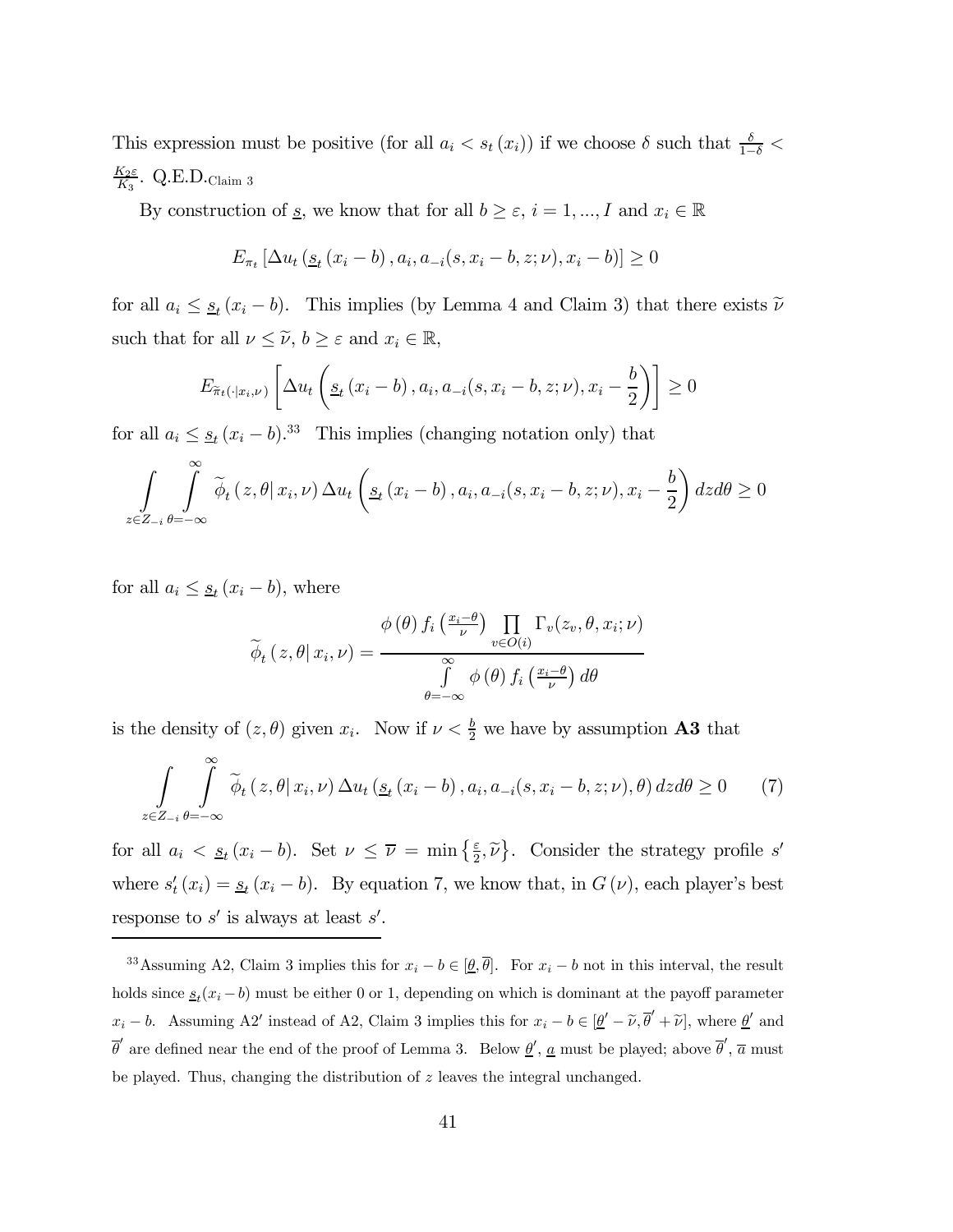Since this is true for any  $b \geq \varepsilon$ , this ensures that iterated deletion of strictly dominated strategies (using translations of  $s$  as in the proof of lemma 3), cannot lead below  $\underline{s}^{\nu}_t(x_i - \varepsilon)$ . A symmetric argument (using a symmetric version of Claim 3, whose proof is analogous) gives the upper bound. Q.E.D.<sub>Lemma 5</sub>

Finally, we show that as the signal errors shrink, the essentially unique surviving strategy profile in the simplified game  $G^*(\nu)$  converges to a limit.

Lemma 6 There is a weakly increasing strategy profile s, which prescribes the same strategy for all players of a given type, such that for any  $\varepsilon > 0$  there is a  $\overline{\nu} > 0$  such that for all  $\nu < \overline{\nu}$  and any strategy profile s<sup>ν</sup> surviving iterative strict dominance in  $G^*(\nu)$ , the maximum horizontal distance between  $s^{\nu}$  and  $s$  is  $\varepsilon$ : i.e.,  $s_i^{\nu}(x_i + \varepsilon)$  >  $s_i(x_i) > s_i^{\nu}(x_i - \varepsilon)$  for all i and  $x_i$ .

**Proof.** To prove this, we will show that the surviving profiles are a Cauchy sequence. Fix  $\varepsilon > 0$  and consider any  $\nu'$ ,  $\nu''$ , such that  $\overline{\nu} > \nu' > \nu''$ , where  $\overline{\nu}$  will be specified later. Let  $s^{\nu'}$  and  $s^{\nu''}$  survive iterative strict dominance in  $G^*(\nu')$  and  $G<sup>*</sup>(\nu'')$ , respectively. (Note that these are equilibria of the corresponding games.) We will show that the maximum horizontal distance between  $s^{\nu'}$  and  $s^{\nu''}$  is  $\varepsilon$ : i.e.,  $s_t^{\nu''}(x+\varepsilon) > s_t^{\nu'}(x) > s_t^{\nu''}(x-\varepsilon)$  for all types t and signals x.

We will transform  $s^{\nu'}$  into a strategy profile  $\widehat{s}$  and then do iterative dominance in  $G<sup>*</sup>(\nu'')$  using translations of  $\hat{s}$ , and show that the limit (which bounds  $s^{\nu''}$ ) is within  $\varepsilon$  of  $s^{\nu'}$ .

We defined  $Q_1(\nu, \varepsilon')$  above to be such that in any surviving profile in  $G^*(\nu)$ , each player *i* who sees a signal that is *not* in  $Q_1(\nu, \varepsilon')$  can bound the action of each opponent j within an interval of length  $\varepsilon'$ . By Claim 5 below, there is a  $\overline{\nu} > 0$  such that if  $\nu' < \overline{\nu}$ ,  $Q_1^{\nu'} = Q_1 \left(\nu', \frac{\varepsilon}{2}\right)$  $_{K_0}$  $K_2I$ : is contained in a finite union of closed intervals of the form  $[2n\nu', 2(n+1)\nu']$  (each of length  $2\nu'$ ) for integer n; the measure of this union is less than  $\frac{\varepsilon}{2}$ .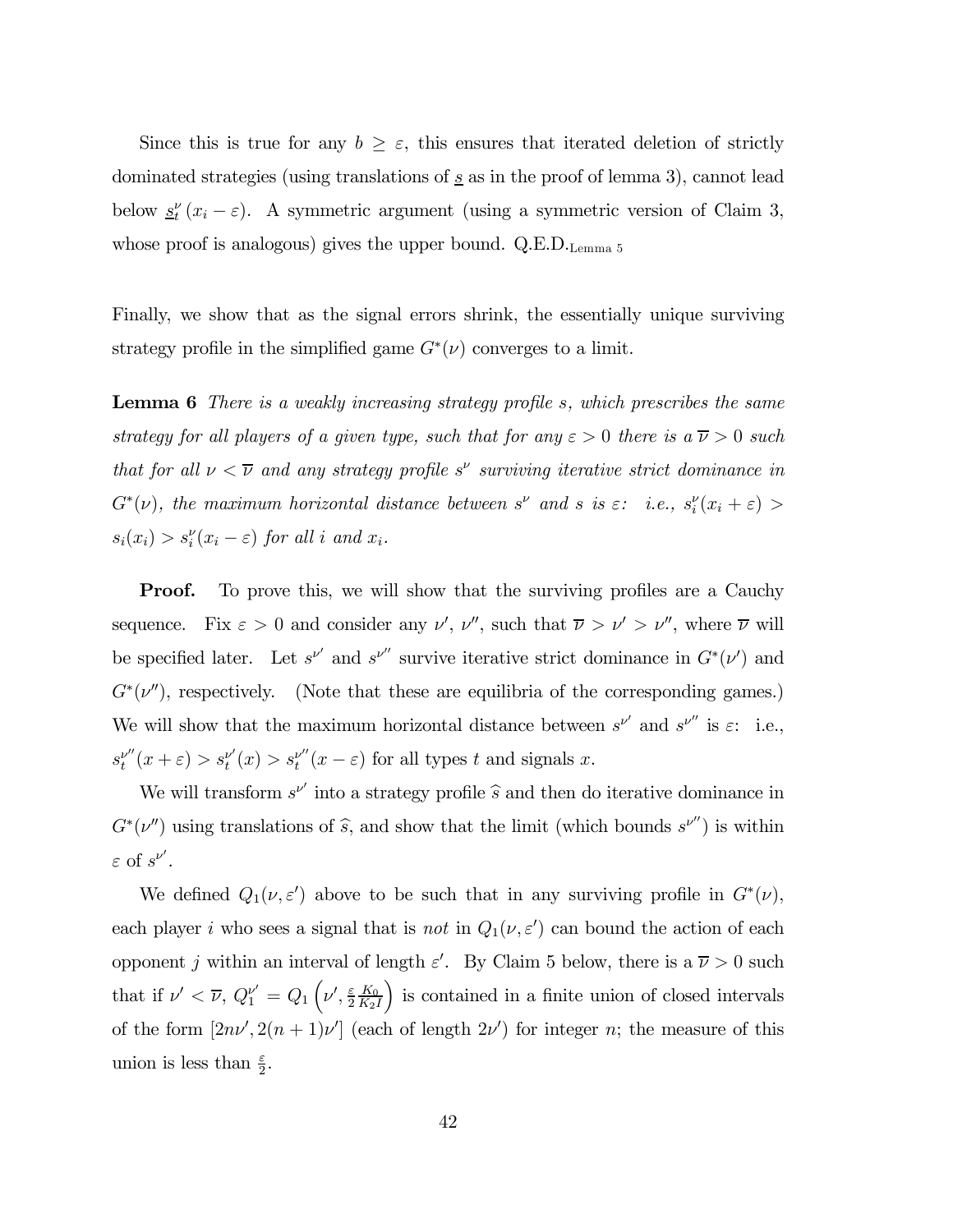We transform  $s^{\nu'}$  into  $\hat{s}$  as follows. For signals x outside of  $Q_1^{\nu'}$ , let  $\hat{s}_t(x) = s_t^{\nu'}(x)$ . For signals in any maximal interval<sup>34</sup>  $[z - \delta, z + \delta]$  in  $Q_1^{\nu'}$ , we compress the segment of  $s^{\nu'}$  horizontally by the ratio of  $\nu''$  and  $\nu'$  and patch the remaining gaps with a constant action profile. More precisely, for each signal  $x \in [z - \delta, z + \delta]$ , let:

$$
\widehat{s}_t(x) = \begin{cases}\ns_t^{\nu'}(z-\delta) & \text{if } x \leq z - \delta \frac{\nu''}{\nu'} \\
s_t^{\nu'}(z + (x-z)\frac{\nu'}{\nu''}) & \text{if } x \in \left[z - \delta \frac{\nu''}{\nu'}, z + \delta \frac{\nu''}{\nu'}\right] \\
s_t^{\nu'}(z+\delta) & \text{if } x \geq z + \delta \frac{\nu''}{\nu'}\n\end{cases}
$$

We now perform iterative dominance in  $G^*(\nu'')$  using translations of  $\hat{s}$  from the left, yielding an bound from the left on the profiles surviving iterative dominance in the game. Suppose the iterations stop at a horizontal distance  $\lambda$  to the left of s. Let this translation be  $s^{\lambda}$ . We first assume that both that the action space is [0, 1] and the strategies surviving iterative dominance are continuous functions of playersí signals, and the best-response correspondence is always single-valued. Later we consider the general case. Under these assumptions, there is a type  $t$  and a signal x such that  $s_t^{\lambda}(x)$  equals  $BR_t^{\nu''}(s^{\lambda}, x)$ , the best response to  $s^{\lambda}$  in the game  $G^*(\nu'')$  for a type-t player with signal  $x$ .

First suppose  $x + \lambda \notin Q_1^{\nu'}$ . This means that x corresponds to the part of  $s^{\lambda}$  that was not altered in the construction of  $\hat{s}$ . In this case we show directly that the bound  $s^{\lambda}$  is within a horizontal distance of  $\varepsilon$  from  $s^{\nu'}$ . Suppose i got the signal  $x + \lambda$  in the game  $G^*(\nu')$  and expected her opponents to play according to  $s^{\nu'}$ . Then she could place each opponent j's action within an interval  $I_j$  of length  $\frac{\varepsilon}{2}$  $\frac{K_0}{K_2I}$ . By construction, if i gets signal x in  $G^*(v'')$  and expects others to play profile  $s^{\lambda}$ , she can place each opponent's action within the same interval  $I_j$ . (By Claim 5 below, each interval in  $Q_1^{\nu'}$  is of measure at least  $2\nu'$  and  $\nu'' < \nu'$ . Thus, by construction of  $s^{\lambda}$ , the signals at which an opponent j plays actions outside of  $I_j$  can also be ruled out if i sees signal x.) This means that in the two cases (i.e., i getting signal  $x + \lambda$  in  $G^*(\nu')$  and

<sup>&</sup>lt;sup>34</sup>More precisely,  $[z - \delta, z + \delta]$  is a union of contiguous intervals in  $Q_1^{\nu'}$  that is not contiguous to any other interval in  $Q_1^{\nu'}$ .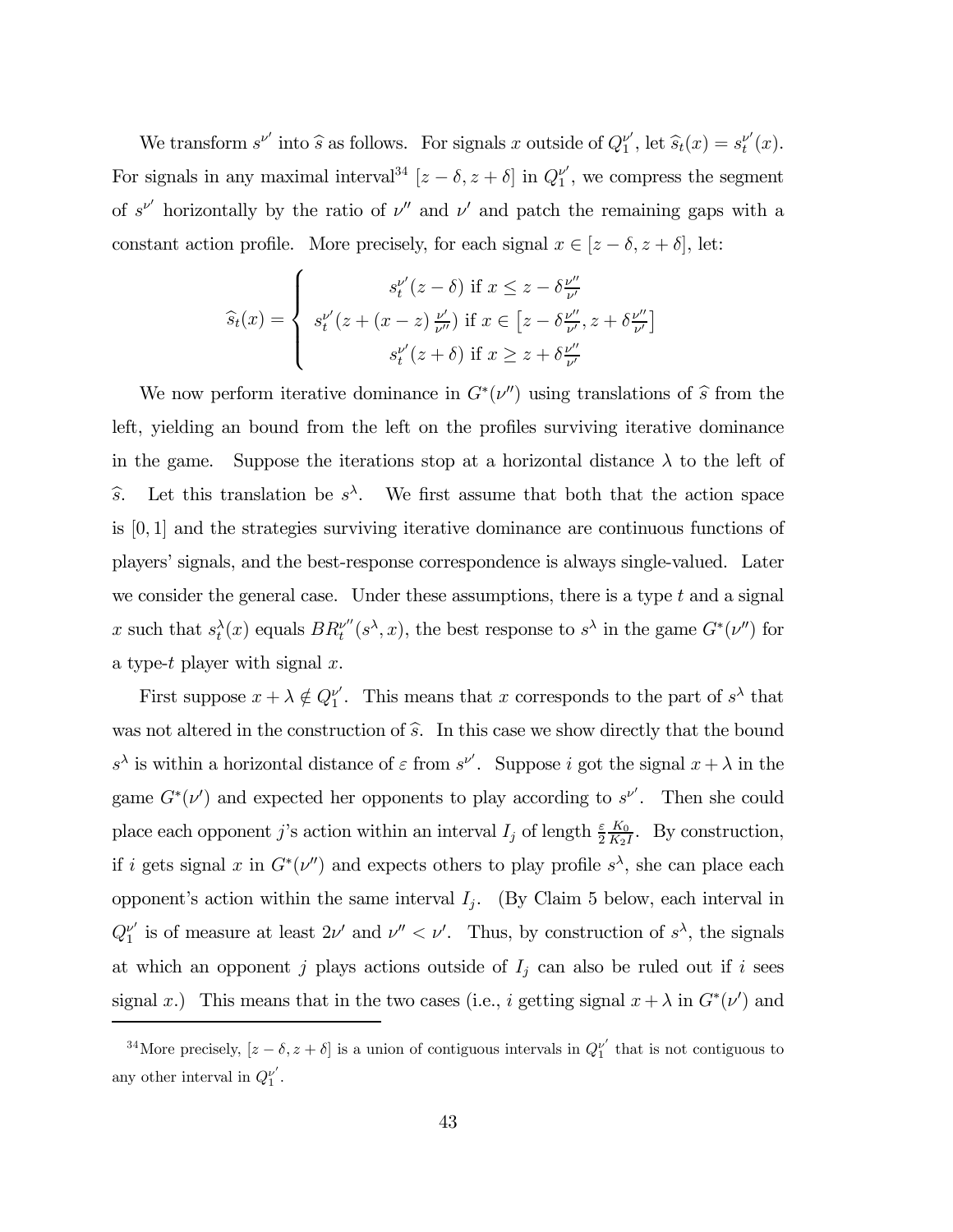expecting others to play  $s^{\nu'}$  vs. i getting signal x in  $G^*(\nu'')$  and expecting others to play  $s^{\lambda}$ , i expects approximately the same opponents' actions; more precisely, each action differs by no more than  $\frac{\varepsilon}{2}$  $\frac{K_0}{K_2I}$ , the length of  $I_j$ . By assumptions A3 and A5, the change in  $u_t$  following a unit change in any opposing type's action is no more than  $K_2$  while the change in  $u_t$  following a unit change in  $\theta$  (which in  $G^*$  equals the player's signal) is at least  $K_0$ . Thus, for  $s_t^{\lambda}(x)$  to be a best response a player who expects  $s^{\lambda}$ , the difference  $\lambda$  in signals between the two cases must be less than  $\varepsilon$ .

Now suppose  $x + \lambda \in Q_1^{\nu'}$ . Denote the maximal interval in  $Q_1^{\nu'}$  in which this signal lies by  $[z - \delta, z + \delta]$ . We can assume WLOG that  $x + \lambda \in [z - \delta \frac{\nu''}{\nu'}, z + \delta \frac{\nu''}{\nu'}];$ otherwise, x must on a horizontal part of  $s^{\lambda}$ , but the iterations cannot have been blocked at such a point. We now consider the signal  $y = z + (x + \lambda - z) \frac{\nu'}{\nu''}$ . This is the reverse-translation of  $x + \lambda$  and has the property that  $s_t^{\lambda}(x) = s_t^{\nu'}(y)$ . We will argue that the action distribution seen in each case is almost the same. A player seeing y and playing against  $s^{\nu'}$  in  $G^*(\nu')$  knows that her opponents' signals will be in the interval  $Y = [y - \nu', y + \nu']$ . We split Y into two parts. For opponents' signals in the part of Y that lies in  $[z - \delta, z + \delta]$ , the actions prescribed by  $s^{\nu'}$  are, by construction, identical to the actions prescribed by  $s^{\lambda}$  at the corresponding signals in  $G<sup>*</sup>(\nu'')$ . For opponents' signals lying outside, these signals lie in an interval of length at most  $\nu'$  that is contained in the complement of  $Q_1^{\nu'}$ . We know that for each type t, the actions prescribed by  $s_t^{\nu'}$  for such signals all lie in an interval  $I_t$  of size at most ε 2  $\frac{K_0}{K_2I}$ . By construction of  $s^{\lambda}$ , for each player of type t, the actions prescribed by  $s^{\lambda}$ for the corresponding signals in  $G<sup>*</sup>(\nu'')$  are also in  $I_t$ . Thus, the above argument implies that  $|x - y| < \varepsilon$ : s<sup>ν''</sup> cannot anywhere lie more than  $\varepsilon$  to the left of s<sup>ν'</sup>. This completes the proof for the continuous case.

We now explain how the proof changes in the general case. The construction and iterations are as before. However, we let  $s^{\nu'}$  be the *right-continuous version* of the essentially unique surviving profile in  $G^*(\nu')$ . This ensures that its transformation  $\hat{s}$  is also right-continuous, so the limit  $s^{\lambda}$  is an upper bound on strategies chosen in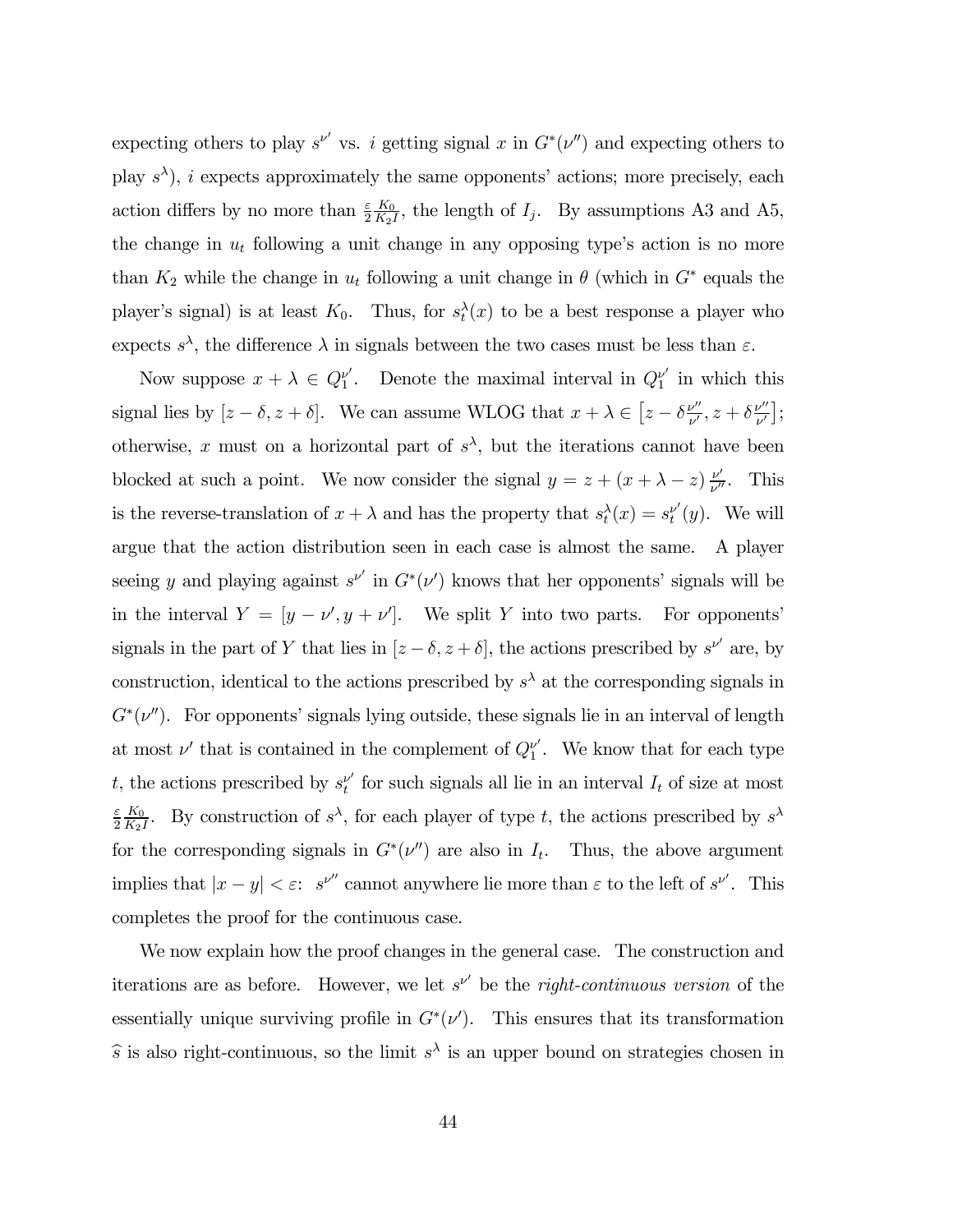$G^*(\nu'')$ . We also can no longer assume that  $s_t^{\lambda}(x) = BR_t^{\nu''}(s^{\lambda}, x)$  for some t and x. We can say only that (a)  $s^{\lambda}$  lies above its highest best response: a type-t player who sees signal  $x$  will never play an action that exceeds the right continuous version of  $s_t^{\lambda}$ ; and (b)  $s^{\lambda}$  cannot be translated to the right without falling below its highest best response somewhere: more precisely, as in Claim 1, there must be a type  $t$  and a signal x such that  $s_t^{\lambda}(x - \varepsilon') < \max BR_t^{\nu''}(s^{\lambda}, x + \varepsilon')$  for all  $\varepsilon' > 0.$ <sup>35</sup>

For  $\varepsilon' \approx 0$ , let  $x - \varepsilon'$  in the game  $G^*(\nu'')$  with profile  $s^{\lambda}$  correspond to  $y - \varepsilon'$  in  $G^*(\nu')$  with profile  $s^{\nu'}$ : players with these signals find themselves at corresponding points on the two action profiles and thus are prescribed to take the same action. We claim that if  $\lambda > \varepsilon$ , then for  $\varepsilon'$  very small relative to  $\lambda$ ,

$$
\max BR_t^{\nu''}(s^\lambda, x + \varepsilon') \le \max BR_t^{\nu'}(s^{\nu'}, y - \varepsilon') \le s^{\nu'}_t(y - \varepsilon') = s_t^\lambda(x - \varepsilon')
$$

Only the first inequality is nontrivial. Between the two cases (i.e., a player getting signal  $x + \varepsilon'$  in  $G^*(v'')$  and expecting others to play  $s^{\lambda}$  vs. a player getting signal  $y - \varepsilon'$  in  $G^*(v')$  and expecting others to play  $s^{v'}$ , the possible actions of each opponent differ by no more than  $\frac{\varepsilon}{2}$  $\frac{K_0}{K_2I}+o(\varepsilon')$ . Let

$$
a'_t = \max BR_t^{\nu'}(s^{\nu'}, y - \varepsilon')
$$
  

$$
a_t^{\lambda} = \max BR_t^{\nu''}(s^{\lambda}, x + \varepsilon')
$$

We must show that  $a_t^{\lambda} \leq a_t'$ . By definition,  $a_t'$  is strictly better than any higher action if a type-t player i gets signal  $y - \varepsilon'$  in  $G^*(\nu')$  and expects others to play  $s^{\nu'}$ : for all  $a_t > a'_t$ ,  $E_{\pi_t}(\Delta u_t(a_t, a'_t, a_{-i}(s^{\nu'}, y - \varepsilon', z; \nu'), y - \varepsilon') < 0$ , where the expectation is based on the signal distribution in  $G^*(\nu')$ . We claim that  $a'_t$  is also strictly better than any higher action if a type-t player i gets signal  $x + \varepsilon'$  in  $G^*(v'')$  and expects others to play  $s^{\lambda}$ : for all  $a_t > a'_t$ ,  $E_{\pi_t}(\Delta u_t(a_t, a'_t, a_{-i}(s^{\lambda}, x + \varepsilon', z; \nu''), x + \varepsilon')) < 0$ . Since the possible actions of each of *i*'s opponents differ by no more than  $\frac{\varepsilon}{2}$  $\frac{K_0}{K_2 I}+o(\varepsilon')$ in the two situations while the payoff parameter differs by at least  $\lambda - 2\varepsilon' - \varepsilon/2$ ,

 ${}^{35}$ In the general case, the best response is a correspondence rather than a function.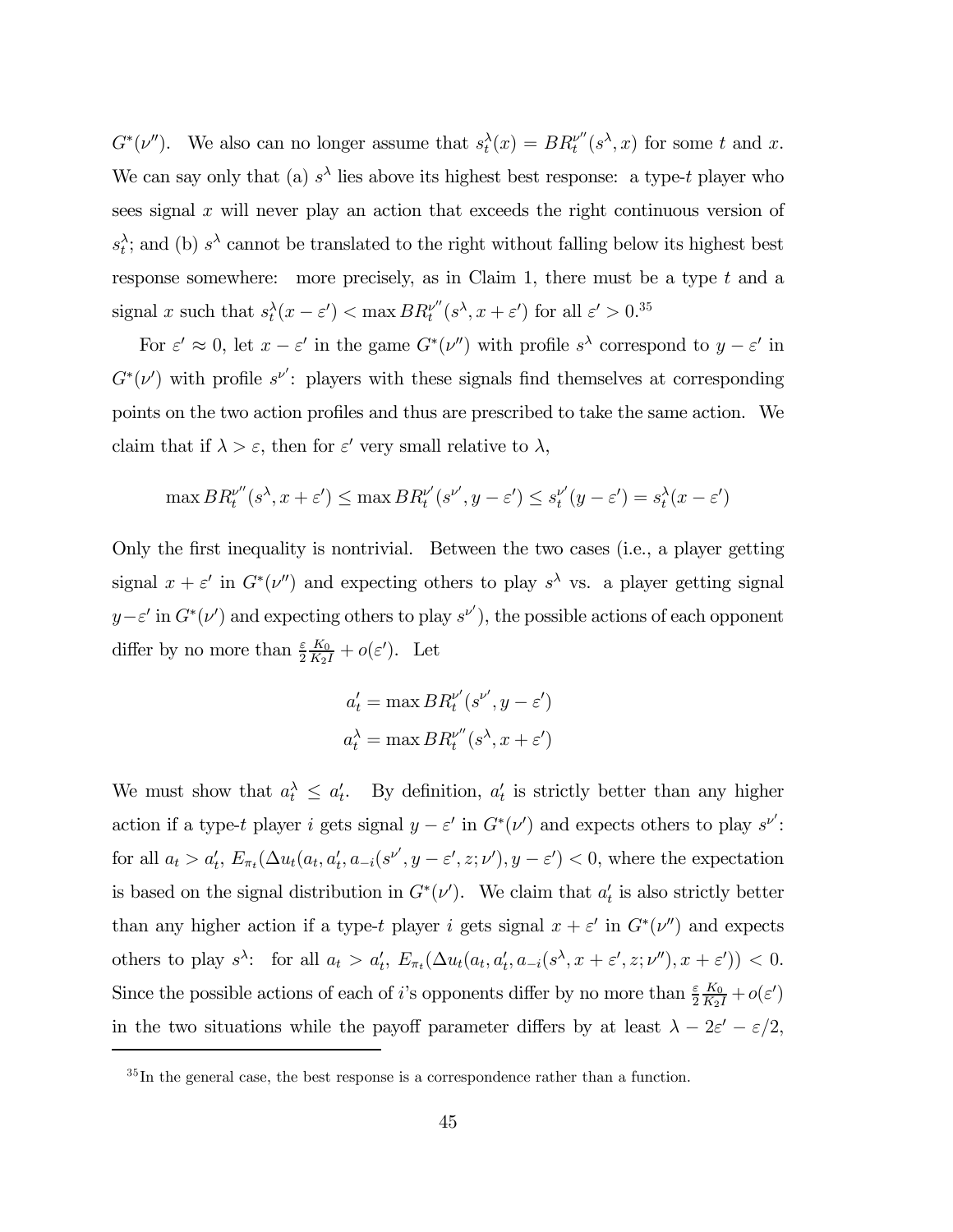assumptions A3 and A5 imply:

$$
E_{\pi_t}(\Delta u_t(a_t, a'_t, a_{-i}(s^{\lambda}, x + \varepsilon', z; \nu''), x + \varepsilon'))
$$
  
- 
$$
E_{\pi_t}(\Delta u_t(a_t, a'_t, a_{-i}(s^{\nu'}, y - \varepsilon', z; \nu'), y - \varepsilon'))
$$
  

$$
\leq -K_0(a_t - a'_t) (\lambda - 2\varepsilon' - \varepsilon/2) + K_2(a_t - a'_t)I\left(\frac{\varepsilon}{2}\frac{K_0}{K_2I} + o(\varepsilon')\right)
$$
  

$$
\xrightarrow[\varepsilon' \to 0]{} K_0(a_t - a'_t) (\varepsilon - \lambda)
$$

which is negative if  $\lambda > \varepsilon$ . This proves the lemma. Q.E.D. (Lemma 6).

Theorem 5 follows immediately from this result and Lemmas 3, 5 and 6.Q.E.D.  $_{(\text{Theorem 5})}$ 

The following three claims were used in the proofs of Lemma 6 and will be used in the proof of Theorem 6.

For any  $\varepsilon > 0$  and  $\nu > 0$ , let  $Q_0(\nu, \varepsilon)$  be the set of parameters  $\theta$  for there is some strategy profile  $s^{\nu*} = (s^{\nu*}_t)_{t \in T}$  that survives iterative strict dominance in  $G^*(\nu)$  and some strategy profile  $s^{\nu} = (s_i^{\nu})_{i \in I}$  that survives iterative strict dominance in  $G(\nu)$  for which  $|s_t^{\nu*}(\theta) - s_t^{\nu}(\theta)| > \varepsilon$  for some *i* of type *t*. (Unlike  $s^{\nu*}$ ,  $s^{\nu}$  has not been shown to assign the same strategy to all players of a given type.)

**Claim 4** For any  $\varepsilon > 0$  there is a  $\overline{\nu} > 0$  such that for all  $\nu < \overline{\nu}$ ,  $Q_0(\nu, \varepsilon)$  is contained in a union of at most  $4|T|/\varepsilon$  closed intervals of  $\mathbb{R}$ ; the total measure of the union is less than  $\varepsilon$ .

**Proof.** Let  $s^{\nu*}$  and  $s^{\nu}$  be any strategies surviving iterative strict dominance in  $G^*(\nu)$  and  $G(\nu)$ , respectively. By Lemma 5, for any  $\varepsilon' > 0$ , there exists  $\overline{\nu} > 0$  such that for all  $\nu \leq \overline{\nu}$ ,

$$
\overline{s}_{t}^{\nu}(\theta+\varepsilon') \geq s_{i}^{\nu}(\theta) \geq \underline{s}_{t}^{\nu}(\theta-\varepsilon')
$$

where t is i's type and  $\bar{s}^{\nu}$  and  $\underline{s}^{\nu}$  are, respectively, the right-continuous and leftcontinuous versions of the essentially unique surviving strategy profile of  $G^*(\nu)$ . In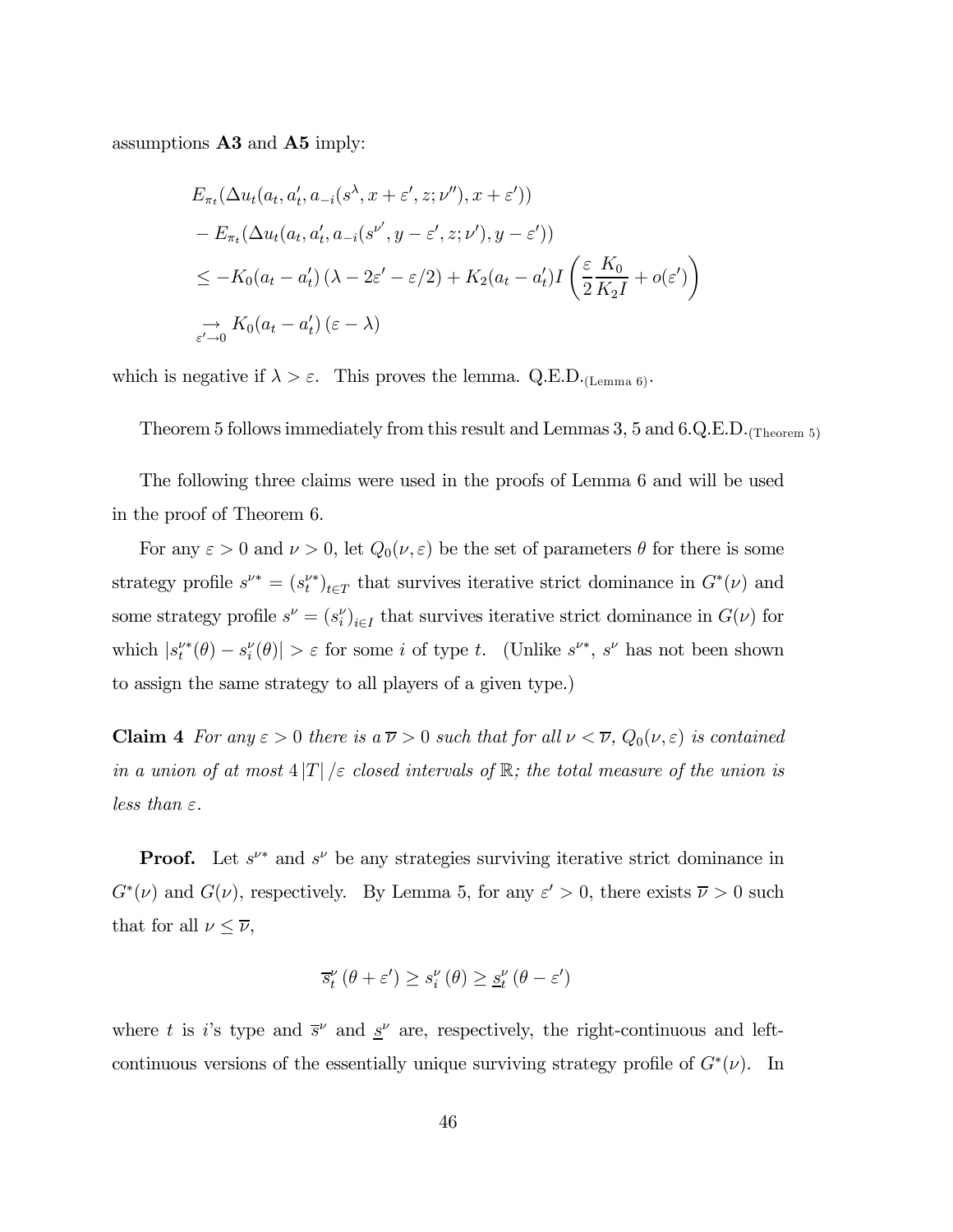addition, by Lemma 3, any  $s^{\nu*}$  that survives in  $G^*(\nu)$  must be weakly increasing, so

$$
\overline{s}_{t}^{\nu}(\theta + \varepsilon') \ge s_{t}^{\nu*}(\theta) \ge \underline{s}_{t}^{\nu}(\theta - \varepsilon')
$$

Thus, the absolute difference between  $s_i^{\nu}(\theta)$  and  $s_t^{\nu*}(\theta)$  is bounded by  $\bar{s}_t^{\nu}(\theta + \varepsilon')$  –  $\underline{s}^{\nu}_{t}(\theta - \varepsilon')$ . We now divide the real line into intervals  $I_n = [n\varepsilon', (n+1)\varepsilon']$  for integral n. Let  $M_0$  be the set of such intervals for which there is a  $\theta \in I_n$  and a player i of some type t for whom, for some  $s^{\nu*}$  and  $s^{\nu}$  surviving iterative strict dominance in  $G^*(\nu)$  and  $G(\nu)$ ,  $|s_i^{\nu}(\theta) - s_i^{\nu*}(\theta)| \geq \varepsilon$ . Clearly,  $Q_0(\nu, \varepsilon) \subseteq M_0$ . By the preceding argument,  $\overline{s}_t^{\nu}(\theta + \varepsilon') - \underline{s}_t^{\nu}(\theta - \varepsilon') \geq \varepsilon$ , so  $\overline{s}_t^{\nu}((n+2)\varepsilon') - \underline{s}_t^{\nu}((n-1)\varepsilon') \geq \varepsilon$ . By definition of  $\bar{s}^{\nu}$  and  $\underline{s}^{\nu}$ ,  $\underline{s}^{\nu}_t(z) \ge \bar{s}^{\nu}_t(z')$  for any  $z > z'$ , so

$$
\overline{s}_{t}^{\nu}((n+2)\varepsilon') - \overline{s}_{t}^{\nu}((n-2)\varepsilon') \ge \varepsilon
$$
\n(8)

Since  $\bar{s}_t^{\nu}$  is weakly increasing and in [0, 1] for each t, the set of integers n and types t for which (8) holds is at most  $4|T|/\varepsilon$ . Thus,  $M_0$  is a finite set and the total measure of  $M_0$  is at most  $4|T|\varepsilon'/\varepsilon$ . For this measure to be less than  $\varepsilon$ , it suffices to take  $\varepsilon' < \varepsilon^2/4 |T|$ . Q.E.D. (Claim 4)

Claim 5 shows that when signal errors are small, for most signals players can closely approximate what other players will do. For any  $\nu > 0$  and  $\varepsilon > 0$ , let  $Q_1(\nu, \varepsilon)$ be the set of parameters  $\theta$  such that after removing strategies that do not survive iterative strict dominance in  $G^*(\nu)$ , there are types  $t \neq v$  such that conditional on a player of type t getting signal  $\theta$ , the set of actions a type-v player might take are not contained in an interval of length  $\varepsilon$ . Each player j who sees a signal that is not in  $Q_1(\nu, \varepsilon)$  can bound the action of each opponent i within an interval of length  $\varepsilon$ . Claim 5 shows that  $Q_1(\nu, \varepsilon)$  is of measure less than  $\varepsilon$  for small enough  $\nu$ . This claim is also used in the proof of Lemma 6.

**Claim 5** For any  $\varepsilon > 0$  there is a  $\overline{\nu} > 0$  such that for all  $\nu < \overline{\nu}$ ,  $Q_1(\nu, \varepsilon)$  is contained in a union of at most  $5|T|/\varepsilon$  intervals of the form  $[2n\nu,(2n+2)\nu]$  for integral n; the total measure of the union is less than  $\varepsilon$ .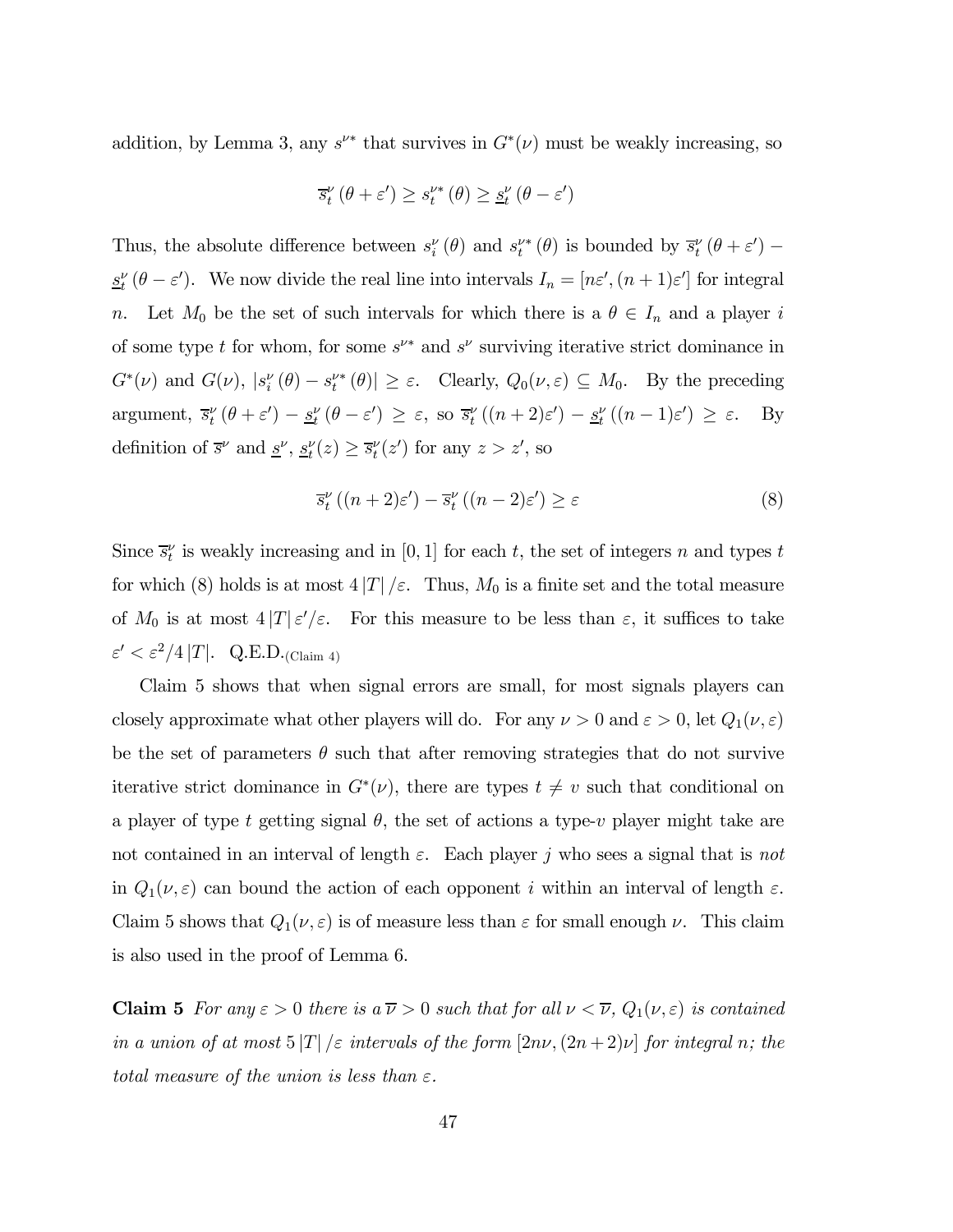**Proof.** Since each signal error is at most  $\nu/2$  and since  $\bar{s}^{\nu}$  and  $\underline{s}^{\nu}$  are upper and lower bounds on the strategies that survive iterative strict dominance in  $G^*(v)$ , a necessary condition for  $\theta$  to be in  $Q_1(\nu, \varepsilon)$  is that for some type  $t$ ,  $\bar{s}_t^{\nu}(\theta+\nu) - \underline{s}_t^{\nu}(\theta-\nu)$ ε. Divide the real line into intervals  $I_n = [2n\nu, (2n+2)\nu]$  for integral n. Let  $M_1$ be the set of such intervals for which there is a  $\theta \in I_n$  and a type t for which  $\overline{s}_t^{\nu}(\theta + \nu) - \underline{s}_t^{\nu}(\theta - \nu) > \varepsilon$ . Clearly,  $Q_1(\nu, \varepsilon) \subseteq M_1$ . By definition of  $\overline{s}^{\nu}$  and  $\underline{s}^{\nu}$ ,  $\underline{s}_t^{\nu}(z) \geq \overline{s}_t^{\nu}(z')$  for any  $z > z'$ , so

$$
\overline{s}_{t}^{\nu}((2n+4)\nu) - \overline{s}_{t}^{\nu}((2n-1)\nu) > \varepsilon
$$
\n(9)

Since  $\bar{s}_t^{\nu}$  is weakly increasing and in [0, 1] for each t, the set of integers n and types t for which (8) holds is at most  $5|T|/\varepsilon$ . Thus,  $M_1$  is a finite union of intervals whose total measure is at most  $5|T|\nu/\varepsilon$ . For this measure to be less than  $\varepsilon$ , it suffices to take  $\nu < \varepsilon^2/5 |T|$ . Q.E.D.<sub>(Claim 5)</sub>

The next claim uses the prior one to show that for almost all payoff parameters θ, strategies that survive iterative strict dominance in G∗(ν) must prescribe at θ that players play close to some Nash equilibrium of some complete information game with payoff parameter close to  $\theta$ . More precisely, let  $Q_2(\varepsilon,\nu)$  be the set of parameters  $\theta$ for which there is no action profile  $a = (a_t)_{t \in T}$  with the following two properties: (1) for some  $\theta' \in [\theta - \varepsilon, \theta + \varepsilon]$ , the complete information game with payoffs  $(u_t, \theta')_{t \in T}$ has a Nash equilibrium in which all players of type  $t$  play  $a_t$ ; (2) for every strategy  $s^{*\nu}$  surviving iterative strict dominance in  $G^*(\nu)$ ,  $|s_t^{*\nu}(\theta) - a_t| \leq \varepsilon$  for all types t.

**Claim 6** For any  $\varepsilon > 0$  there is a  $\overline{\nu} > 0$  such that for all  $\nu < \overline{\nu}$ ,  $Q_2(\nu, \varepsilon)$  is contained in a finite union of closed intervals of  $\mathbb R$  whose measure is less than  $\varepsilon$ . The number of intervals in the union can depend on  $\varepsilon$  but not on  $\nu$ .

**Proof.**<sup>36</sup> Fix  $\varepsilon > 0$ . Recall that  $Q_1(\nu, \eta)$  is the set of signals x such that, after removing strategies that do not survive iterative strict dominance in  $G<sup>*</sup>(\nu)$ , there are

<sup>36</sup>We thank Itzhak Gilboa for suggesting this proof.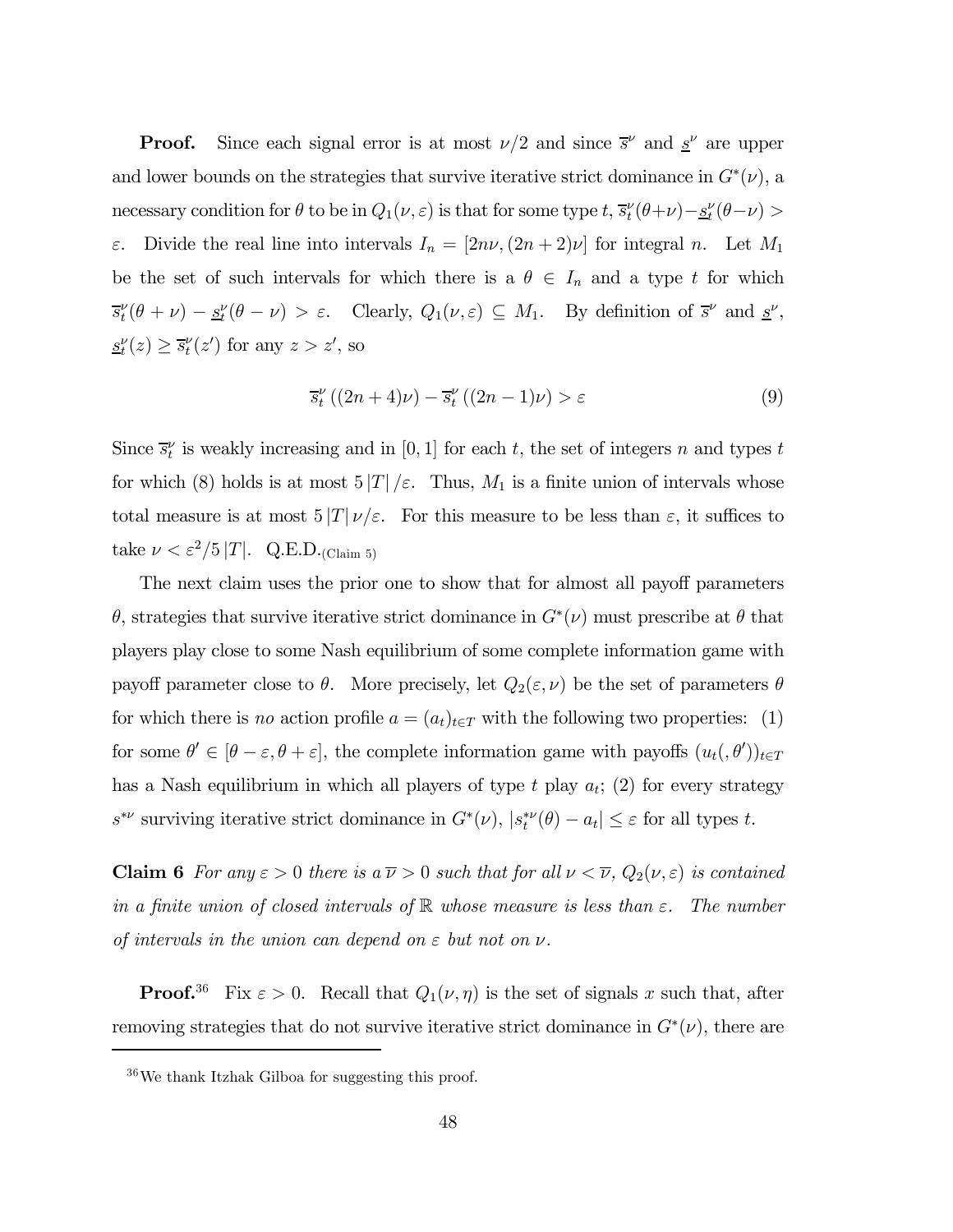types  $t \neq v$  such that conditional on a type-t player getting signal x, the set of actions type-v players choose are not contained in an interval of length  $\eta$ . By Claim 5, for any  $\eta > 0$  there is a  $\overline{\nu}_{\eta} > 0$  such that for all  $\nu < \overline{\nu}_{\eta}$ ,  $Q_1(\nu, \eta)$  is contained in a finite union of closed intervals whose measure is less than  $\eta$ . But for any  $\eta$ ,

$$
Q_2(\nu, \varepsilon) = [Q_2(\nu, \varepsilon) \cap Q_1(\nu, \eta)]
$$
  

$$
\cup [Q_2(\nu, \varepsilon) \cap Q_1^C(\nu, \eta)]
$$
 (10)

where  $Q_1^C(\nu, \eta)$  is the complement of  $Q_1(\nu, \eta)$ . Every signal x in  $Q_2(\nu, \varepsilon) \cap Q_1^C(\nu, \eta)$ has the property that on getting it, each player knows to within  $\eta$  what players of all types will do in  $G^*(\nu)$  (since  $x \in Q_1^C(\nu, \eta)$ ) yet there is no Nash equilibrium  $(a_t)_{t \in T}$  of the complete information game with payoff parameter  $\theta \in [x - \varepsilon, x + \varepsilon]$  such that each  $a_t$  is  $\varepsilon$ -close to the action prescribed for type t in the essentially unique equilibrium of  $G^*(\nu)$  at the signal x.

We will show that for fixed  $\varepsilon > 0$ , there is an  $\overline{\eta}_{\varepsilon}$  such that for  $\eta \leq \overline{\eta}_{\varepsilon}$ , the set  $Q_2(\nu, \varepsilon) \cap Q_1^C(\nu, \eta)$  is empty for any  $\nu$ . Thus, by setting  $\eta = \min \{ \overline{\eta}_{\varepsilon}, \varepsilon \}$  and  $\nu = \overline{\nu}_{\eta}$ , we ensure that (a) for all  $\nu < \overline{\nu}$ ,  $Q_1(\nu, \eta)$  (and thus  $Q_2(\nu, \varepsilon) \cap Q_1(\nu, \eta)$ ) is contained in a finite union of closed intervals whose measure is less than  $\varepsilon$ ; and (b) since  $\eta \leq \overline{\eta}_{\varepsilon}$ , the set  $Q_2(\nu, \varepsilon) \cap Q_1^C(\nu, \eta)$  is empty. By (10), this will prove Claim 6.

Suppose instead that the set  $Q_2(\nu, \varepsilon) \cap Q_1^C(\nu, \eta)$  is nonempty for arbitrarily small  $η$ , where  $ν$  can depend on  $η$ . This means that there are arbitrarily small positive  $η$ 's such that for some  $\theta$ , even though in  $G^*(\nu)$  each player i with signal  $\theta$  has the utility function  $u_{\tau(i)}(\theta)$  and best-responds to a belief that each opponent j's action is in some interval of length  $\eta$  that contains j's true action (while follows from  $\theta \in Q_1^C(\nu, \eta)$ ), the action profile the players play in  $G<sup>*</sup>(\nu)$  is not  $\varepsilon$ -close to any Nash equilibrium of the game with payoff parameter  $\theta' \in [\theta - \varepsilon, \theta + \varepsilon]$  (which is the meaning of  $\theta \in Q_2(\nu, \varepsilon)$ ). Let  $\eta_0 > \eta_1 > ...$  be a sequence of such  $\eta$ 's that converges to zero. For each  $\eta_k$  take some  $\theta_k \in Q_2(\nu, \varepsilon) \cap Q_1^C(\nu, \eta_k)$  and consider the action profile  $(a_t^k)_{t \in T} = (s_t^{*\nu}(\theta_k))_{t \in T}$ . By construction, each of these action profiles differs by at least  $\varepsilon$  from any Nash equilibrium. Since each type's action space is compact and each  $\theta_k$  must lie in the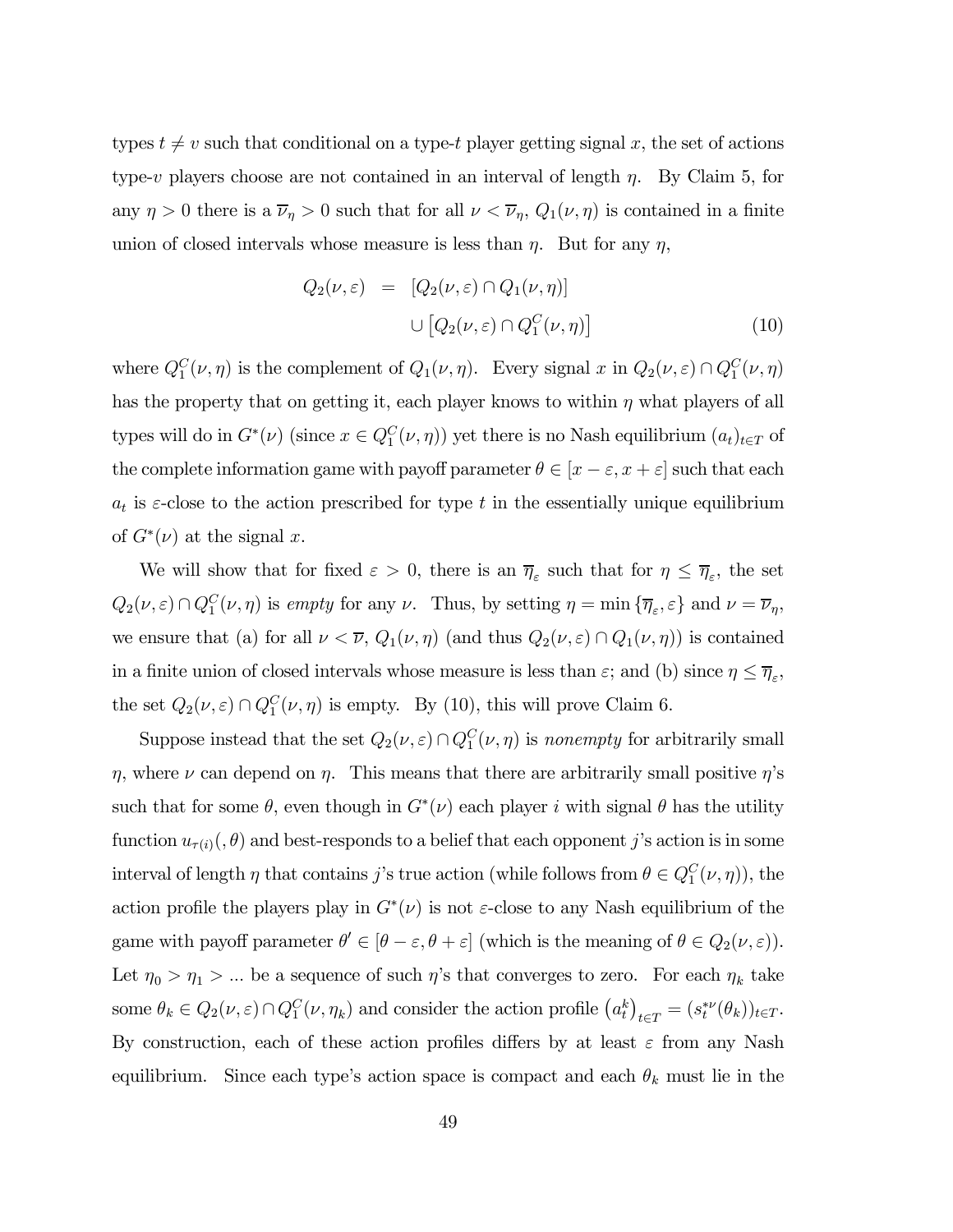compact region  $[\underline{\theta}, \overline{\theta}]$ ,<sup>37</sup> there is a subsequence of the  $\eta_k$ 's such that the corresponding sequence  $(a^k, \theta_k)$  converges to some limit  $(a^{\infty}, \theta_{\infty})$ . By continuity of the payoff functions (axiom  $\mathbf{A4}$ ), each action  $a_t^{\infty}$  is a best response if a type-t player knows her opponents are playing according to  $a^{\infty}$  and the payoff parameter is  $\theta_{\infty}$ . Thus,  $a^{\infty}$  is a Nash equilibrium of the underlying complete information game when the payoff parameter is  $\theta_{\infty}$ . But then for high enough k,  $a^{k}$  is  $\varepsilon$ -close to the Nash equilibrium  $a^{\infty}$  of the complete information game with payoff parameter  $\theta_{\infty}$ , which itself must be  $\varepsilon$ -close to  $\theta_k$ . Thus,  $(a^k, \theta_k)$  does not satisfy the condition assumed of it.  $Q.E.D._{\text{(Claim 6)}}$ 

Proof of THEOREM 6. Theorem 6 follows immediately from claims 4, 5 and 6, since  $Q(\varepsilon,\nu) \subset Q_0(\varepsilon/2,\nu) \cup Q_2(\varepsilon/2,\nu)$ . Q.E.D.<sub>(Theorem 6)</sub>

**Proof of THEOREM 3.** Let the actions be 0,  $1/3$ ,  $2/3$ , and 1, so that a strategy profile takes the form

$$
s(x) = \begin{cases} 0, \text{ if } x < c_1 \\ \frac{1}{3}, \text{ if } c_1 \leq x < c_2 \\ \frac{2}{3}, \text{ if } c_2 \leq x < c_3 \\ 1, \text{ if } c_3 \leq x \end{cases}
$$

A player observing signal  $c_1$  will assign probability  $\frac{1}{2}$  to her opponent choosing action 0, some probabilities  $\lambda$  and  $\mu$  to her opponent choosing actions  $\frac{1}{3}$  and  $\frac{2}{3}$ , respectively, and probability  $\frac{1}{2} - \lambda - \mu$  to her opponent choosing action 1. A player observing signal  $c_2$  will assign probability  $\frac{1}{2} - \lambda$  to her opponent choosing action 0, probability  $\lambda$  to her opponent choosing action  $\frac{1}{3}$ , some probability  $\eta$  to her opponent choosing  $\frac{2}{3}$ , and probability  $\frac{1}{2} - \eta$  to her opponent choosing action 1. A player seeing signal

<sup>&</sup>lt;sup>37</sup>If the action spaces are finite, axiom A2 is replaced by the weaker A2' so  $\theta_k$  may not lie in  $[\underline{\theta}, \overline{\theta}]$ . But by Claim 2, since any strategy profile surviving iterative strict dominance in  $G^*(\nu)$  is an equilibrium of  $G^*(v)$ , it must prescribe that agents play Nash equilibria of the underlying complete information game for any  $\theta \notin [\underline{\theta} - K\nu, \overline{\theta} + K\nu]$ . Since each  $\theta_k$  is in  $Q_2(\nu, \varepsilon)$ , each  $\theta_k$  must lie in a compact interval (in  $[\underline{\theta} - K\nu, \overline{\theta} + K\nu]$ ), which is all the proof requires.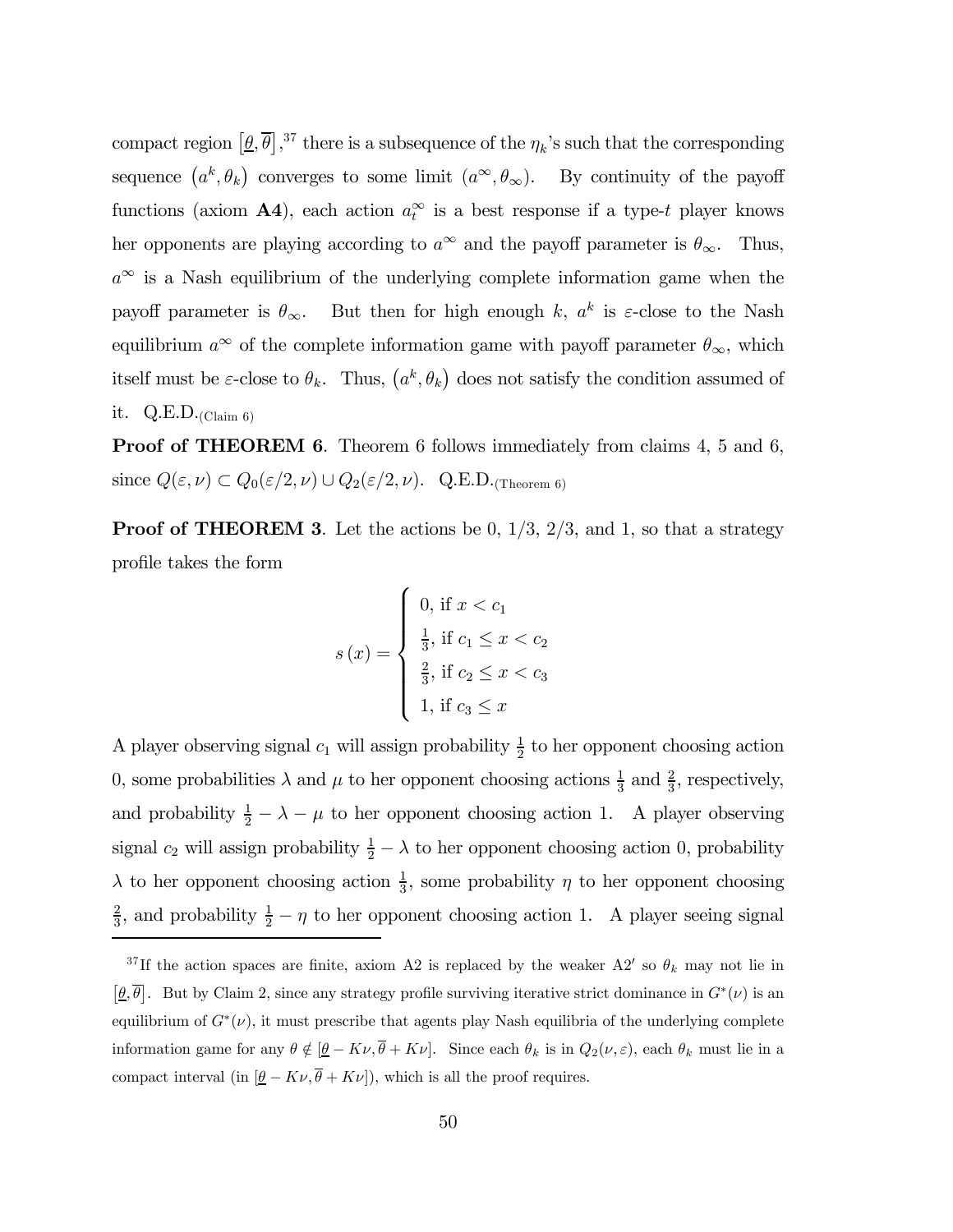$c_3$  will assign probability  $\frac{1}{2}$  to her opponent playing 1,  $\eta$  to her opponent choosing  $\frac{2}{3}$ , some probability  $\nu$  to her opponent choosing  $\frac{1}{3}$ , and probability  $1 - \eta - \nu$  to her opponent choosing 0. Hence, each profile gives rise to four unknowns,  $\lambda$ ,  $\mu$ ,  $\eta$ , and  $\nu$ , as claimed.

We now present a specific counterexample with four actions, in which the equilibrium selected in the limit depends on the noise. Let  $I = 2$ ,  $A_1 = A_2 = \{0, \frac{1}{3}, \frac{2}{3}, 1\}$ and let  $G(\nu)$  and  $\widehat{G}(\nu)$  be two games satisfying the assumptions of Section 2; these two games are identical except that in  $G(\nu)$ ,  $\eta_1$  and  $\eta_2$  are distributed according to the density

$$
f(\eta) = 1
$$

on the interval  $\left[-\frac{1}{2},\frac{1}{2}\right]$ ; in  $\widehat{G}(\nu)$ ,  $\eta_1$  and  $\eta_2$  are distributed according to the density

$$
\widehat{f}(\eta) = 2 - 4 |\eta|
$$

on the interval  $\left[-\frac{1}{2},\frac{1}{2}\right]$ . Note that under a uniform prior on  $\theta$ , the resulting symmetric distributions of  $z = \eta_1 - \eta_2$  have support [−1, 1] and densities

$$
\pi(z) = 1 - |z|
$$
  
\n
$$
\hat{\pi}(z) = \begin{cases}\n2(1+z)^2, & \text{if } -1 \le z \le -\frac{1}{2} \\
1 - 2z^2, & \text{if } -\frac{1}{2} \le z \le \frac{1}{2} \\
2(1-z)^2, & \text{if } \frac{1}{2} \le z \le 1\n\end{cases}
$$

Assume that  $u(\cdot, \theta^*) = g^*(\cdot)$ , where  $g^*$  is given by the following symmetric matrix:

| $g^*$         |            | $\frac{1}{3}$ | $\overline{3}$ |            |
|---------------|------------|---------------|----------------|------------|
| 0             | 2000, 2000 | 1936, 1656    | 1144, 1056     | 391, 254   |
| $\frac{1}{3}$ | 1656, 1936 | 2000, 2000    | 1600, 1800     | 1245, 1000 |
| $\frac{2}{3}$ | 1056, 1144 | 1800, 1600    | 2000, 2000     | 1660, 2160 |
|               | 254, 391   | 1000, 1245    | 2160, 1660     | 2000, 2000 |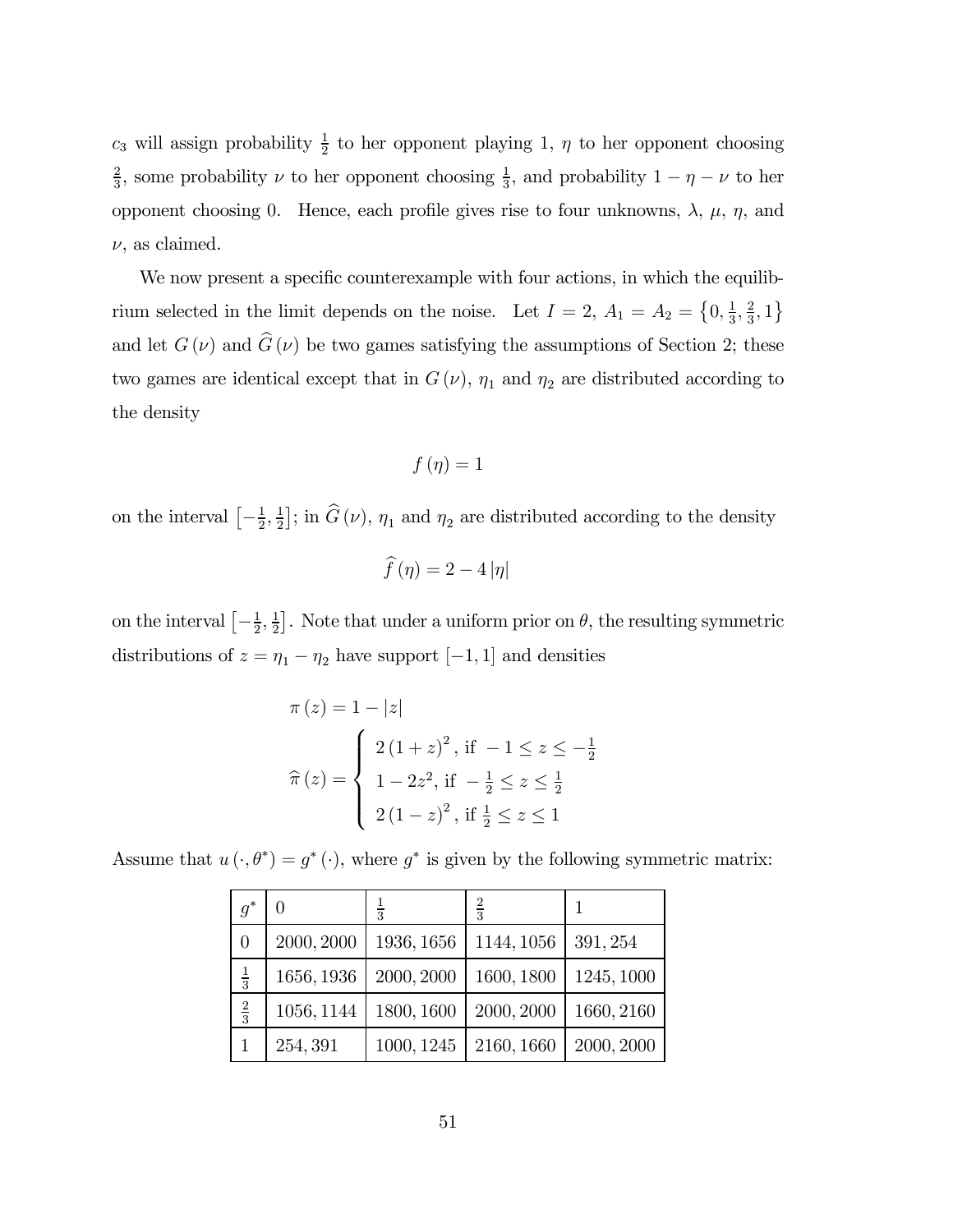One may verify that this is a game of strategic complementarities, with payoffs quasiconcave in own actions, since  $g_i^* (a_i + \frac{1}{3}, a_j) - g_i^* (a_i, a_j)$  is strictly decreasing in  $a_i$ and strictly increasing in  $a_i$ .

Let strategy profile  $\hat{s}[k]$  be defined by:

$$
\hat{s}_i[k](x_i) = \begin{cases} 0, \text{ if } x_i < k - \frac{1}{4} \\ \frac{1}{3}, \text{ if } k - \frac{1}{4} \le x_i < k \\ \frac{2}{3}, \text{ if } k \le x_i < k + \frac{1}{4} \\ 1, \text{ if } k + \frac{1}{4} \le x_i \end{cases}
$$

**Lemma 7** Let the interaction structure be given by  $\hat{\pi}$ . There exists  $\hat{\epsilon} > 0$  and  $\hat{\delta} > 0$ such that if  $\theta \in \left[\theta^* - \widehat{\delta}, \theta^* + \widehat{\delta}\right]$  and payoffs are always given by  $u(\cdot, \theta^*)$ , the best response to strategy profile  $\widehat{s}[k]$  is less than or equal to  $\widehat{s}[k+\widehat{\epsilon}]$ .

**PROOF.** If player 1 observes  $x_1$ , she believes that  $x_2 - x_1$  is distributed according to  $\hat{\pi}$ . If she believes that her opponent is following strategy  $\hat{s}_2 [k]$ , her conjectures over her opponents' actions are the following:

|                   |             | $a_2 =$         | $\frac{1}{3}$<br>$a_2 =$ | $a_2 = \frac{2}{3}$ | $a_2 =$         |
|-------------------|-------------|-----------------|--------------------------|---------------------|-----------------|
| Player 1's Signal | $\kappa$    | $\overline{2}$  | $\frac{23}{96}$          | $\overline{96}$     | 12              |
|                   | $_{\kappa}$ | $\frac{25}{96}$ | $\frac{23}{96}$          | $\frac{23}{96}$     | $\frac{25}{96}$ |
|                   | $\kappa$    | 12              | 96                       | $\frac{23}{96}$     |                 |

One may verify that if player 1 observes signal  $k - \frac{1}{4}$  and has payoffs given by  $u(\cdot, \theta^*)$ , then she strictly prefers action 0 to action  $\frac{1}{3}$  (since  $\frac{1}{2}$  (-344) +  $\frac{23}{96}$  (64) +  $\frac{17}{96}$  (456) +  $\frac{1}{12}(854) = -\frac{19}{4} < 0$ . Similarly, if player 1 observes signal k and has payoffs given by  $u(\cdot, \theta^*)$ , she strictly prefers action  $\frac{1}{3}$  to action  $\frac{2}{3}$  (since  $\frac{25}{96}(-600) + \frac{23}{96}(-200) +$  $\frac{23}{96}(400) + \frac{25}{96}(415) = -\frac{25}{96} < 0$  and if player 1 observes signal  $k + \frac{1}{4}$  and has payoffs given by  $u(\cdot, \theta^*)$ , she strictly prefers action  $\frac{2}{3}$  to action 1. By continuity, these strict preferences will be maintained for signals in a small neighborhoods of those cutoff points and for payoffs in a small neighborhood of  $u(\cdot, \theta^*)$ .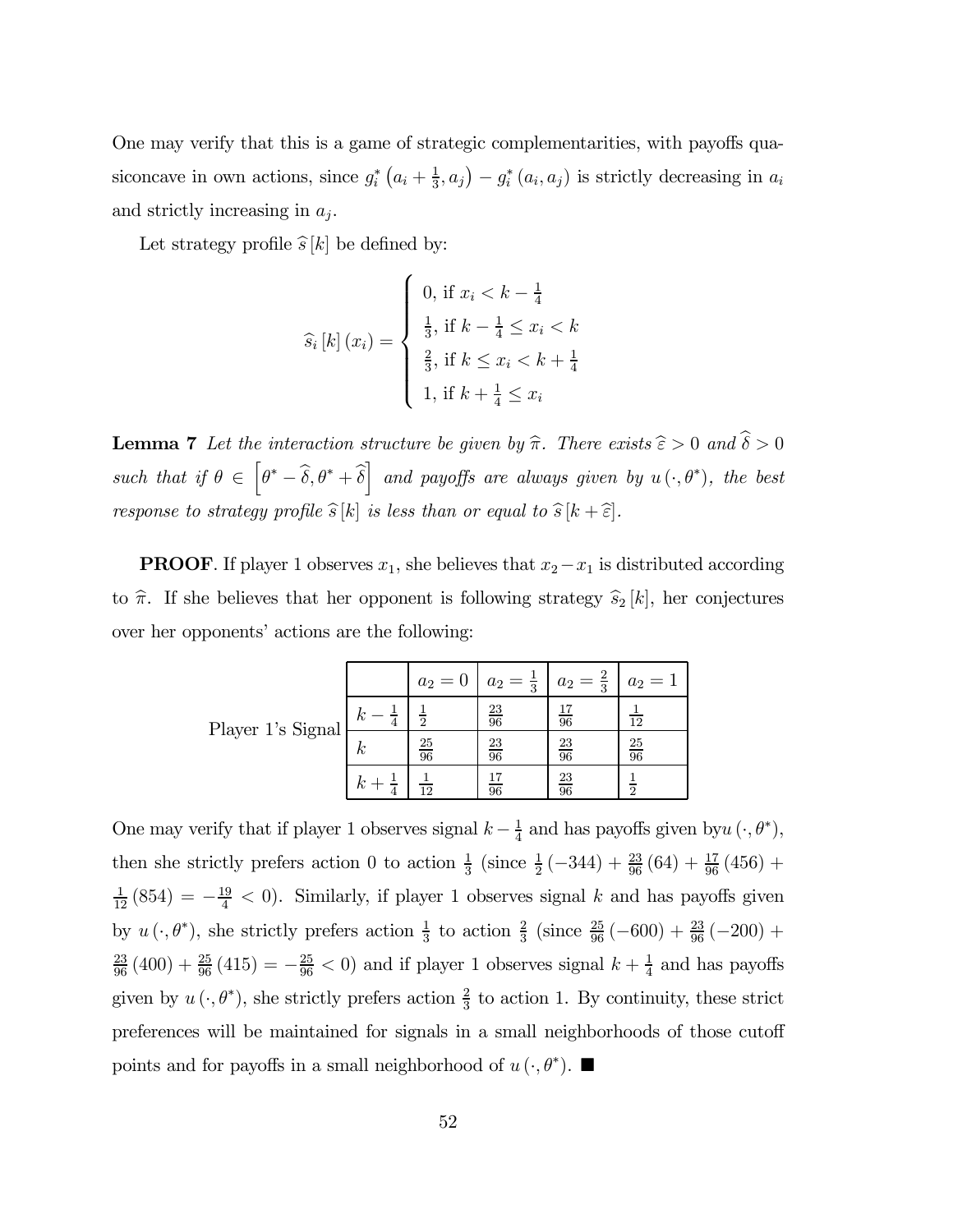Now consider the game  $\hat{G}^D(\nu, \theta^*)$ , which is like  $\hat{G}^*(\nu)$ , except that the payoff functions are replaced by:

$$
u_i^D(a,\theta) = \begin{cases} u_i(a,\underline{\theta}), \text{ if } \theta \leq \underline{\theta} \\ u_i(a,\theta^* + \widehat{\delta}), \text{ if } \underline{\theta} \leq \theta \leq \theta^* + \widehat{\delta} \\ u_i(a,\overline{\theta}), \text{ if } \theta \geq \theta^* + \widehat{\delta} \end{cases}
$$

**Corollary 1** In the game  $\tilde{G}^D(\nu,\theta^*)$ , any strategy s satisfying iterated deletion of strictly dominated strategies satisfies  $s \leq \widehat{s} \left[\theta^* + \widehat{\delta} - \nu\right]$ ; thus  $s_i(x_i) = 0$  for all  $x_i \leq$  $\theta^* + \widehat{\delta} - 2\nu$ .

**PROOF.** By induction, verify that if strategy profile s survives  $k + 1$  rounds of deletion of strictly dominated strategies, then  $s \leq \hat{s} \left[ \max \left( \underline{\theta} - \nu + k \hat{\epsilon}, \theta^* + \hat{\delta} - \nu \right) \right]$ .

Now we have:

**.** 

**Lemma 8** If s<sup>ν</sup> is the essentially unique equilibrium of  $\widehat{G}^*(v)$ , then  $s_i^{\nu}(x_i)=0$  for all  $x_i \leq \theta^* + \widehat{\delta} - \nu$ .

But now let strategy profile  $s[k]$  be defined by:

$$
s_i[k](x_i) = \begin{cases} 0, \text{ if } x_i < k - \frac{7}{25} \\ \frac{1}{3}, \text{ if } k - \frac{7}{25} \le x_i < k \\ \frac{2}{3}, \text{ if } k \le x_i < k + \frac{7}{25} \\ 1, \text{ if } \frac{7}{25} \le k + x_i \end{cases}
$$

**Lemma 9** Let the interaction structure be given by  $\pi$ . There exists  $\varepsilon > 0$  and  $\delta > 0$ such that if  $\theta \in [\theta^* - \delta, \theta^* + \delta]$  and payoffs were always given by  $u(\cdot, \theta^*)$ , the best response to strategy profile s [k] is more than or equal to  $s [k - \varepsilon]$ .

**PROOF.** If player 1 observes  $x_1$ , she believes that  $x_2 - x_1$  is distributed according to  $\pi$ . If she believes that her opponent is following strategy  $\hat{s}_2$  [k], her conjectures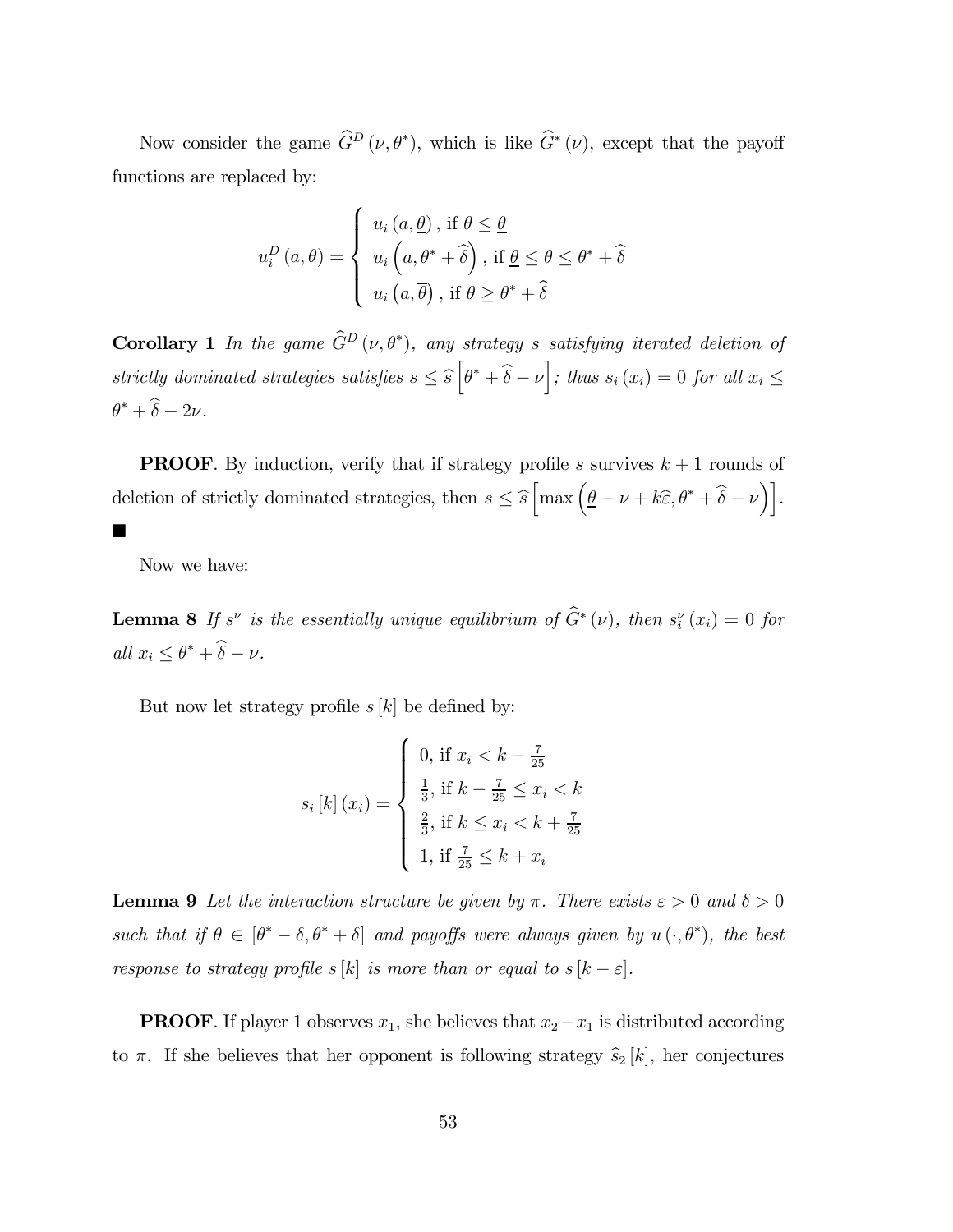over her opponents' actions are the following:

|                   |                                    | $a_2=0$                         | $a_2=\frac{1}{3}$  | $a_2=\frac{2}{3}$  | $a_2 = 1$          |
|-------------------|------------------------------------|---------------------------------|--------------------|--------------------|--------------------|
| Player 1's Signal | $\kappa$<br>$\overline{25}$        | $\overline{2}$                  | <b>301</b><br>1250 | $\frac{203}{1250}$ | <u>121</u><br>1250 |
|                   | $\kappa$                           | $\frac{162}{625}$               | $\frac{301}{1250}$ | $\frac{301}{1250}$ | $\frac{162}{625}$  |
|                   | $\boldsymbol{k}$<br>$\frac{1}{25}$ | <u>121</u><br>$\overline{1250}$ | <u>203</u><br>1250 | <b>301</b><br>1250 | $\overline{2}$     |

One may verify that if player 1 observes signal  $k - \frac{7}{25}$  and her payoffs are given by  $u(\cdot,\theta^*)$ , then she strictly prefers action  $\frac{1}{3}$  to action 0 (since  $\frac{1}{2}(-344) + \frac{301}{1250}(64) +$  $\frac{203}{1250}$  (456) +  $\frac{121}{1250}$  (854) =  $\frac{83}{625} > 0$ ). Similarly, if player 1 observes signal k and her payoffs are given by  $u(\cdot, \theta^*)$ , she strictly prefers action  $\frac{2}{3}$  to action  $\frac{1}{3}$  and if player 1 observes signal  $k + \frac{7}{25}$  and her payoffs are given by  $u(\cdot, \theta^*)$ , she strictly prefers action 1 to action  $\frac{2}{3}$ . By continuity, these strict preferences will be maintained for signals in a small neighborhoods of those cutoff points and for payoffs in a small neighborhood of  $u(\cdot, \theta^*)$ .

But now mimicking the above argument, we have:

**Lemma 10** If  $s^{\nu}$  is the essentially unique equilibrium of  $G^*(\nu)$ , then  $s_i^{\nu}(x_i)=1$  for all  $x_i \geq \theta^* - \delta + \nu$ .

Q.E.D.Theorem 3

**Proof of LEMMA 1.** Consider any player i. In the continuous action space case, for any  $\delta \in [0, c_i],$ 

$$
0 > v\left(a_i^* + \delta, a_{-i}^*\right) - v\left(a_i^*, a_{-i}^*\right) \ge \mu_i(a_i^*) \left(g_i\left(a_i^* + \delta, a_{-i}^*\right) - g_i\left(a_i^*, a_{-i}^*\right)\right),
$$

so  $g_i(a_i^* + \delta, a_{-i}^*) < g_i(a_i^*, a_{-i}^*)$ . By own-action quasiconcavity,  $g_i(a_i^*, a_{-i}^*)$  exceeds  $g_i\left(a_i, a_{-i}^*\right)$  for any  $a_i > a_i^*$ . An analogous argument shows the same for any  $a_i < a_i^*$ . A similar proof applies in the case of finite actions. Q.E.D.Lemma 1

**Proof of THEOREM 4.** For each  $i \in I$ , let  $\underline{g}_i(a_i, a_{-i})$  be a payoff function with the property that action 0 is strictly dominant. Fix some  $\theta^* \in \mathbb{R}$  and consider the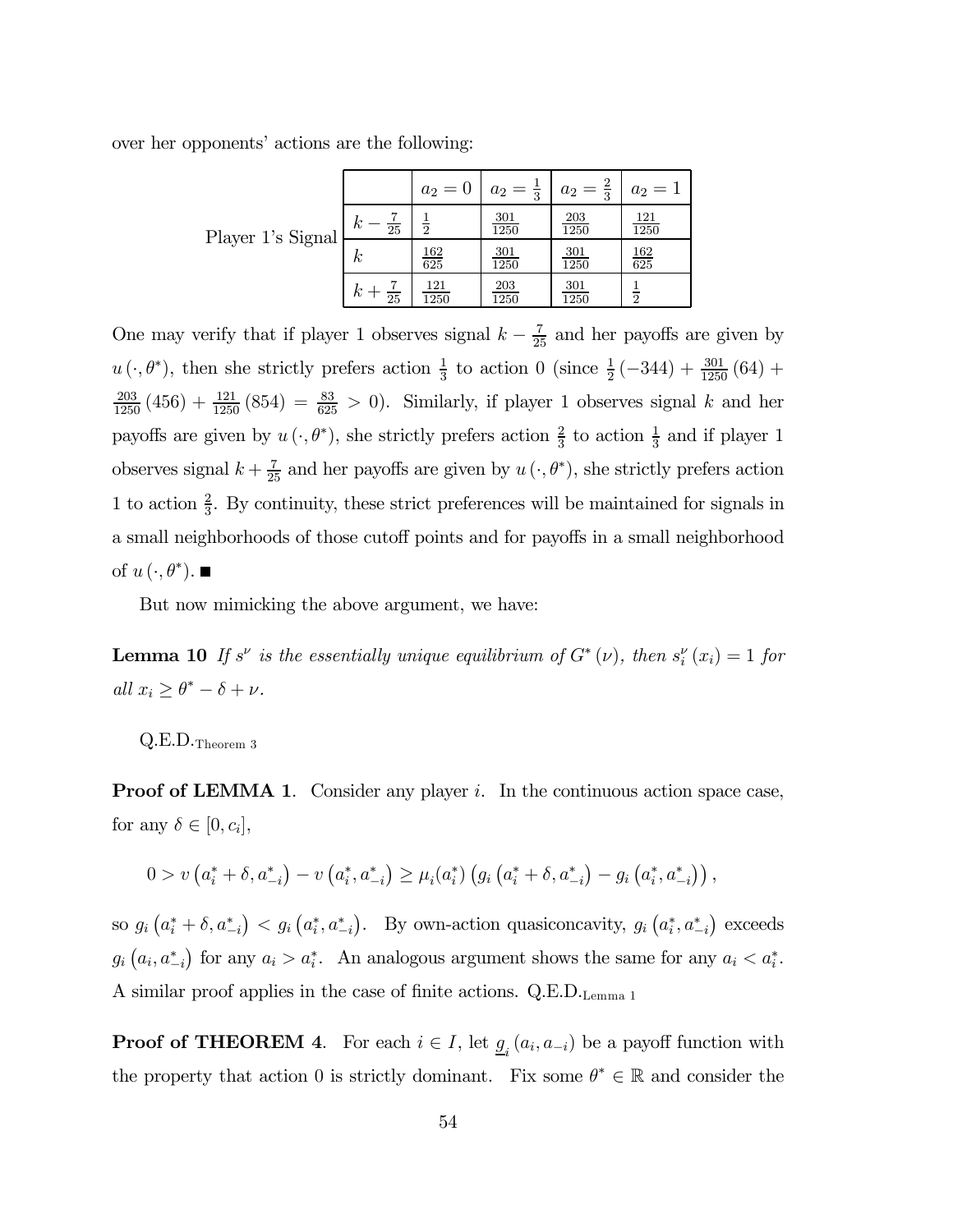global game  $G^{**}(\nu, \theta^*)$  with uniform prior, some noise structure  $(f_i)_{i \in I}$ , and payoff functions

$$
\underline{u}_{i}(a_{i}, a_{-i}, x_{i}) = \begin{cases} u_{i}(a_{i}, a_{-i}, \theta^{*}), \text{ if } x_{i} \geq \theta^{*} \\ \underline{g}_{i}(a_{i}, a_{-i}), \text{ if } x_{i} < \theta^{*} \end{cases}
$$

Suppose that action profile  $a^* = (a_i^*)_{i \in I}$  is an LP-maximizer of the complete information game  $g = (u_i(\cdot, \theta^*))_{i \in I}$  and that this game is own-action quasiconcave.

For now, fix  $\nu = 1$ . We will be interested in left-continuous, weakly increasing strategy profiles in which no player i ever chooses an action above  $a_i^*$ . (The same argument works for right-continuous strategies.) Any such strategy can be represented by a function  $\zeta_i : [0, a_i^*] \to \mathbb{R}$  where  $\zeta_i(a_i)$  is the highest signal at which player *i* plays an action less than or equal to  $a_i$ .

We wish to define the unique left-continuous best response to strategy profile  $\zeta$ in the game  $G^{**}(\nu, \theta^*)$ . Note that the assumption that  $a^*$  is an LP-maximizer (and thus, by lemma 1, a strict Nash equilibrium) and the strategic complementarities assumption imply that the best response to  $\zeta$  will itself involve each player i choosing an action less than or equal to  $a_i^*$ . We write  $\beta(\zeta)=(\beta_i(\zeta))_{i\in I}$  for this best response.

To give an explicit expression for  $\beta_i(\zeta)$ , first write  $s_i^{\zeta_i}$  for player *i*'s strategy written in standard notation, i.e.,  $s_i^{\zeta_i}(x_i) = \min\{a_i : \zeta_i(a_i) \geq x_i\}$ . (It is correct to take the min because of left continuity.) For any player i, let  $(x_i, x_{-i})$  denote the vector of signal realizations. Let  $X_{-i}$  be the space of all signal vectors  $x_{-i}$ . Write  $s_{-i}^{\zeta_{-i}}(x_{-i}) = \left(s_{j}^{\zeta_{j}}(x_{j})\right)$  $j\neq i$ and  $s^{\zeta}(x) = \left(s_j^{\zeta_j}(x_j)\right)$ j∈I .

If player *i* observes  $x_i < \theta^*$ , action 0 is dominant. If she observes  $x_i \geq \theta^*$ , her payoff to choosing action  $a_i$ , if she believes her opponents are following strategies  $\zeta_{-i}$ , is

$$
\int_{\theta \in \mathbb{R}} \int_{x_{-i} \in X_{-i}} g_i \left( \left( a_i, s_{-i}^{\zeta_{-i}} (x_{-i}) \right), x_i \right) \left( \prod_{j \neq i} f_j (x_j - \theta) \right) dx_{-i} d\theta.
$$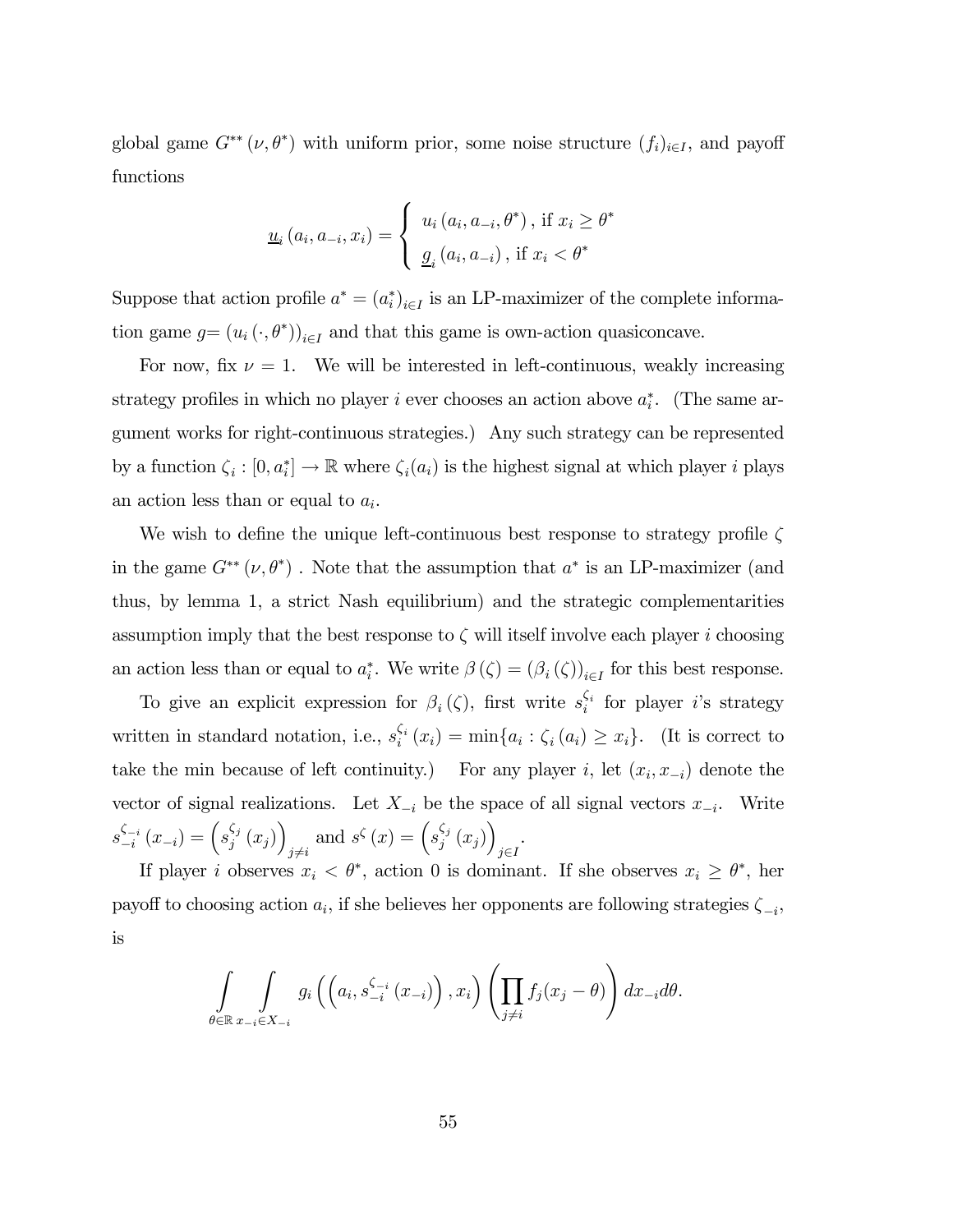Thus an action less than or equal to  $a_i$  is a best response if

$$
\min \left\{\arg \max_{a'_i \in A_i} \int_{\theta \in \mathbb{R}} \int_{x_{-i} \in X_{-i}} g_i \left( \left( a'_i, s_{-i}^{\zeta_{-i}} (x_{-i}) \right), x_i \right) \left( \prod_{j \neq i} f_j (x_j - \theta) \right) dx_{-i} d\theta \right\} \le a_i.
$$

Recall that  $\zeta_i(a_i)$  is the largest value of  $x_i$  at which an action less than or equal to  $a_i$  is played under i's strategy. Thus  $\beta_i(\zeta)(a_i)$  is the maximum of  $\theta^*$  and

$$
\max\left\{x_i:\min\left\{\argmax_{a'_i\in A_i}\int\limits_{\theta\in\mathbb{R}}\int\limits_{x_{-i}\in X_{-i}}g_i\left(\left(a'_i,s_{-i}^{\zeta_{-i}}(x_{-i})\right),x_i\right)\left(\prod\limits_{j\neq i}f_j(x_j-\theta)\right)dx_{-i}d\theta\right\}\leq a_i\right\}.
$$

Now define:<sup>38</sup>

$$
V(\zeta) = \int\limits_{\theta} \int\limits_{a_1=0}^{a_1^*} \cdots \int\limits_{a_I=0}^{a_I^*} \left( v(a) - v(a^*) \right) dF_I(\zeta_I(a_I) - \theta) \cdots dF_1(\zeta_I(a_1) - \theta) d\theta
$$

Intuitively,  $V(\zeta)$  is the expected value of  $v(a) - v(a^*)$ , conditional on  $\theta \ge \theta^* - \frac{1}{2}$ . The expectation is taken with respect to an improper prior, so this expression will only be well defined if each player plays  $a_i^*$  for high enough signals; i.e., if  $\zeta_i(a_i^*)$  is finite for all *i*. Otherwise  $V(\zeta)$  will equal  $-\infty$ , since  $v(a) < v(a^*)$  for all  $a \neq a^*$ .

<sup>38</sup> In order to accommodate action sets that can include both intervals and points, the integrals are interpreted as follows. Let  $A_i = \bigcup_{m=1}^{M} [b_m, c_m]$  where  $M \geq 1$  can be infinity and the intervals are disjoint. (Isolated points are represented by setting  $b_m = c_m$ .) We define  $\int_{a_i=0}^{a_i^*} f(a_i) dg(a_i)$  to equal

$$
\sum_{m=1}^{M} \int_{a_i=b_m}^{c_m} f(a_i) dg(a_i) + \sum_{m=1}^{M-1} f(b_{m+1}) [g(b_{m+1}) - g(c_m)]
$$

One can verify that the standard integration by parts formula holds using this definition:

$$
\int_{a_i=0}^{a_i^*} f(a_i) dg(a_i) = f(a_i^*) g(a_i^*) - f(0)g(0) - \int_{a_i=0}^{a_i^*} g(a_i) df(a_i)
$$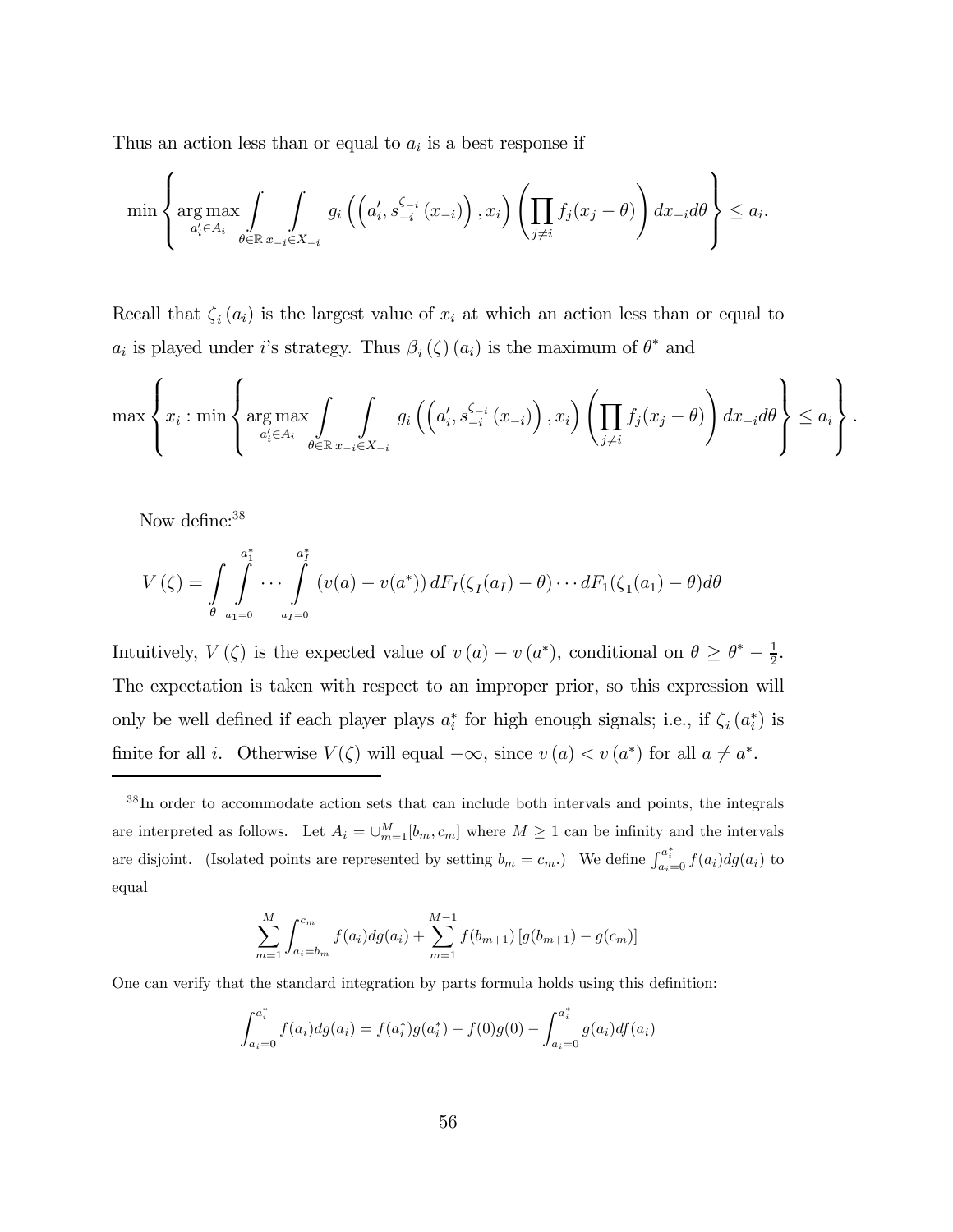Now consider the sequence  $\zeta^0$ ,  $\zeta^1$ , ..., where  $\zeta_i^0$   $(a_i) = \theta^*$  for all i and  $a_i \in [0, a_i^*]$ , and  $\zeta^{n} = \beta(\zeta^{n-1})$  for all  $n > 0$ . An induction argument shows that this is an increasing sequence:  $\zeta_i^n(a_i) \geq \zeta_i^{n-1}(a_i)$  for all n, i, and  $a_i$ . Moreover,  $V(\zeta^0)$  is finite and negative. We will show that  $V(\zeta^n)$  is increasing in n. Thus,  $V(\lim_{n\to\infty}\zeta^n) \neq$  $-\infty$ . This implies that in the limiting strategy profile  $\lim_{n\to\infty} \zeta^n$ , each player i plays  $a_i^*$  if her signal is high enough.

Let  $\zeta = \zeta^n$  for any  $n \geq 0$ . Define  $dF^i(a_{-i}|\theta)$  to be

$$
dF_1(\zeta_1(a_1) - \theta) \cdots dF_{i+1}(\zeta_{i+1}(a_{i+1}) - \theta) dF_{i-1}(\beta(\zeta)_{i-1}(a_{i-1}) - \theta) \cdots dF_1(\beta(\zeta)_{1}(a_1) - \theta)
$$

This is the probability of the action profile  $a_{-i}$  at the state  $\theta$  if players  $i-1$  and under play according to  $\beta(\zeta)$  while players  $i+1$  and above play according to  $\zeta$ . We separate  $V(\beta(\zeta)) - V(\zeta)$  into a telescopic sum and then integrate each summand by parts:

$$
V(\beta(\zeta)) - V(\zeta) = \sum_{i=1}^{I} \int \int \int \left\{ \int_{a_i=0}^{a_i^*} (v(a_i, a_{-i}) - v(a^*)) d \begin{bmatrix} F_i(\beta(\zeta)_i(a_i) - \theta) \\ -F_i(\zeta_i(a_i) - \theta) \end{bmatrix} \right\} dF^i(a_{-i}|\theta) d\theta
$$
  

$$
= \sum_{i=1}^{I} \int \int \int \left\{ (v(a_i, a_{-i}) - v(a^*)) \begin{bmatrix} F_i(\beta(\zeta)_i(a_i) - \theta) \\ -F_i(\zeta_i(a_i) - \theta) \end{bmatrix} \right\} \Big|_{a_i=0}^{a_i^*} dF^i(a_{-i}|\theta) d\theta
$$
  

$$
- \sum_{i=1}^{I} \int \int \int \int \int \int_{a_{i}=0}^{a_i^*} \int \left[ F_i(\beta(\zeta)_i(a_i) - \theta) \right] (v(a_i, a_{-i}) - v(a_i - da_i, a_{-i})) \right\} dF^i(a_{-i}|\theta) d\theta
$$

Since no action above  $a_i^*$  is played in either strategy profile,  $\beta(\zeta)_i(a_i^*) = \zeta_i(a_i^*) = \infty$ , so

$$
\left\{ \left( v(a_i, a_{-i}) - v(a^*) \right) \left[ \begin{array}{c} F_i(\beta(\zeta)_i(a_i) - \theta) \\ -F_i(\zeta_i(a_i) - \theta) \end{array} \right] \right\} \Bigg|_{a_i=0}^{a_i^*} = -\left( v(0, a_{-i}) - v(a^*) \right) \left[ \begin{array}{c} F_i(\beta(\zeta)_i(a_i) - \theta) \\ -F_i(\zeta_i(a_i) - \theta) \end{array} \right] \ge 0
$$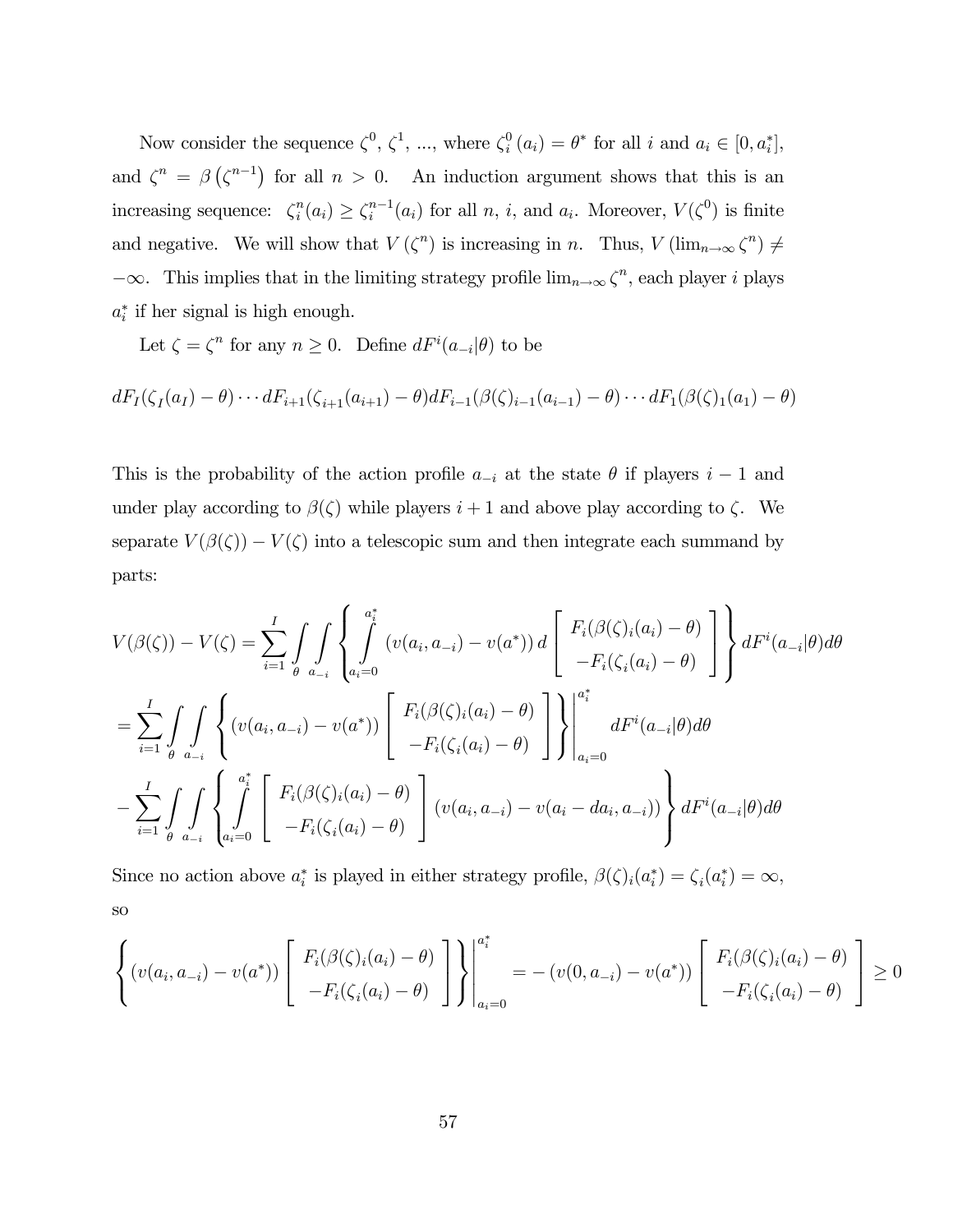since  $a^*$  maximizes v and since  $\beta(\zeta)_i(0) \geq \zeta_i(0)$ . Thus,

$$
V(\beta(\zeta)) - V(\zeta) \ge -\sum_{i=1}^{I} \int_{\theta} \int_{a_{-i}} \left\{ \int_{a_i=0}^{a_i^*} \left[ F_i(\beta(\zeta)_i(a_i) - \theta) \right] \left[ v(a_i, a_{-i}) - v(a_i - da_i, a_{-i}) \right] \right\} dF^i(a_{-i}|\theta) d\theta
$$

But for any  $a_i$  and  $\theta$ ,  $F_i(\beta(\zeta)_i(a_i) - \theta) - F_i(\zeta_i(a_i) - \theta)$  is just the probability that a signal is observed between  $\zeta_i(a_i)$  and  $\beta(\zeta)_i(a_i)$  - the interval where under  $\zeta$  player i plays more than  $a_i$  and her best response to  $\zeta$  is to play something no greater than a<sub>i</sub>. If instead players 1 through  $i-1$  play according to  $\beta(\zeta)$ , player i's best response in this interval is still no greater than  $a_i$  by strategic complementarities. Therefore, by own-action quasiconcavity, player iís payoff, conditional on getting a signal in this interval, must be weakly decreasing in her own action: for  $a'_i \in A_i$ ,  $a'_i \le a_i$ ,

$$
\int_{\theta} \int_{a_{-i}} [g_i(a_i, a_{-i}) - g_i(a'_i, a_{-i})] \begin{bmatrix} F_i(\beta(\zeta)_i(a_i) - \theta) \\ -F_i(\zeta_i(a_i) - \theta) \end{bmatrix} dF^i(a_{-i}|\theta) d\theta \le 0
$$

Since  $a_i \leq a_i^*$ ,  $v(a_i, a_{-i}) - v(a_i - da_i, a_{-i}) \leq g_i(a_i, a_{-i}) - g_i(a_i - da_i, a_{-i})$  by the LP-maximizer condition. Thus:

$$
V(\beta(\zeta)) - V(\zeta)
$$
  
\n
$$
\geq -\sum_{i=1}^{I} \int_{\theta} \int_{a_{-i}}^{a_i^*} \left[ v(a_i, a_{-i}) - v(a_i - da_i, a_{-i}) \right] \left[ F_i(\beta(\zeta)_i(a_i) - \theta) \right] dF^i(a_{-i}|\theta) d\theta
$$
  
\n
$$
\geq -\sum_{i=1}^{I} \int_{\theta} \int_{a_{-i}}^{a_i^*} \int_{a_i(a_i)}^{a_i^*} \mu_i(a_i) \left[ g_i(a_i, a_{-i}) - g_i(a_i - da_i, a_{-i}) \right] \left[ F_i(\beta(\zeta)_i(a_i) - \theta) \right] dF^i(a_{-i}|\theta) d\theta
$$
  
\n
$$
\geq 0
$$

as claimed.

This implies that for all i and  $a_i \in [0, a_i^*]$ ,  $\zeta_i^n(a_i)$  converges to some finite upper bound  $\zeta_i^{\infty}(a_i)$  as n grows. Let  $\hat{s}^1$  be this upper bound written in standard notation (i.e.,  $\hat{s}_i^1(x_i) = \min\{a_i : \hat{\zeta}_i^{\infty}(a_i) \geq x_i\}$ ). This is the smallest strategy profile surviving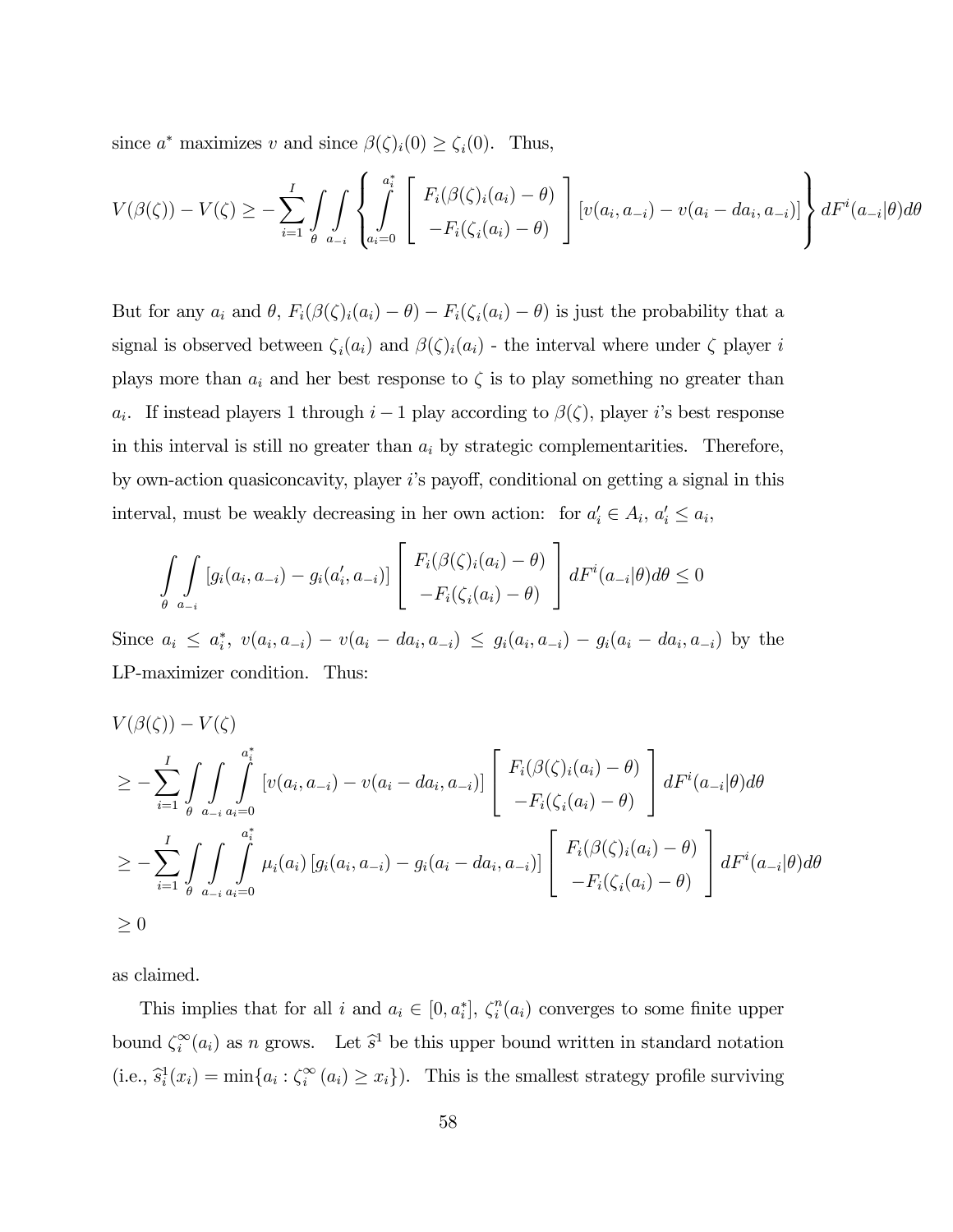iterated deletion of strictly dominated strategies in  $G^{**}(1,\theta^*)$ ; moreover, there exists  $a c > 0$  such that  $\hat{s}_i^1(x_i) = a_i^*$  for all i and  $x_i \geq \theta^* + c$ .

Changing  $\nu$  is equivalent to relabeling the game  $G^{**}(\nu, \theta^*)$ . Thus if we write  $\hat{s}^{\nu}$  for the unique strategy profile surviving iterated deletion of strictly dominated strategies in  $G^{**}(\nu, \theta^*)$ , we have  $\hat{s}^{\nu}(x_i) = \hat{s}^1\left(\frac{x_i-\theta^*}{\nu}\right)$ . This in turn implies that  $\hat{s}^{\nu}_i(x_i) = a_i^*$  for all  $x_i \geq \theta^* + \nu c$ .

But now if  $s^{\nu}$  is the essentially unique equilibrium of  $G^*(\nu)$ , we have that  $s^{\nu} \geq \hat{s}^{\nu}$ (this is true because the game  $G^*(\nu)$  has everywhere higher best responses than the game  $G^{**}(\nu,\theta^*)$ ). So we have:

**Lemma 11** For all  $\varepsilon > 0$ , there exists  $\overline{\nu}$  such that for all  $\nu \leq \overline{\nu}$ ,  $s_i^{\nu}(\theta^* + \varepsilon) \geq a_i^*$ .

A symmetric construction gives:

**Lemma 12** For all  $\varepsilon > 0$ , there exists  $\overline{\nu}$  such that for all  $\nu \leq \overline{\nu}$ ,  $s_i^{\nu}(\theta^* - \varepsilon) \leq a_i^*$ .

These two lemmas imply that if  $s^*$  is the left continuous limit of  $s^{\nu}$  as  $\nu \to 0$ , then  $s_i^*(\theta) \leq a_i^*$  if  $\theta < \theta^*$  and  $s_i^*(\theta) \geq a_i^*$  if  $\theta > \theta^*$ . By left continuity,  $s_i^*(\theta^*) = a_i^*$ . This proves the theorem.  $Q.E.D.\tau_{heorem 4}$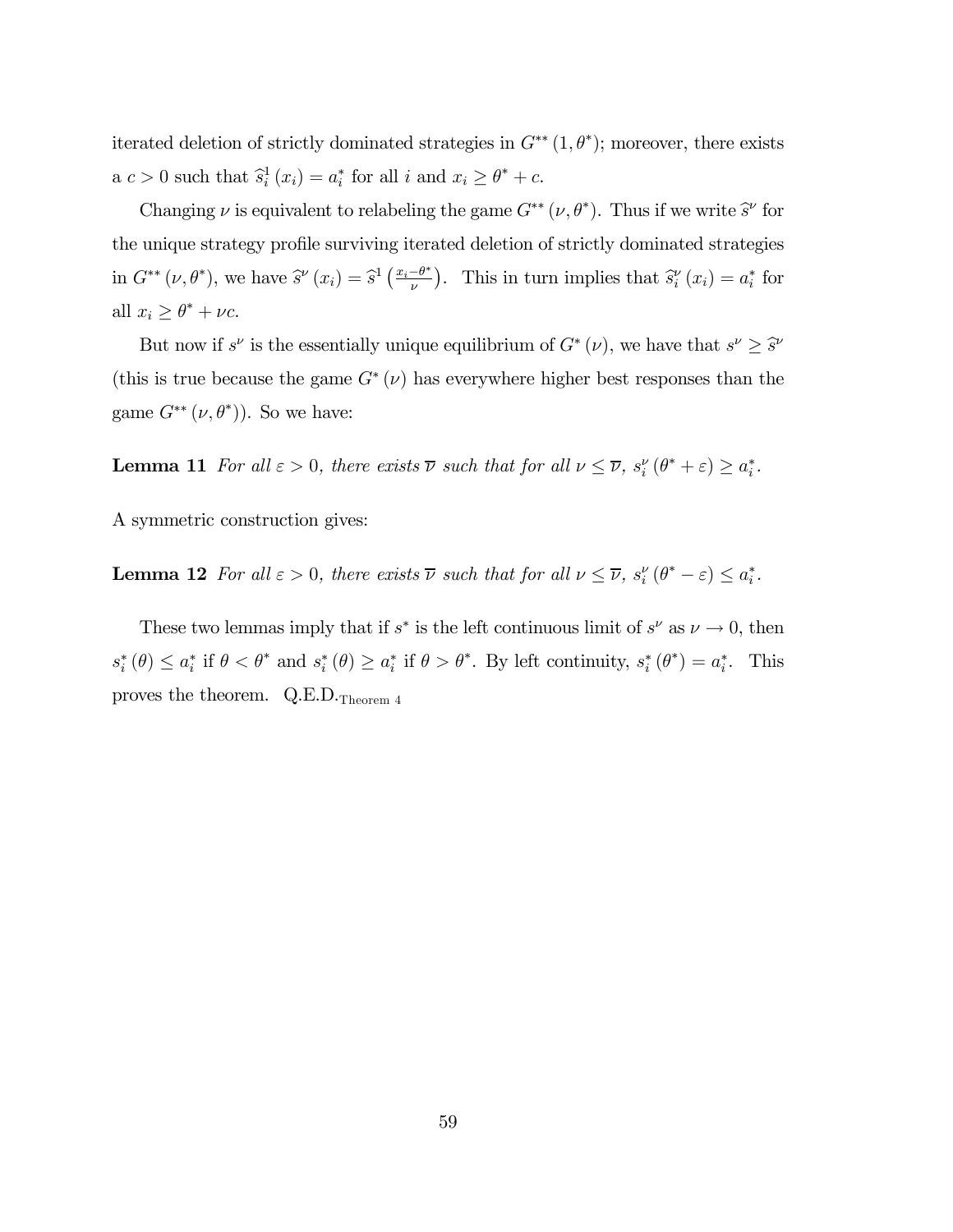# References

- [1] S. Athey, Single Crossing Properties and the Existence of Pure Strategy Equilibria in Games of Incomplete Information, forthcoming in Econometrica (2000).
- [2] K. Burdzy, D. Frankel, and A. Pauzner, Fast Equilibrium Selection by Rational Players Living in a Changing World, Econometrica 69 (2001), 163-89.
- [3] H. Carlsson, Global Games and the Risk Dominance Criterion, working paper, University of Lund, 1989.
- [4] H. Carlsson and E. van Damme, Global Games and Equilibrium Selection, Econometrica 61 (1993), 989-1018.
- [5] H. Carlsson, H. and E. van Damme, Equilibrium Selection in Stag Hunt Games, in Frontiers of Game Theory (K. Binmore, A. Kirman and A. Tani, Eds.). Cambridge, MA: MIT Press (1993).
- [6] G. Corsetti, A. Dasgupta, S. Morris and H. S. Shin, Does One Soros Make a Difference?: A Theory of Currency Attacks with Large and Small Traders, working paper (2001).
- [7] D. Frankel, Payoff Shocks and Equilibrium Selection with Endogenous Flexibility, Foerder Institute Working Paper No. 9-2001 (2001).
- [8] D. Frankel and A. Pauzner, Resolving Indeterminacy in Dynamic Settings: The Role of Shocks, *Quarterly Journal of Economics* 115 (2000), 283-304.
- [9] I. Goldstein, Interdependent Banking and Currency Crises in a Model of Self-Fulfilling Beliefs, working paper, Tel Aviv University (2000).
- [10] I. Goldstein and A. Pauzner, Demand Deposit Contracts and the Probability of Bank Runs, working paper, Tel Aviv University (2000).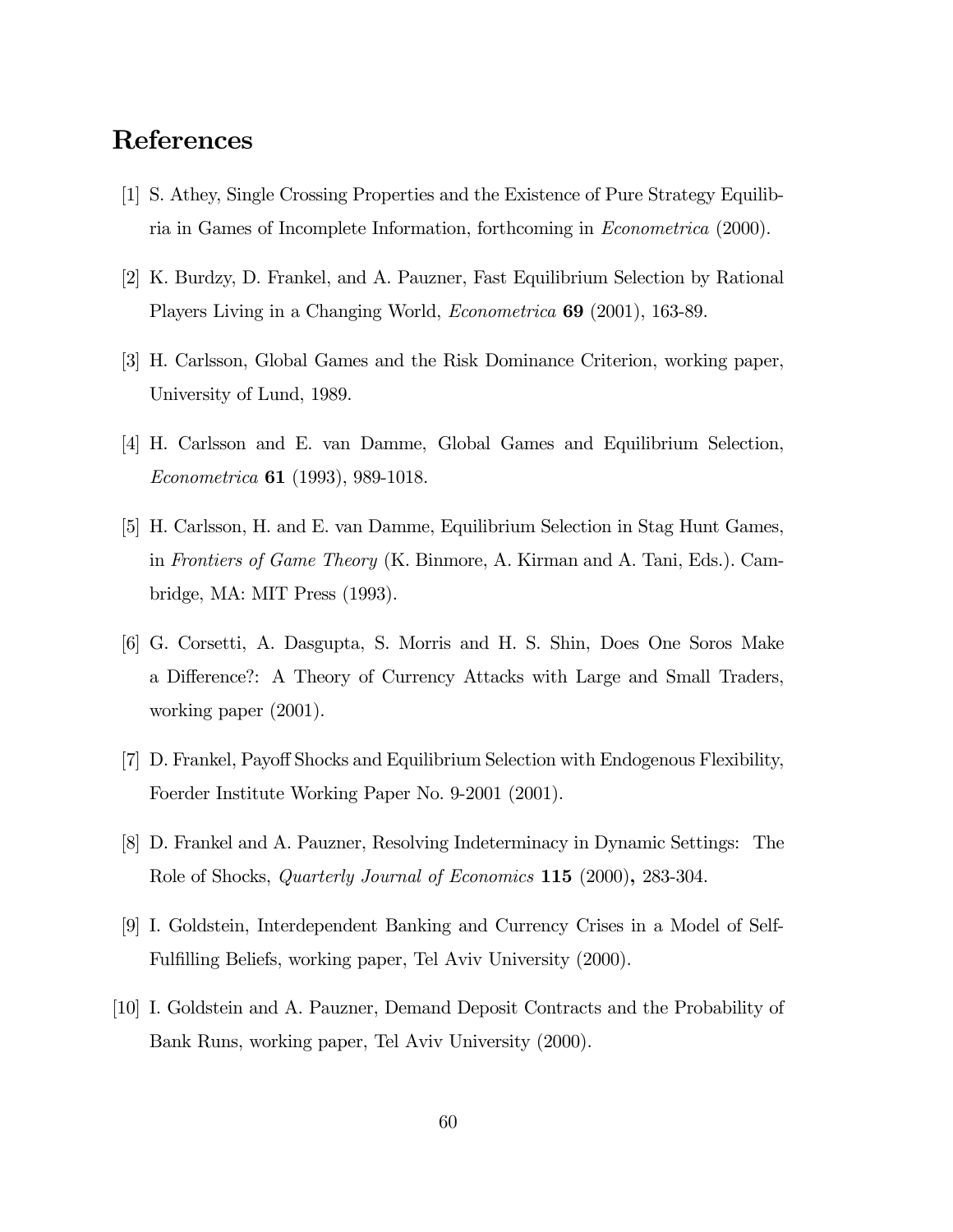- [11] I. Goldstein and A. Pauzner, I. Goldstein and A. Pauzner, Demand Deposit Contracts and the Probability of Bank Runs, working paper, Tel Aviv University (2001).
- [12] Greenberg, Michael D., Advanced Engineering Mathematics, New Jersey: Prentice-Hall (1998).
- [13] J. Harsanyi and R. Selten, A General Theory of Equilibrium Selection in Games, Cambridge: M.I.T. Press (1988).
- [14] A. Kajii and S. Morris, The Robustness of Equilibria to Incomplete Information, Econometrica 65 (1997), 1283-1309.
- [15] Y. Kim, Equilibrium Selection in N-Person Coordination Games, Games and Economic Behavior 15 (1996), 203-227.
- [16] J. Levin, A Note on Global Equilibrium Selection in Overlapping Generations Games, working paper, Stanford University (2001).
- [17] A. Matsui and K. Matsuyama, An Approach to Equilibrium Selection, Journal of Economic Theory 65 (1995), 415-434.
- [18] P. Milgrom and J. Roberts, Rationalizability, Learning, and Equilibrium in Games with Strategic Complementarities, *Econometrica* 58 (1990), 1255-1277.
- [19] P. Milgrom and J. Roberts, Comparing Equilibria, American Economic Review 84 (1994), 441-459.
- [20] D. Monderer and L. Shapley, Potential Games, Games and Economic Behavior 14 (1996), 124-143.
- [21] S. Morris, R. Rob and H. S. Shin, p-Dominance and Belief Potential, Econometrica 63 (1995), 145-157.